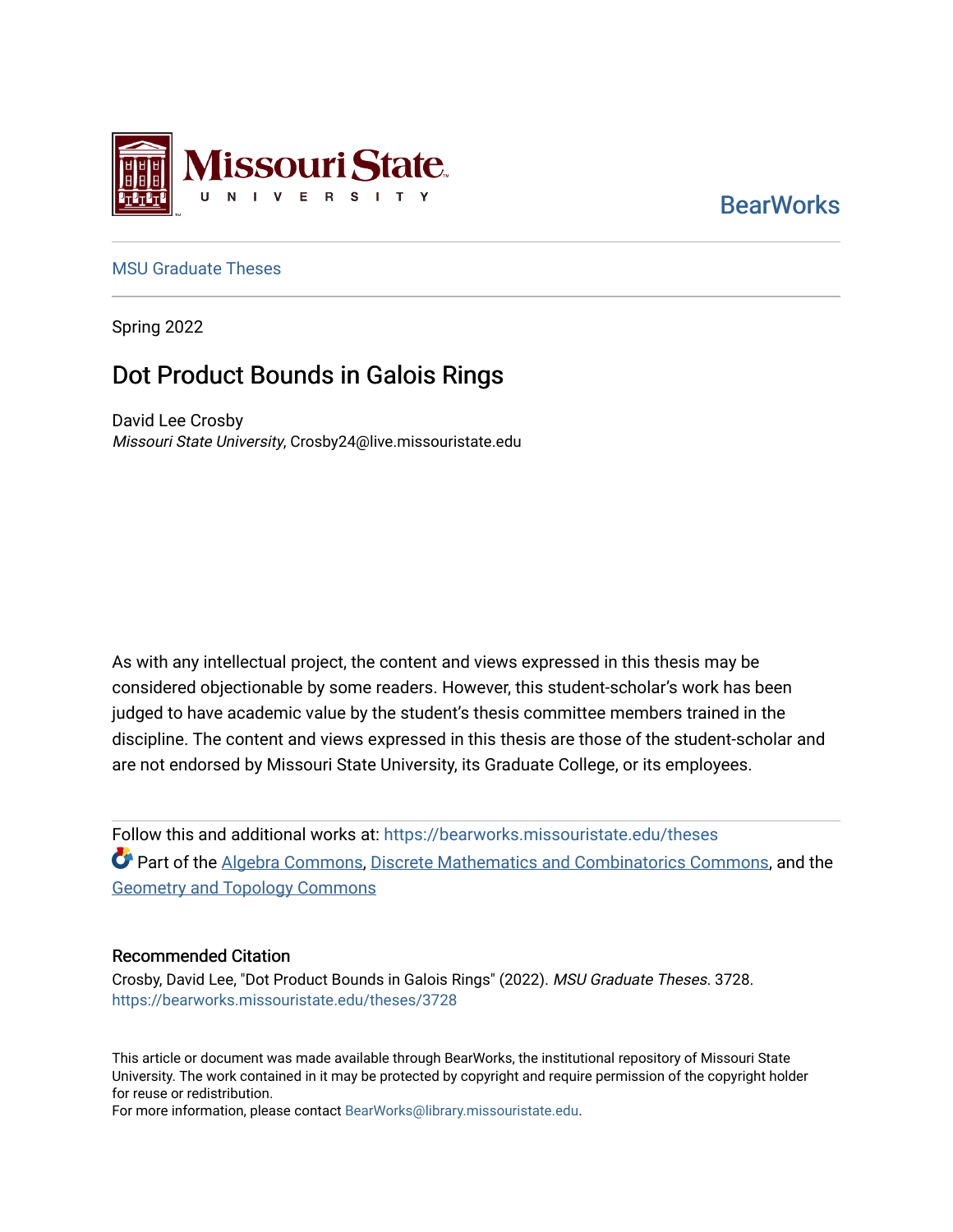### DOT PRODUCT BOUNDS IN GALOIS RINGS

A Master's Thesis Presented to The Graduate College of Missouri State University

In Partial Fulfillment Of the Requirements for the Degree Master of Science, Mathematics

By

David Lee Crosby May 2022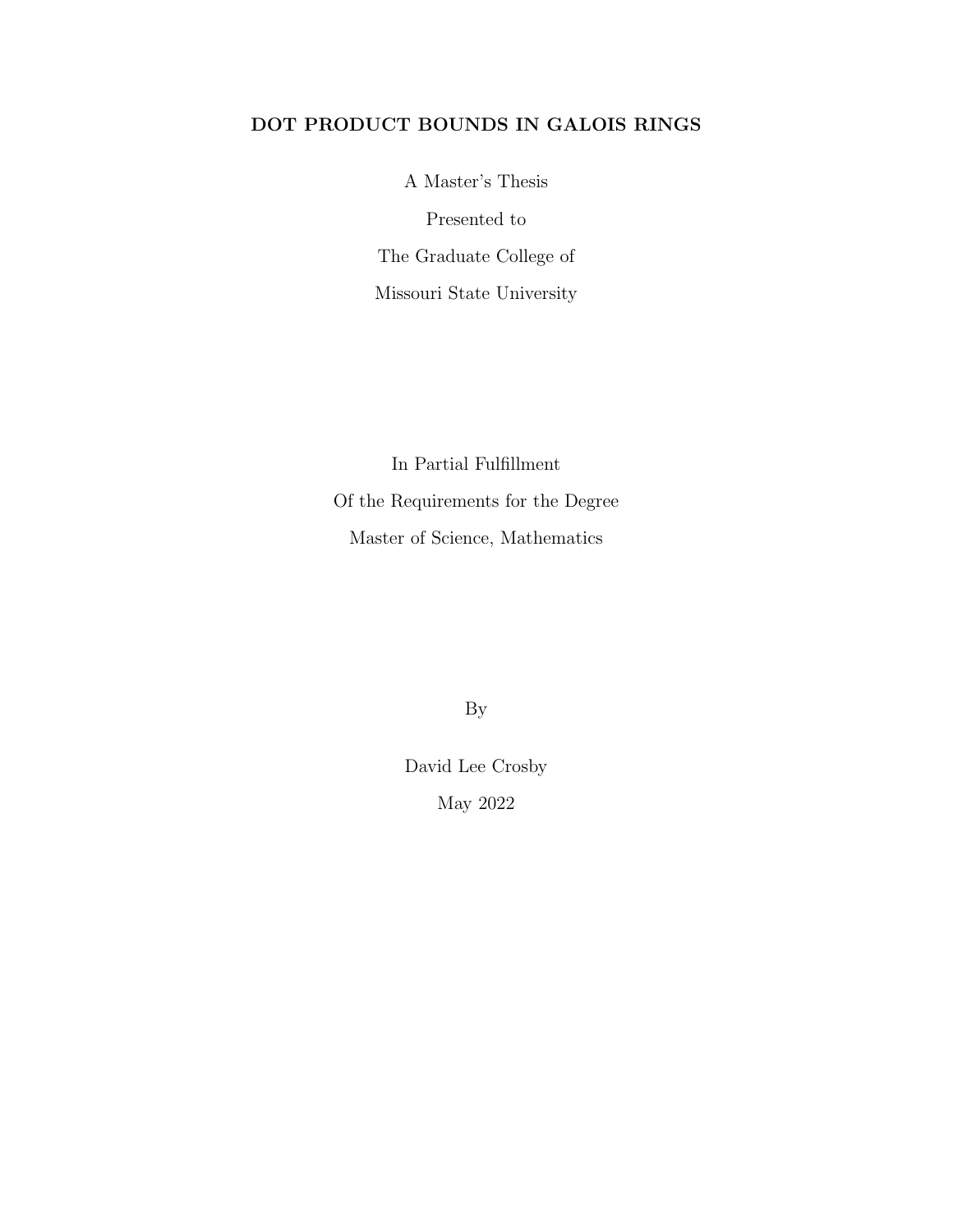## DOT PRODUCT BOUNDS IN GALOIS RINGS

Mathematics Missouri State University, May 2022 Master of Science

David Lee Crosby

### ABSTRACT

We consider the Erdős Distance Conjecture in the context of dot products in Galois rings and prove results for single dot products and pairs of dot products.

KEYWORDS: Dot Product, Erd˝os Distance Conjecture, Galois Rings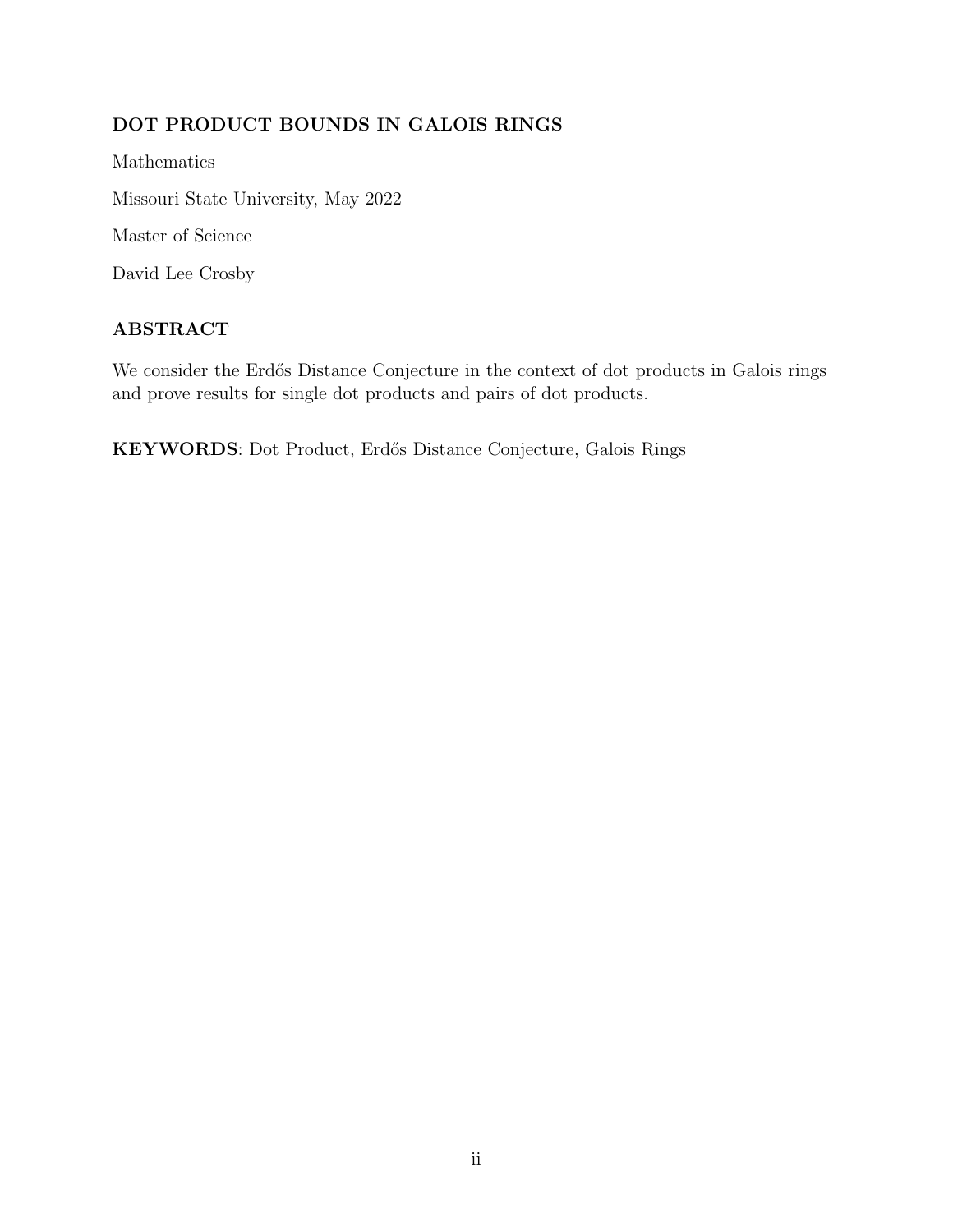### DOT PRODUCT BOUNDS IN GALOIS RINGS

By

David Lee Crosby

A Master's Thesis Submitted to the Graduate College Of Missouri State University In Partial Fulfillment of the Requirements Master of Science, Mathematics

May 2022

Approved:

Steven Senger, Ph.D., Thesis Committee Chair

Cameron Wickham, Ph.D., Committee Member

Les Reid, Ph.D., Committee Member

Mark Rogers, Ph.D., Committee Member

Julie Masterson, Ph.D., Dean of the Graduate College

In the interest of academic freedom and the principle of free speech, approval of this thesis indicates the format is acceptable and meets the academic criteria for the discipline as determined by the faculty that constitute the thesis committee. The content and views expressed in this thesis are those of the student-scholar and are not endorsed by Missouri State University, its Graduate College, or its employees.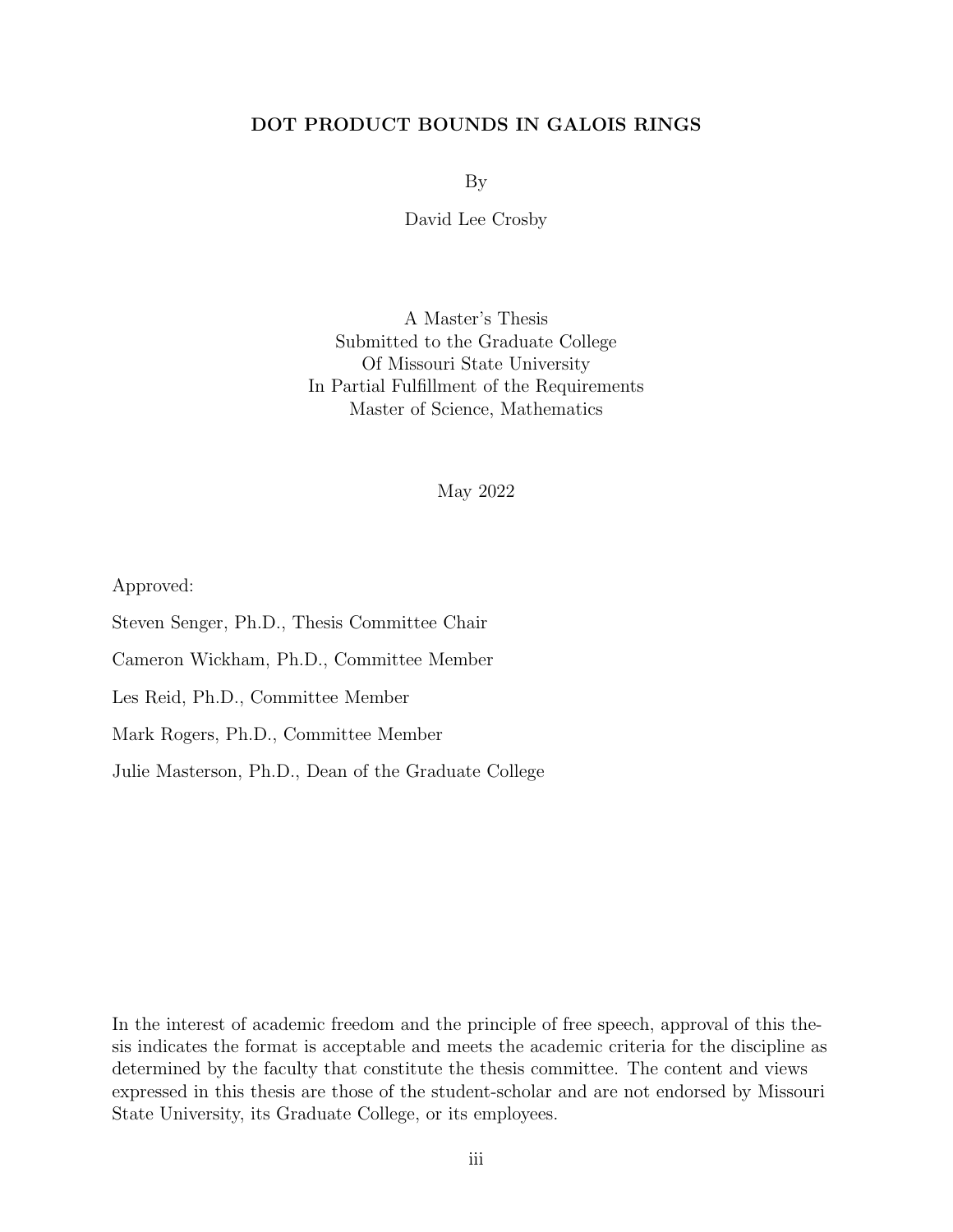### ACKNOWLEDGEMENTS

I would like to thank all my professors at Missouri State University. Especially Steven Senger, Xingping Sun, Mark Rogers, Cameron Wickham, and William Bray for helping me become the mathematician I am today. I would like to thank Cameron Wickham for suggesting the context of Galois rings and suggesting references for Galois rings. I would like to thank the thesis committee for their suggestions and comments. I would like to thank the folks at Ekklesia for being almost a second family and helping me through these years. Lastly, I would like to thank my brother for taking care of me during my stay at Missouri State University.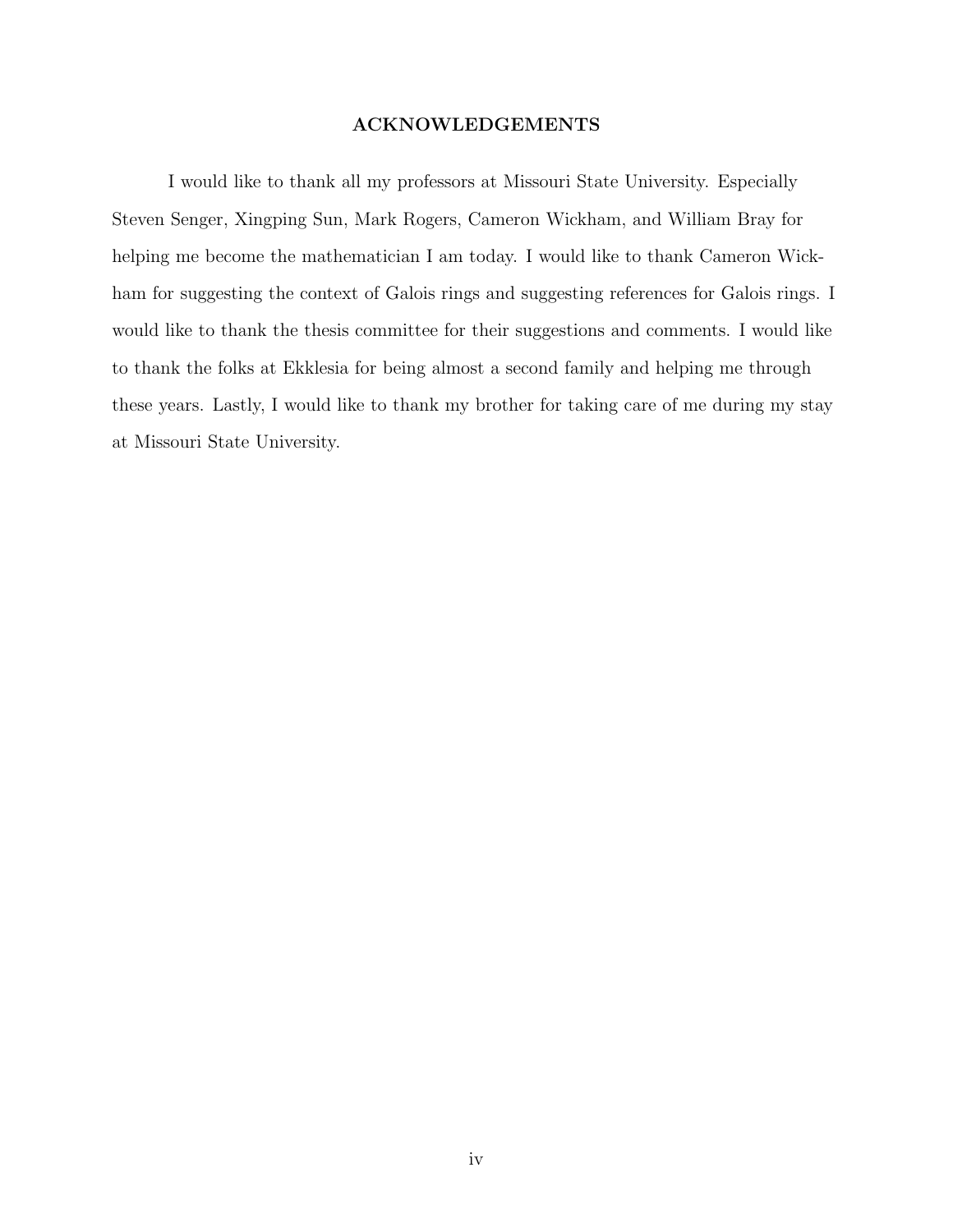## TABLE OF CONTENTS

| 1 Introduction                                  | 1              |
|-------------------------------------------------|----------------|
| Background On The Erdős Distance Problem<br>1.1 | $\overline{2}$ |
| Ring Theory Background<br>1.2                   | 6              |
| 2 Single Dot Products                           | 23             |
| 3 Pairs of Dot Products                         | 39             |
| 4 Conclusion                                    | 49             |
| References                                      | 50             |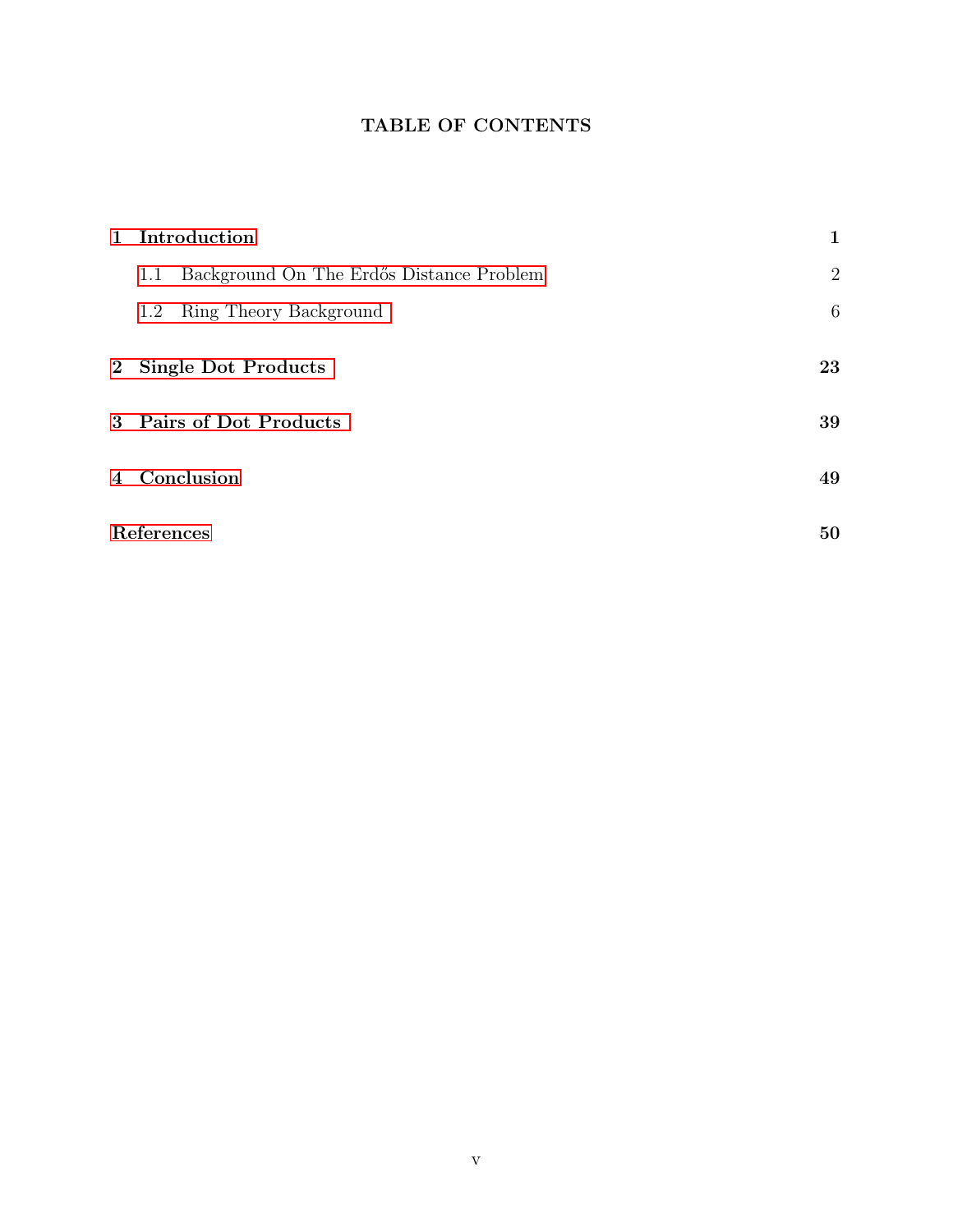### LIST OF FIGURES

| 1.1 Three unit circles forming an equilateral triangle. |    |  |
|---------------------------------------------------------|----|--|
|                                                         |    |  |
| $3.1$ A hinge.                                          | 39 |  |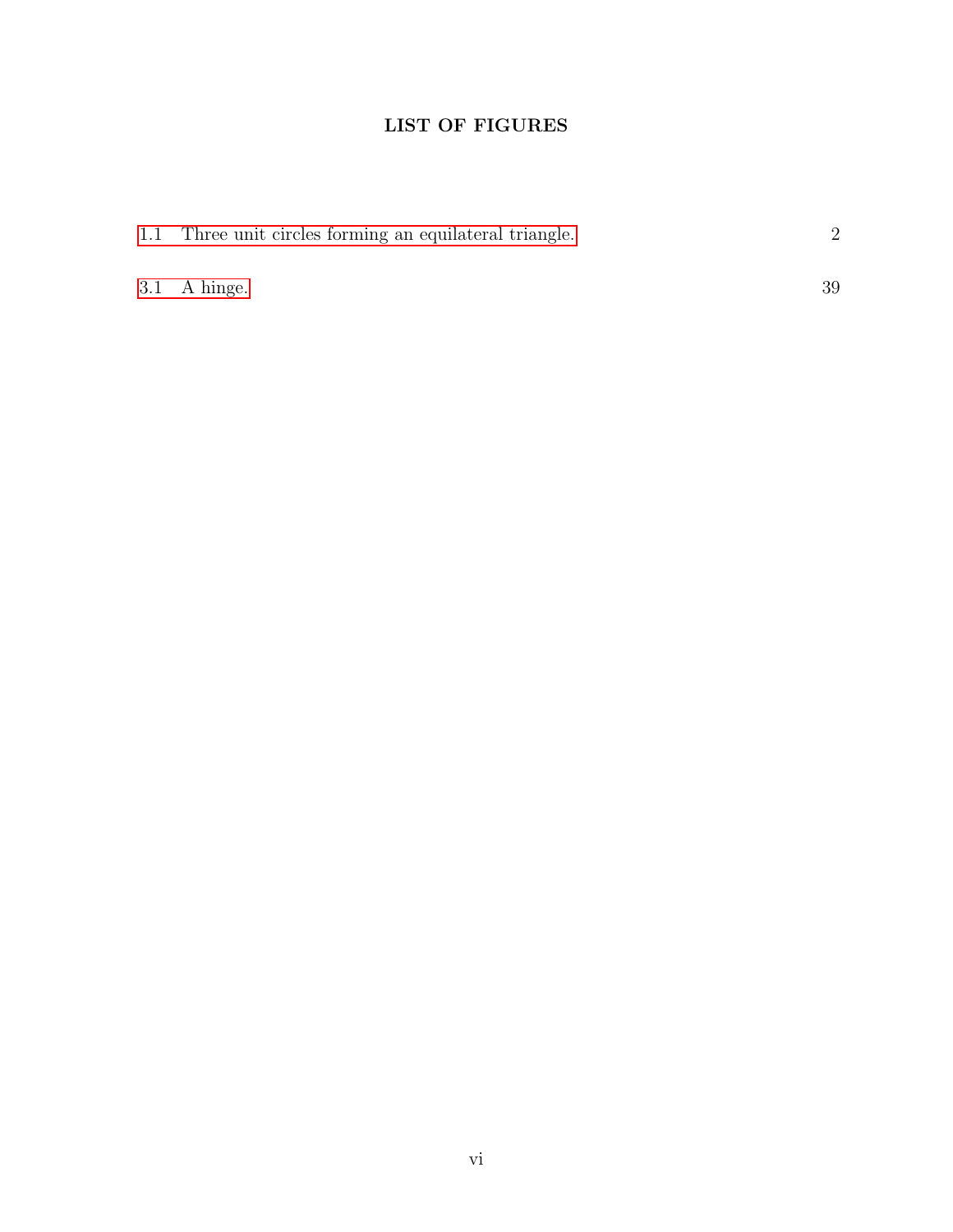### 1 INTRODUCTION

<span id="page-7-0"></span>In 1946, Paul Erdős posed the following question: how often can a single distance occur in a large finite set of points in the plane? While there has been much activity on this and related problems (using other functionals besides distance, and looking at different ambient settings), the best known upper and lower bounds for quantity of the original question are still quite far apart. The pursuit of this question has led to many surprising connections between seemingly disparate fields of mathematics and has deepened our understanding of these fields. To gain a deeper understanding of what lies at the core of this question, there have been a number of variants explored in algebraic settings such as vector spaces over finite fields and modules over various finite rings.

Finite fields have been studied as they play a close role to coding theory, which has many applications for compression and transmission of data. Another reason is that finite fields provide an easier environment to study problems in analysis without having to worry about convergence. Thus, understanding the unit distance and dot product problem in finite fields may help us understand coding theory and analysis problems. A few reasons to study the distinct dot product problem instead of the unit distance distance problem is that dot products are analogous to lines and have deep connections with the so called sum-product conjecture, which we discuss later. In this thesis, we focus on the following variant: how often can a particular dot product occur in a subset of a module over a Galois ring?

In Chapter [1,](#page-7-0) we introduce the man behind the Erdős distance problem. Then we explore the developments made on the problem and its variants, and then the applications these have for mathematics and industry. Next we introduce terms and results needed for the rest of the thesis. In Chapter [2,](#page-29-0) we address the unit distance problem in the context of single dot products over Galois rings. For Chapter [3,](#page-45-0) we extend our single dot product result to pairs of dot products determined by triples of points (called a hinge).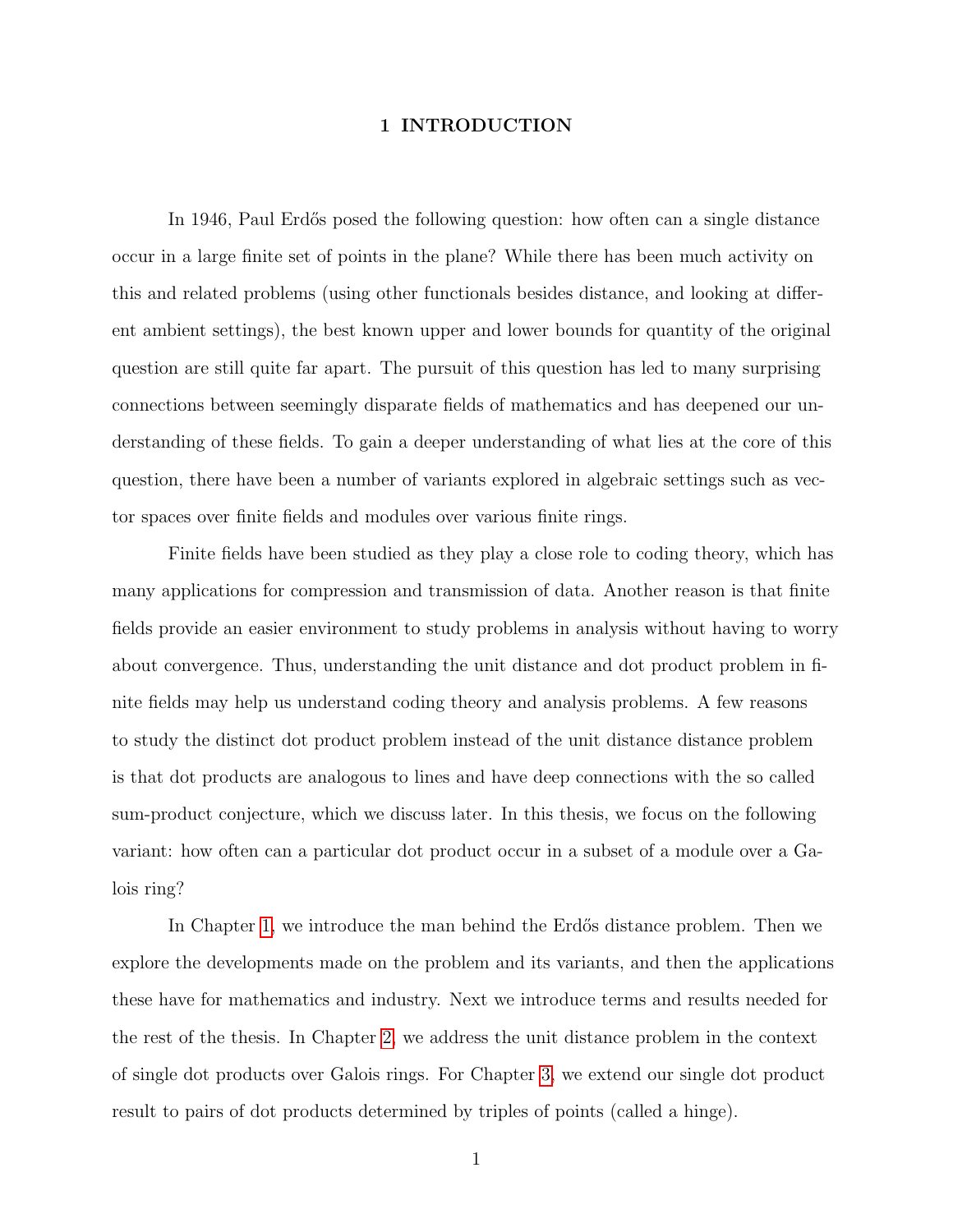#### <span id="page-8-0"></span>1.1 Background on the Erdős Distance Problem

How often can a single distance occur in a large finite set of points in the plane? In this chapter, we will give background on the man who posed this problem, its history, and its applications. To better understand this problem, we give the example below:

<span id="page-8-2"></span>Example 1. Consider how many times a single distance may occur with three points in the plane. One way to view this problem is to place unit circles and find the maximal incidences between centers of circles and edges of circles. This is as each center and intersection with its corresponding edge gives us a unit distance. Thus, for three points, we may place three unit circles whose centers form an equilateral triangle. This gives us the maximum number of a single distance for three points is three (see Figure [1.1\)](#page-8-1). If we were to add another point, then anywhere we place it, it must introduce at least one new distance.

<span id="page-8-1"></span>

Figure 1.1: Three unit circles forming an equilateral triangle.

**1.1.1 Erdős.** Paul Erdős was one of the most prolific mathematicians of the 20th century (see [\[16\]](#page-57-0)). He was born in 1913 in Hungary to two mathematics teachers. At the age of 20 he proved Chebyshev's theorem, an important result in number theory. When he was 21, he was awarded his doctorate at the university of Budapest. Before the Holocaust he relocated to the United States of America and became a traveling mathematician, living out of a suitcase. During his life, he proposed problems in discrete mathematics,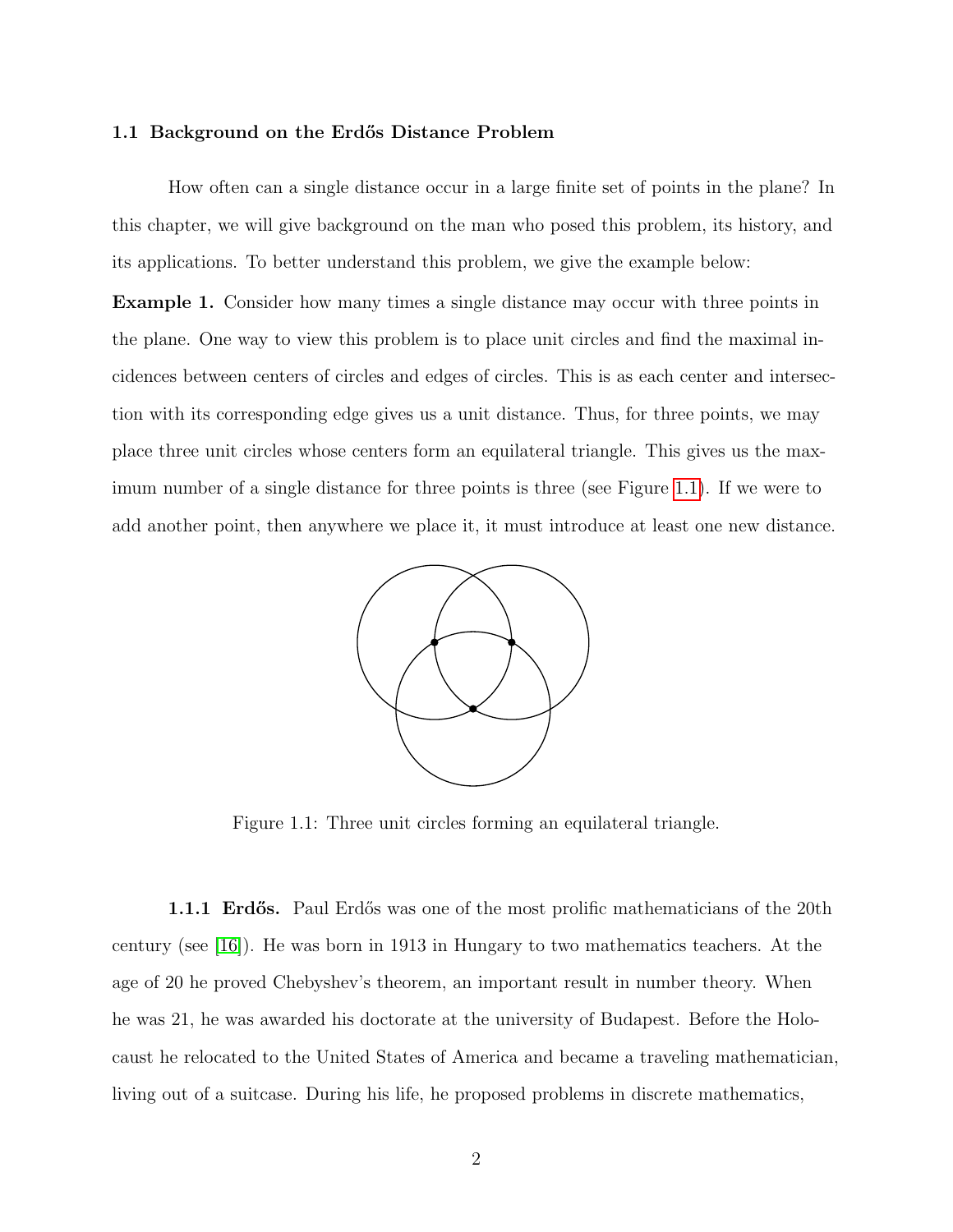graph theory, number theory, mathematical analysis, approximation theory, set theory, and probability theory. One of his peers said, "A mathematician is a machine for turning coffee into theorems, and Erdős drank copious quantities." For many of his conjectures, their proofs and exploration would deepen and tie together many fields of mathematics. Erdős would often also offer cash prize money for whoever solved one of his conjectures.

In 1946, Paul Erdős published a paper called, "On sets of distances of  $n$  points" in the American Mathematical Monthly (see [\[9\]](#page-56-0)). There he posed the following question: How often can a single distance occur in a large finite set of points in the plane? The cash prize for the Erd˝os distance problem was \$500 in 1946. In today's (2022) money, this is over \$7,000. Proving the Erd˝os distance conjecture would also give one a check with Erd˝os's signature.

In his paper (see [\[9,](#page-56-0) Theorem 2]), Erdős found that for n points, the number of times a distance r may occur in the plane, call  $g(n;r)$ , has  $n^{1+c/\log(\log(n))} < g(n;r) < n^{3/2}$ . We give an adaptation of his proof below.

*Proof.* By using similar reasoning as we did in Example [1,](#page-8-2) Erdős found  $g(n; r) < n^{3/2}$ . Let  $a = [n^{1/2}]$ . For a lower bound, we consider the set of points  $(x, y)$ ,  $0 \le x \le a$ ,  $0 \le y \le a$ . This is the  $a \times a$  grid of integers. Thus, we are after the number of solutions  $x^2 + y^2 = r^2$ . In another paper (see [\[10,](#page-56-1)  $\S1$ ), Erdős shows that the number of solutions of the equation  $m = p^2 + q^2$  is greater than  $n^{c/\log(\log(n))}$  for some  $0 < c < 1$ , and hence

$$
g(n;r) > n^{1+c/\log(\log(n))}
$$

which completes the proof.

At the end of his proof, Erdős writes, "It seems likely that  $g(n) < n^{1+\epsilon}$ ," ( $\forall \epsilon > 0$ ).

 $\Box$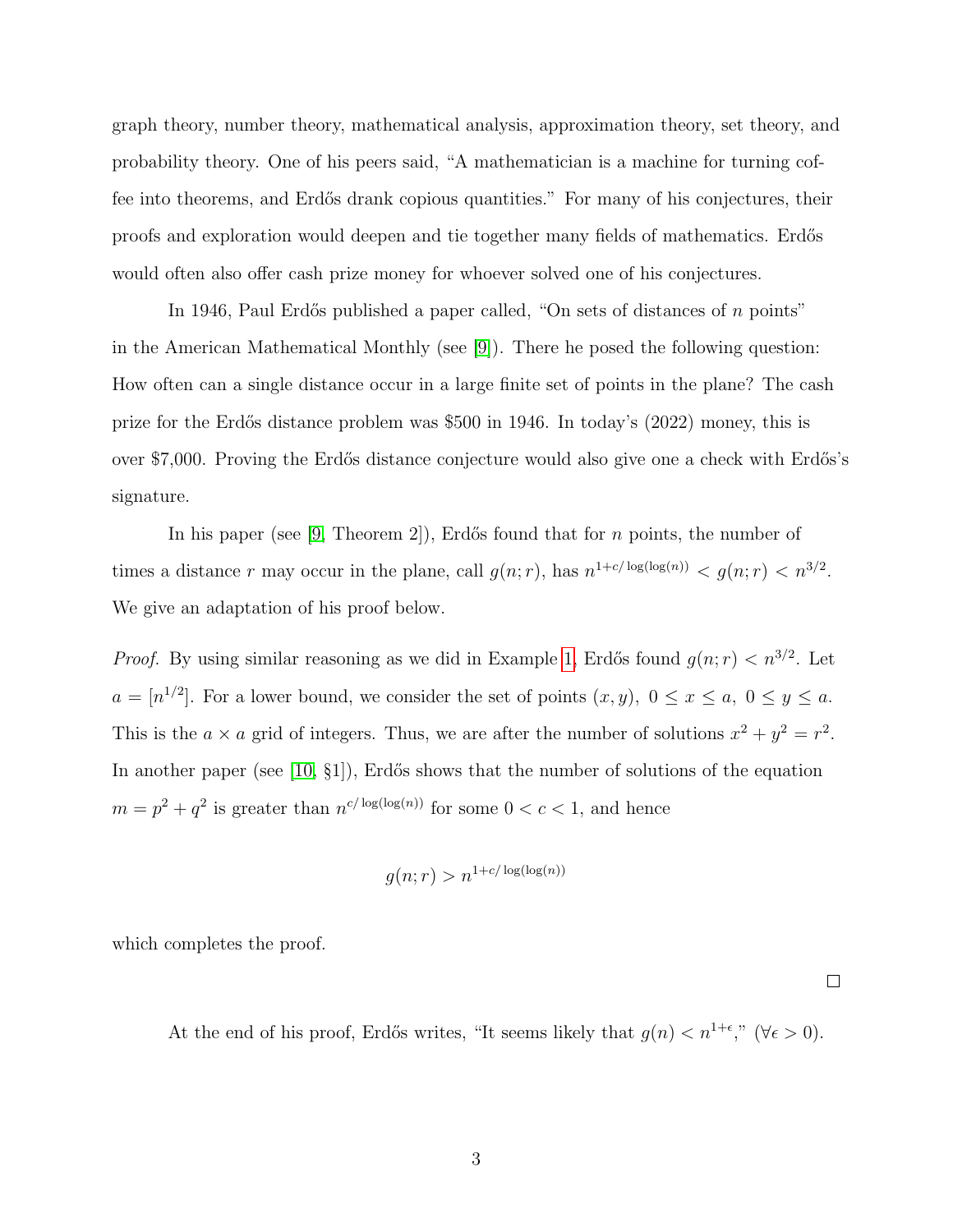1.1.2 History. In this section, we give an overview of the developments toward bounding the Erdős distance problem and the variants that arose. We will use the notation  $f(n) = \Omega(h(n))$  to mean that for n large enough, there exists constant C such that  $f(n) > Ch(n)$ . We will use  $f(n) = O(h(n))$  to mean that for n large enough, there exists constant C such that  $f(n) < Ch(n)$ . We will use  $f(n) = \Theta(h(n))$  for  $f(n) = \Omega(h(n))$ and  $f(n) = O(h(n))$ . The single distance problem is often called the unit distance problem. This is as we may turn any single distance into the unit distance by scaling. The best known upper bound to the original unit distance problem is  $O(n^{4/3})$  and was shown by Spencer, Szemerédi, and Trotter in 1984 (see [\[27,](#page-58-0) Corollary 2]) where they consider the number of incidences between points and circles.

After years of work on the unit distance problem with little progress, mathematicians turned their gaze to a related problem. The related problem is the distinct distance problem: For n points, how few different distances may be obtained? Let  $g(n)$  be the minimal number of distinct distances for *n* points. So, for instance,  $g(3) = 1$  by using an equilateral triangle. For  $g(4)$ , we see that no matter where we place a fourth point in Figure [1.1,](#page-8-1) we will introduce at least one new distance. Ergo,  $g(4) = 2$ .

In that same paper where Erdős posed the unit distance problem  $[9,$  Theorem 1], he also posed the distinct distance problem and conjectured that  $f(n) = \Omega(n/(\log n)^{1/2}),$ where  $f(n)$  is the minimum number of distance determined by n points in the plane. He conjectured that in d dimensions, this problem is  $\Theta(n^{2/d})$ . In 2004 Katz and Tardos showed that the lower bound on the number of distinct distances is  $\Omega(n^{0.8641})$  for n points in the plane (see [\[20\]](#page-57-1)). This problem was practically solved in 2010 by Guth and Katz [\[14,](#page-57-2) Theorem 1.1, where the bound was found to be  $\Omega(n/\log(n))$ . Higher dimensional settings were studied by Solymosi and Vu in [\[26,](#page-58-1) Theorem 1.1], where they showed the number of distinct distances in  $R^d$  is  $\Omega\left(n^{\frac{2}{d}-\frac{2}{d(d+2)}}\right)$ , as opposed to the conjectured  $\Omega(n^{2/d})$ . In 2008 Iosevich and Rudnev studied this problem in the instance of vector spaces over finite fields [\[18\]](#page-57-3). This may have inspired Burgain, Katz, and Tao to study the sum-product estimate in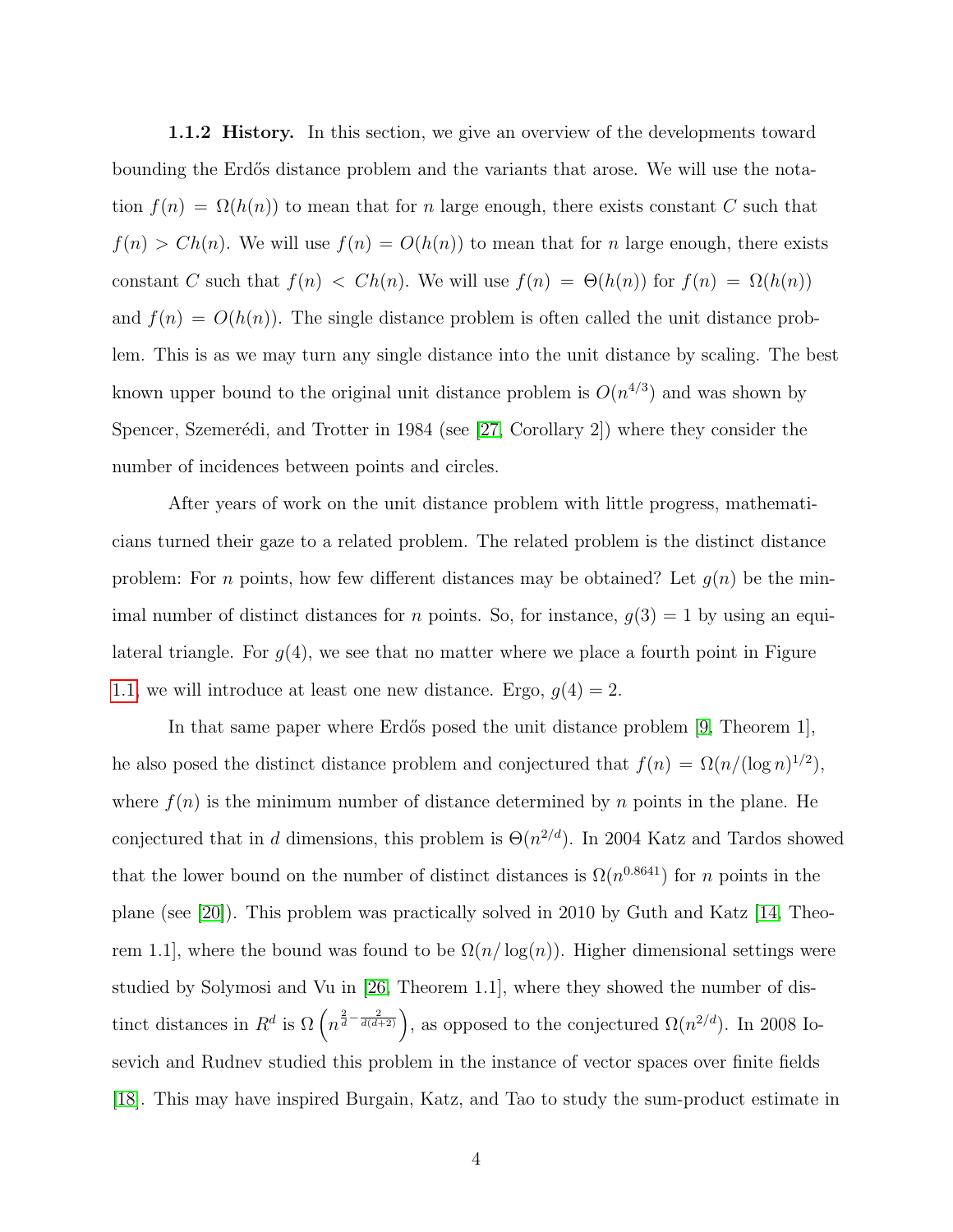finite fields [\[4\]](#page-56-2). The distinct distance problem was further extended to the integers modulo a prime power in 2011 by Covert, Iosevich, and Pakianathan [\[5\]](#page-56-3), where they also considered the distinct dot product as well as the distinct distance problem. This idea of studying dot products as well as vector spaces over rings is where most of this thesis will spend it's time.

Since the distinct distance problem was practically solved, many turned their gaze back to studying the unit distance problem, but this time they studied variants of the problem. The variant we focus on is the single dot product problem. This is in a set with n points, how many pairs of points have a specified dot product? The single dot product problem has been studied in the case of finite fields and integers modulo a prime power in [\[15\]](#page-57-4), [\[1\]](#page-56-4), [\[6\]](#page-56-5), and more, where different bounds and configurations are studied.

So far, in the single dot product problem, we have been looking at how many pairs of points have the specified dot product. An extension to this idea is to ask how subsets of points have a specified configuration of dot products.

In [\[1\]](#page-56-4), Barker and Senger obtain upper bounds on the number triples with a specified pair of dot products. This is, for a given  $(\alpha, \beta) \in \mathbb{R}^2$ , how large is the set  $\{(a, b, c) \in$  $P^3: a \cdot b = \alpha, b \cdot c = \beta$  where  $P \subset \mathbb{R}^2$ ? Such configurations are sometimes called hinges. In [\[6\]](#page-56-5), Covert and Senger extend the concept of hinges to finite fields and the integers modulo a prime power. Kilmer, Marshall, and Senger, in [\[21\]](#page-58-2), broaden the concept of hinges over the reals to k-chains over the reals, where  $k+1$  points determine k dot products.

1.1.3 Applications. This unit distance problem and variants has far-reaching applications. We see its ideas being used in multiple industries, such as in mobile robot swarms, big data, pattern recognition, and more.

A mathematical reason to study the unit dot product problem is that, if we fix  $(u, v)$  and r, then  $(u, v) \cdot (x, y) = r$  is the same as  $ux + vy = r$ , the standard form of a line in  $\mathbb{R}^2$ . Thus, studying the unit dot product problem helps us understand key facts about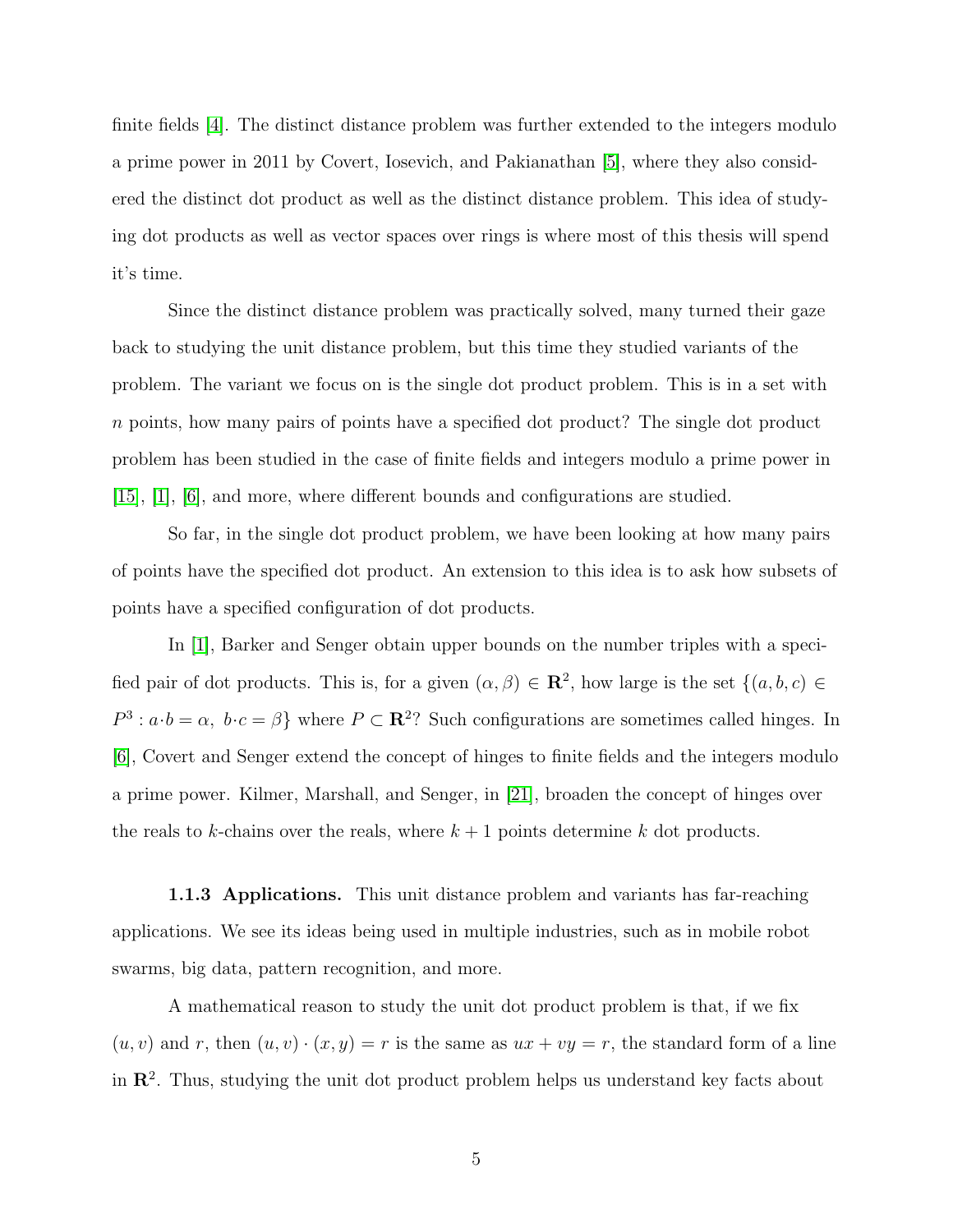lines. Another reason to study dot products is that the set  $A \cdot A + A \cdot A = \{a_1a_2 + a_3a_4 : a_i \in A \cdot A + A \cdot A = a_1a_2 + a_2a_3 \}$ A} is equivalent to the set of dot products of  $A^2$  with itself. This set has connections with the sum-product conjecture that max  $(|A + A|, |A \cdot A|) \geq |A|^{2-o(1)}$  where  $A \subset \mathbf{R}$ . This was conjectured by Erdős and Szemerédi in 1983 in [\[11\]](#page-57-5) over the integers and is figured to be true for the reals. In [\[31\]](#page-58-3), Terence Tao studies the sum-product conjecture over many types of rings. Hart, Iosevich, Koh, and Rudnev  $[15]$ , prove, using the Erdős distance conjecture, results relating to the set  $A \cdot A + \cdots + A \cdot A$  where A is a subset of a finite field.

Finite rings have started to be used in every day life through coding theory. This is the theory of strings over a set and how to compress, transmit, encrypt, etc. these strings. We are seeing codes over  $\mathbf{Z}_{p^n}$  being used as they have a better way of defining distance than other rings (see, [\[2,](#page-56-6) §8.1.1]). One of the common types of codes, cyclic, can be described in terms of polynomials, so in [\[2,](#page-56-6) §8.1.3], we see Galois rings and coding theory coming together.

Another reason to study finite rings is that they provide a test bed for complicated analysis problems as integrals are always convergent. The prototypical example of this is Zeev Dvir's paper "On the size of Kakeya sets in finite fields" [\[8,](#page-56-7) Theorem 2], where he proved the Kakeya Conjecture (relates to subsets of  $\mathbf{F}_{p^l}$  that contain a line in every direction) via simple means.

### <span id="page-12-0"></span>1.2 Ring Theory Background

We will assume that the reader has an undergraduate knowledge of groups and rings. For further background information, see [\[7\]](#page-56-8).

Throughout this thesis, we will assume that  $p$  is a given prime number. We will use  $\mathbf{Z}_{p^l}$  to be the integers modulo  $p^l$  for some  $l > 0$ . We will use  $\mathbf{F}_{p^l}$  to denote the finite field of order  $p^{l}$ , this is also called a Galois field.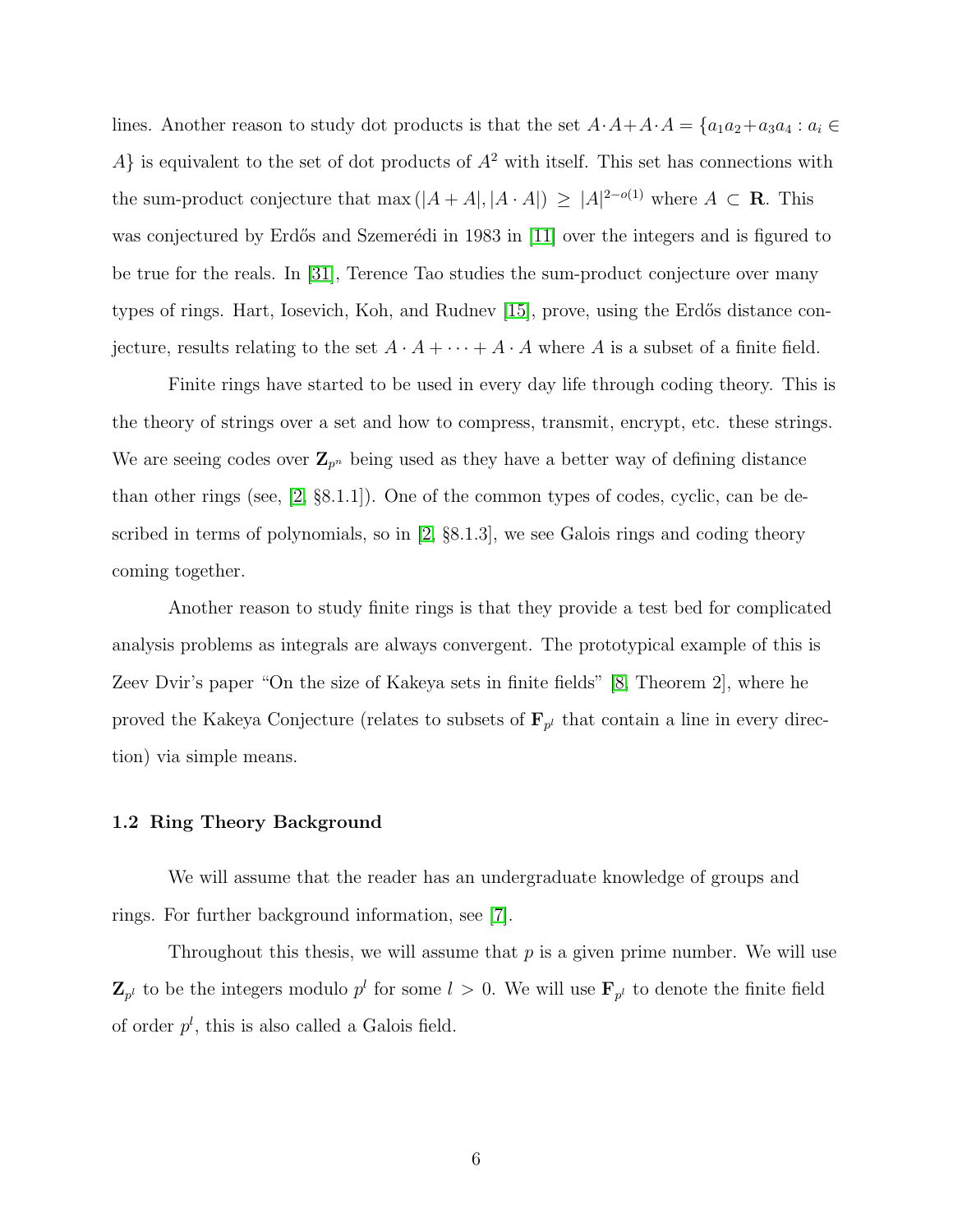1.2.1 Construction of Galois Rings. We focus on Galois rings as they are the building blocks of finite local rings which are in turn the building blocks of finite commutative rings. Any finite local ring is isomorphic to a quotient of a polynomial ring over a Galois ring. This is if L is a local ring, then  $L \cong R_{e,k}[x_1, x_2, \cdots, x_n]/I$  for some prime p, natural numbers  $e, k$  and ideal  $I \subset R_{e,k}[x_1, x_2, \cdots, x_n]$ . In particular,  $\mathbf{Z}_{p^e} \cong R_{e,1} \cong R_{e,2}$  $Z_{p^l}[x]/(x+1)$  and  $\mathbf{F}_{p^k} \cong \mathbf{Z}_p[x]/(f(x)) \cong R_{1,k}$  (where f is a monic irreducible polynomial of degree  $k$ ). In turn, local rings are the building blocks for any finite commutative ring with unity (see [\[2,](#page-56-6) Chapter 3, Theorem 3.1.4]). We will first build up some definitions to be able to understand what a Galois ring is. Our presentation follows elements from [\[2\]](#page-56-6), [\[17\]](#page-57-6), and [\[24\]](#page-58-4)

<span id="page-13-0"></span>We will use the notation  $\mathbf{Z}_{p^l}$  to mean  $\mathbf{Z}/(p^l)$  where  $(p^l)$  is the ideal generated by  $p^l$ . **Definition 2** (Basic monic irreducible polynomial). Let the map  $\rho : \mathbf{Z}_{p^l} \to \mathbf{Z}_p$  be the map  $\rho(x) = r$  where r is remainder of x divided by p. Let the map  $\mu : \mathbf{Z}_{p^l}[x] \to \mathbf{Z}_p[x]$ be  $\mu(\sum_{i=0}^n a_i x^i) = \sum_{i=0}^n \rho(a_i) x_i$ , which will apply mod p to the coefficients. Recall that a monic polynomial is a polynomial with leading coefficient 1. A basic monic irreducible polynomial is a polynomial f in  $\mathbb{Z}_{p^l}[x]$  such that  $\mu(f)$  is a monic irreducible polynomial in  $\mathbf{Z}_p[x]$ .

We know monic irreducible polynomials of a given degree exist (see [\[32,](#page-59-0) §2.3]). As  $\mu$  is surjective, we may take a preimage of a monic irreducible in  $\mathbb{Z}_p[x]$  as our basic irreducible polynomial in  $\mathbf{Z}_{p}^{\ell}[x]$ . Further, at least one of these preimages is monic as  $\rho(1) = 1$ . **Definition 3** (Galois Ring). Let p be a given prime. The construction of the Galois ring,  $R_{e,k}$ , is  $R_{e,k} = Z_{p^e}[x]/(f(x))$ , where f is a basic monic irreducible polynomial in  $Z_{p^e}[x]$  of degree k.

In particular,  $\mathbf{Z}_{p^l}$  and  $\mathbf{F}_{p^n}$  are both Galois rings. For  $\mathbf{Z}_{p^l}$ , we may construct as  $\mathbf{Z}_{p^l}[x]/(x+)$ 1) =  $R_{l,1}$  and for  $\mathbf{F}_{p^n}$  we may construct as  $\mathbf{Z}_p[x]/(f(x)) = R_{1,n}$  where  $f(x)$  is a basic monic irreducible polynomial of degree *n*. Thus,  $\mathbf{Z}_{p^l} = R_{l,1}$  and  $\mathbf{F}_{p^n} = R_{1,n}$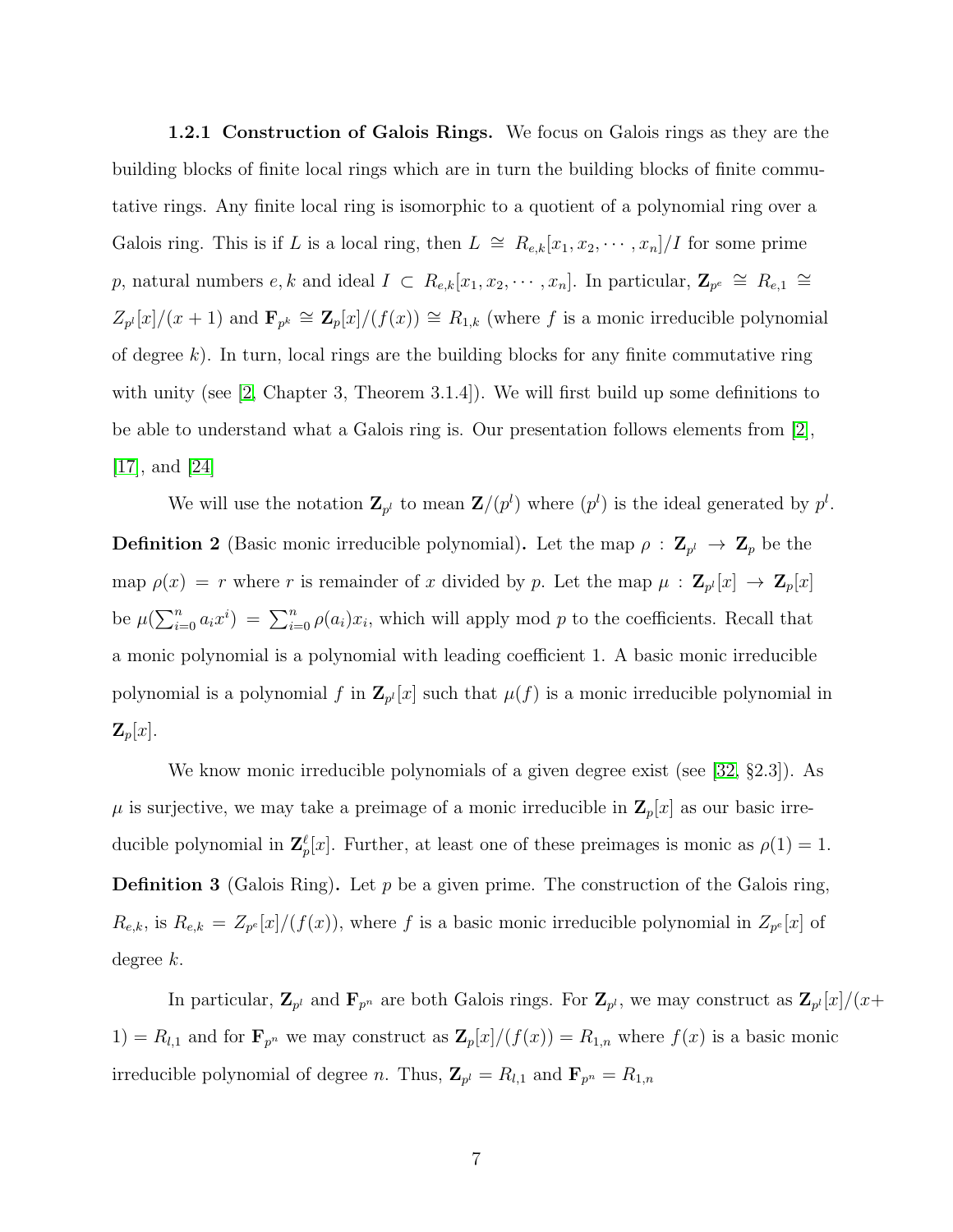**Example 4.** We will construct  $R_{2,2}$  when  $p = 2$ . We see that  $x^2 + x + 1 \in \mathbb{Z}_2[x]$  is monic irreducible as 0 and 1 are not roots of this degree 2 polynomial. Thus,  $x^2 + x + 1 \in \mathbb{Z}_{2^2}[x]$ is a basic monic irreducible polynomial. Thus,  $R_{2,2} = \mathbf{Z}_4[x]/(x^2 + x + 1)$ .

In this thesis, we will study dot products over  $(R_{e,k})^d$ . This type of structure is called a module.

**Definition 5** (Module). Suppose that R is a commutative ring with identity, 1. Then a module,  $M$ , over  $R$  is a structure much like a vector space with the properties that for all  $r, s \in R$  and  $x, y \in M$ ,

$$
r \cdot (x + y) = r \cdot x + r \cdot y
$$

$$
(r + s) \cdot x = r \cdot x + s \cdot x
$$

$$
(rs) \cdot x = r \cdot (s \cdot x)
$$

$$
1 \cdot x = x
$$

1.2.2 Properties of Galois Rings. We will now show many of the properties of Galois Rings. One important property of Galois rings is that they are finite local rings. To understand what a local ring is, we must first define a maximal ideal.

**Definition 6.** Let R be a given ring. A maximal ideal  $M \subsetneq R$  is a proper ideal, that is an ideal not equal to R, of R such that if J is an ideal and  $M \subset J \subset R$ , then  $J = M$  or  $J = R$ .

A local ring is a ring with one unique maximal ideal. Notice that a field is a local ring as (0) is the unique maximal ideal. We now prove some results about local rings. Recall that a unit is an element with a multiplicative inverse. We will use  $R^{\times}$  to denote the set of units of the ring R.

Proposition 7. Any element of a local ring is either a unit or an element of the maximal ideal.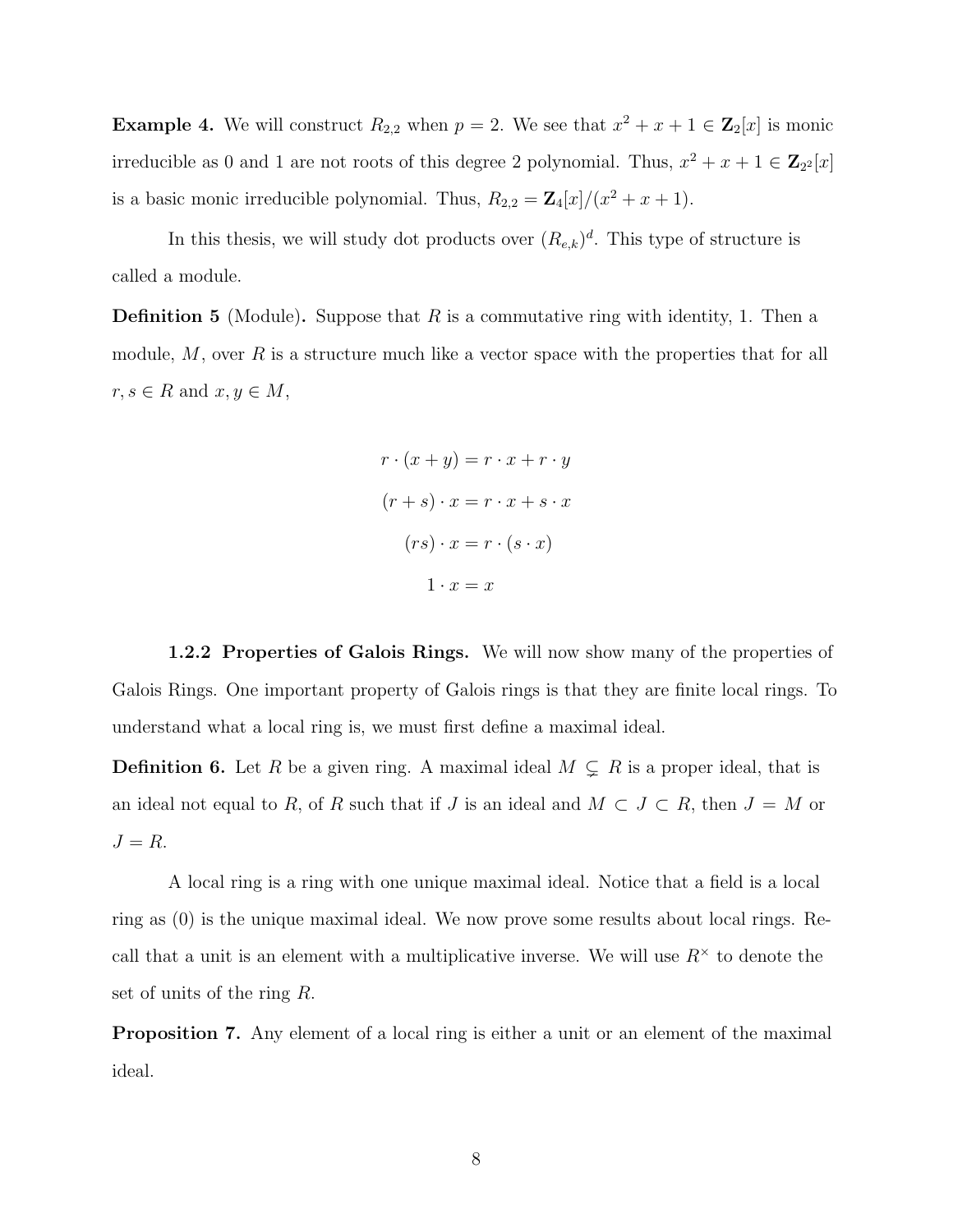*Proof.* Let R be a local ring with maximal ideal M. Let  $r \in R$ . In the case that r is a unit, we are done. In the case that r is not a unit, then  $(r) \subsetneq R$  and hence  $(r)$  is a proper ideal. As every proper ideal is a subset of a maximal ideal, and  $M$  is the unique maximal ideal,  $(r) \subset M$ . Thus,  $r \in M$ .  $\Box$ 

**Proposition 8.** Any element  $r \in R$  where R is a local ring has either r as a unit or  $1 - r$ as a unit.

*Proof.* Let M be the maximal ideal of R. Suppose that r is not in M, then since  $(r)$  is an ideal, it must be contained in a maximal ideal of R or  $(r) = R$  and hence  $r \in R^{\times}$ . As  $r \notin M$ , it must be that  $(r) = R$ .

Suppose that  $x \in M$  and that  $1 - x$  is not a unit. As  $1 - x$  is not a unit, then  $1 - x \in M$ . This means  $1 - x = m$  for some  $m \in M$  and so  $1 = x + m$ . As ideals are closed under addition,  $1 \in M$ , and hence  $M = R$ . This is a contradiction. Hence,  $1 - x$  must be a unit.  $\Box$ 

We will now build up to showing that Galois rings are local rings.

**Definition 9.** Let R be a given ring. A nilpotent element  $a \in R$  is an element such that there exists some  $n > 0$  such that  $a^n = 0$ .

<span id="page-15-0"></span>Proposition 10. The set of nilpotent elements lie in the intersection of all prime ideals.

*Proof.* Let R be a given ring. Let  $\pi : R \to D$  where D is an integral domain. Let  $a \in R$  be nilpotent. Then there exists  $n > 0$  such that  $aa^n = 0$ . Then  $\pi(aa^n) = 0 = \pi(a)\pi(a^n)$ , hence  $\pi(a)$  is a zero divisor. As D is an integral domain,  $\pi(a)$  must then be 0. Thus, a must be in any given prime ideal as  $R/(p)$  is an integral domain when p is a prime ideal.  $\Box$ 

We will call a set nilpotent if all elements of the set are nilpotent.

<span id="page-15-1"></span>**Proposition 11.** If a ring R has a maximal ideal M with all nilpotent elements, then M is the unique maximal ideal of R.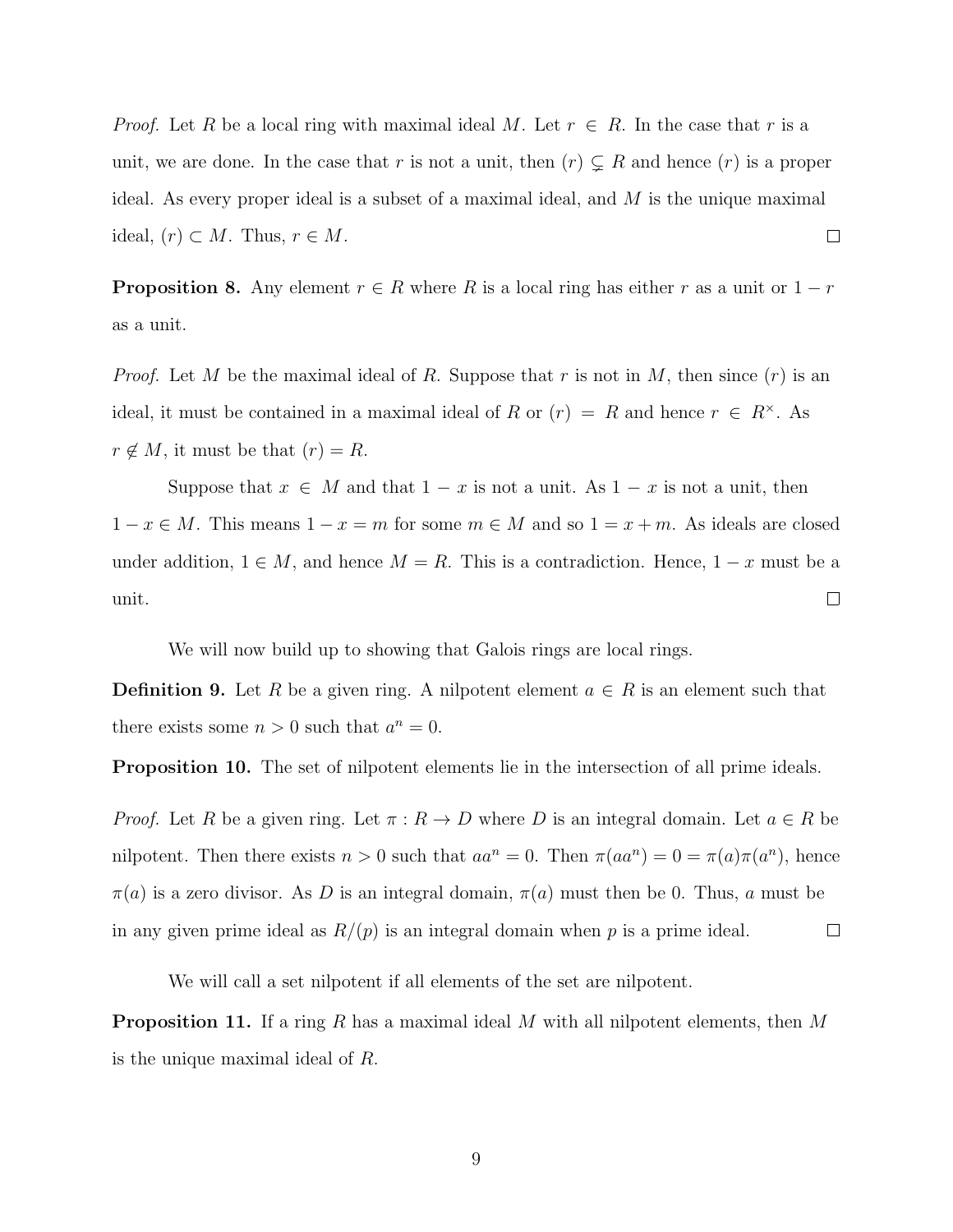*Proof.* Suppose that M' is a maximal ideal of R. Then by [10,](#page-15-0)  $M \subset M'$ . By maximality of  $M, M = M'.$  $\Box$ 

Lemma 12. A Galois ring is local.

*Proof.* Let  $R_{e,k}$  be a given Galois ring. If  $a \in (p)$ , then  $a = pr$  for some  $r \in R_{e,k}$ , and so  $a^e = (pr)^e = 0$  and so  $(p)$  is nilpotent. Note

$$
R_{e,k}/(p) \cong \frac{\mathbf{Z}[x]}{(p^e, p, f)} \cong \mathbf{Z}_p[x]/(f),
$$

and so as  $\mathbb{Z}_p[x]/(f)$  is a field,  $(p)$  is a maximal ideal. Thus by [11,](#page-15-1)  $(p)$  is the unique maxi- $\Box$ mal ideal of  $R_{e,k}$ . Ergo,  $R_{e,k}$  is a local ring.

**Lemma 13.** The units of a Galois ring  $R_{e,k}$  has

$$
R_{e,k}^{\times} \cong (R_{e,k}/(p))^{\times} \times (1+(p)).
$$

*Proof.* As  $R_{e,k}$  is local, the set  $1 + (p)$  is a subgroup of the units under multiplication. As (p) is a maximal ideal,  $R_{e,k}/(p)$  if a field and hence every non zero element of  $R_{e,k}/(p)$  is a unit. Let S' be a set of representatives of  $R_{e,k}/(p)$  in  $R_{e,k}$ . That is the canonical surjective homomorphism  $\pi: R_{e,k} \to R_{e,k}/(p)$  is bijective when restricted to S'. Let  $S = S' \setminus \{0\}.$ Then  $S \subset R_{e,k}^{\times}$ . Also note,  $|S \cap (1 + (p))| = 1$ . This implies that  $S(1 + (p)) = \{st : s \in$  $S, t \in (1 + (p))$   $\cong S \times (1 + (p))$ . As  $|R_{e,k}^{\times}| = |R_{e,k} \setminus (p)| = p^{ek} - p^{(e-1)k}$  and  $|S| = p^k - 1$ and  $|(1 + (p))| = |(p)| = p^{(e-1)k}$ , we see that  $|S \times (1 + (p))| = p^{ek} - p^{(e-1)k}$ . Thus,  $e_{e,k}^{\times} \cong (R_{e,k}/(p))^{\times} \times (1+(p)).$  $R_{e}^{\times}$  $\Box$ 

It is also known that the units  $R_{e,k}^{\times}$  has structure  $R_{e,\epsilon}^{\times}$  $\mathbf{z}_{e,k}^{\times} \cong \mathbf{Z}_{p^k-1} \times (\mathbf{Z}_{p^{e-1}})^k$  when  $p$ is odd or when p and e are both 2. We have  $R_{e}^{\times}$  $\mathbf{z}_{e,k}^{\times} \cong \mathbf{Z}_{2^k-1} \times \mathbf{Z}_2 \times \mathbf{Z}_{2^{e-2}} \times (\mathbf{Z}_{2^{e-1}})^{k-1}$  when  $p = 2$  and  $e \geq 3$ . The proof for this is given in [\[2,](#page-56-6) Proposition 6.2.5]. This gives rise to the *p*-adic representation for an element of  $R_{e,k}$ .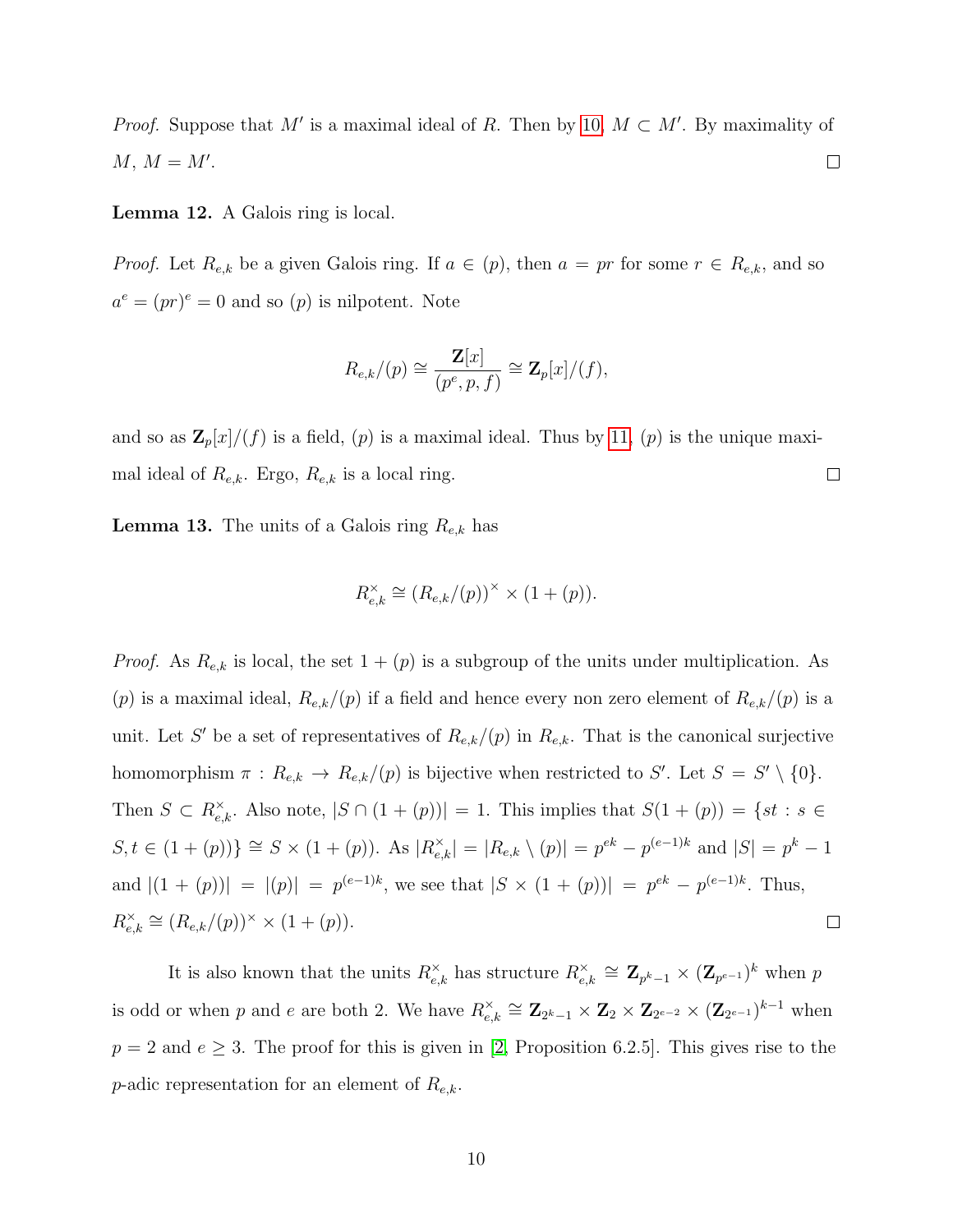<span id="page-17-0"></span>**Example 14.** When  $p = 2$ ,  $R_{2,2}^{\times} \cong \mathbb{Z}_{2^2-1} \times (\mathbb{Z}_{2^{2-1}})^2 \cong \mathbb{Z}_3 \times \mathbb{Z}_2 \times \mathbb{Z}_2$ . **Lemma 15.** For any  $0 \leq i \leq e$ ,  $R_{e,k}/(p^i) \cong R_{i,k}$ .

*Proof.* Note that  $(p^i)$  is the kernel of the map  $g: R_{e,k} \to R_{e,k}$  with  $g(r) = p^{e-i}r$ . Recall

$$
R_{e,k} \cong \frac{\mathbf{Z}_{p^e}[x]}{(f)}
$$

by definition of  $R_{e,k}$  where f is a basic monic irreducible polynomial of degree k. Further, we restrict f to having coefficients in the range  $0-(p^{i}-1)$ . Also, we will view  $R_{e,k}$  as polynomials with coefficients in the range  $0-(p^e-1)$ . This will allow us to view an element in  $R_{i,k}$  as being also an element in  $R_{e,k}$ . Set  $g(z) = p^{e-i}z$ , then g has kernel  $(p^i)$  and so by the first isomorphism theorem,

$$
\frac{R_{e,k}}{(p^i)} \cong g(R_{e,k}).
$$

Notice,

$$
g(a_0 + a_1 x + \dots + a_{k-1} x^{k-1}) = p^{e-i}(a_0 + a_1 x + \dots + a_{k-1} x^{k-1}) = p^{e-i} a_0 + p^{e-i} a_1 x + \dots + p^{e-i} a_{k-1} x^{k-1},
$$

and so, it is equivalent to the map  $h: \mathbf{Z}_{p^e} \to \mathbf{Z}_{p^e}$  with  $h(r) = p^{e-i}r$  lifted to  $\mathbf{Z}_{p^e}[x]/(f)$ (that is applying the map to the coefficients). Notice that  $(p^i) \subset \mathbb{Z}_{p^e}$  is the kernel of h. Thus, by the first isomorphism theorem,  $h(\mathbf{Z}_{p^e}) \cong \mathbf{Z}_{p^e}/(p^i) \cong \mathbf{Z}_{p^i}$ . Hence g is the lifting of h, so

$$
g(R_{e,k}) \cong \frac{h(\mathbf{Z}_{p^e})[x]}{(f)}
$$

. By the first isomorphism theorem and definition of  $R_{i,k}$ , we have

$$
\frac{h(\mathbf{Z}_{p^e})[x]}{(f)} \cong \frac{\mathbf{Z}_{p^i}[x]}{(f)} \cong R_{i,k}.
$$

<span id="page-17-1"></span>Thus,  $\frac{R_{e,k}}{(p^i)} \cong R_{i,k}$ .

 $\Box$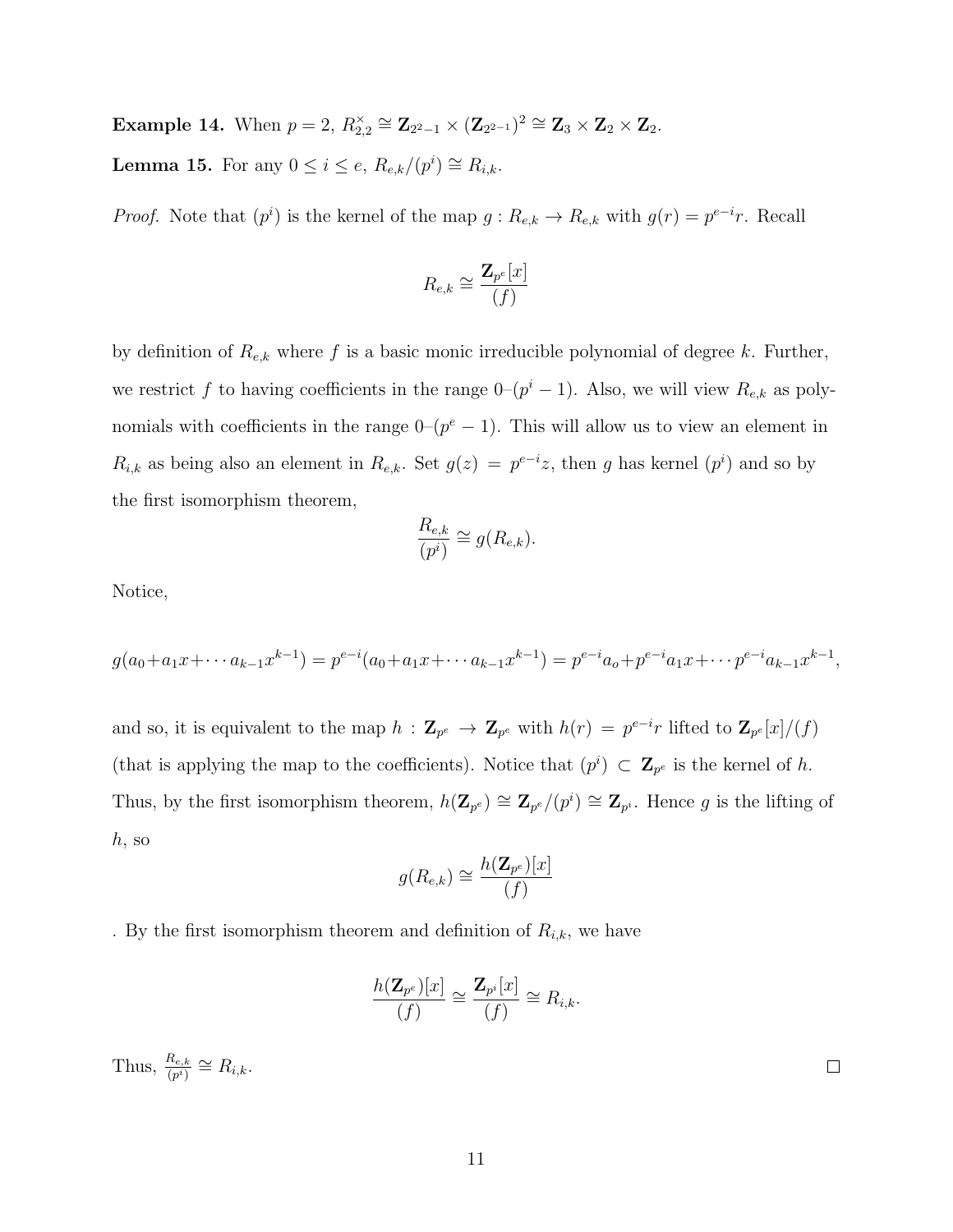**Theorem 1.1.** Let  $\beta$  be a generator of the subgroup of  $R_{e,k}^{\times}$  isomorphic to  $\mathbf{Z}_{p^k-1}$  (recall  $\mathbf{Z}_{p^k-1} \cong (R_{e,k}/(p))^{\times}$ ). Let  $T_{e,k} = \{0,1,\beta,\cdots\beta^{p^k-2}\}$ . Every  $z \in R$  has a unique p-adic representation

$$
z = z_0 + pz_1 + \dots + p^{e-1} z_{e-1}, \quad z_i \in T_{e,k}.
$$

*Proof.* We proceed by induction. It is clear that the theorem holds for  $R_{1,k} \cong \mathbf{F}_{p^k}$ . Suppose that the theorem holds for all  $1 \leq i < e$ . Let  $R = R_{e,k}$  and  $K = R/pR$ . Let  $\pi$  be the natural surjective quotient map from R to K with kernel (p). Let  $h(x) = px$ . Recall that  $(p) = \{px : x \in R\}$ , which is Im(h). By the first isomorphism theorem, Im(h) ≅ R/ker(h). As R has characteristic  $p^e$  (recall a ring has characteristic  $\kappa$  if  $\kappa$ 1 = 0 and  $\kappa$  is the minimal such number), ker  $h = (p^{e-1})$ . Thus by Lemma [15,](#page-17-0) Im $(h) \cong R/(p^{e-1})$ . Ergo,

$$
\operatorname{Im}(h) \cong R/(p^{e-1}) \cong R_{e-1,k}.
$$

Thus, elements of  $(p) = \text{Im } h$  have p-adic representation. As R is split into cosets by  $(p)$ , every  $x \in R$  has unique representation  $x = k + pr$  where  $k \in \text{ker } h \cong (p^{e-1})$  and  $pr \in (p)$ . As  $|R| = |\text{Im } h| |\ker h|$  and  $|\text{Im } h| = |R_{e-1,k}| = p^{(e-1)k}$ , it must be  $|\ker h| = p^k$ . As ker  $h = (p^{e-1})$ , hence a cyclic subgroup of R of order  $p^{e-1}$ , ker  $h \cong \mathbf{F}_{p^k}$ . Thus,  $x = k + pr$ has that  $k \in T_{e,k}$ . Also,  $(p) \cong R_{e-1,k}$ , so we have r has p-adic representation. Therefore, x has p-adic representation.  $\Box$ 

**Theorem 1.2** (Uniqueness). For any given  $e, k$ , the Galois ring  $R_{e,k}$  is unique up to isomorphism.

*Proof.* Let  $e, k$  be given and  $g, f$  be basic monic irreducible polynomials of degree k. Let  $R_1 = \mathbb{Z}_{p^e}[x]/(f)$  and  $R_2 = \mathbb{Z}_{p^e}[x]/(g)$ . Let  $\text{mod}_p(r) = r + (p)$ . As  $f, g$  are both basic monic irreducible polynomials of degree k, mod<sub>p</sub> $(R_1) \cong \mathbf{F}_{p^k} \cong \text{mod}_p(R_2)$ . Let  $\beta_1$ and  $\beta_2$  be generators for  $R_1^{\times}, R_2^{\times}$  isomorphic to  $\mathbb{Z}_{p^k-1}$  respectively and  $T_1, T_2$  be the corresponding  $T_{e,k}$  for each from Theorem [1.1.](#page-17-1) By Theorem [1.1,](#page-17-1) we may form an isomorphism,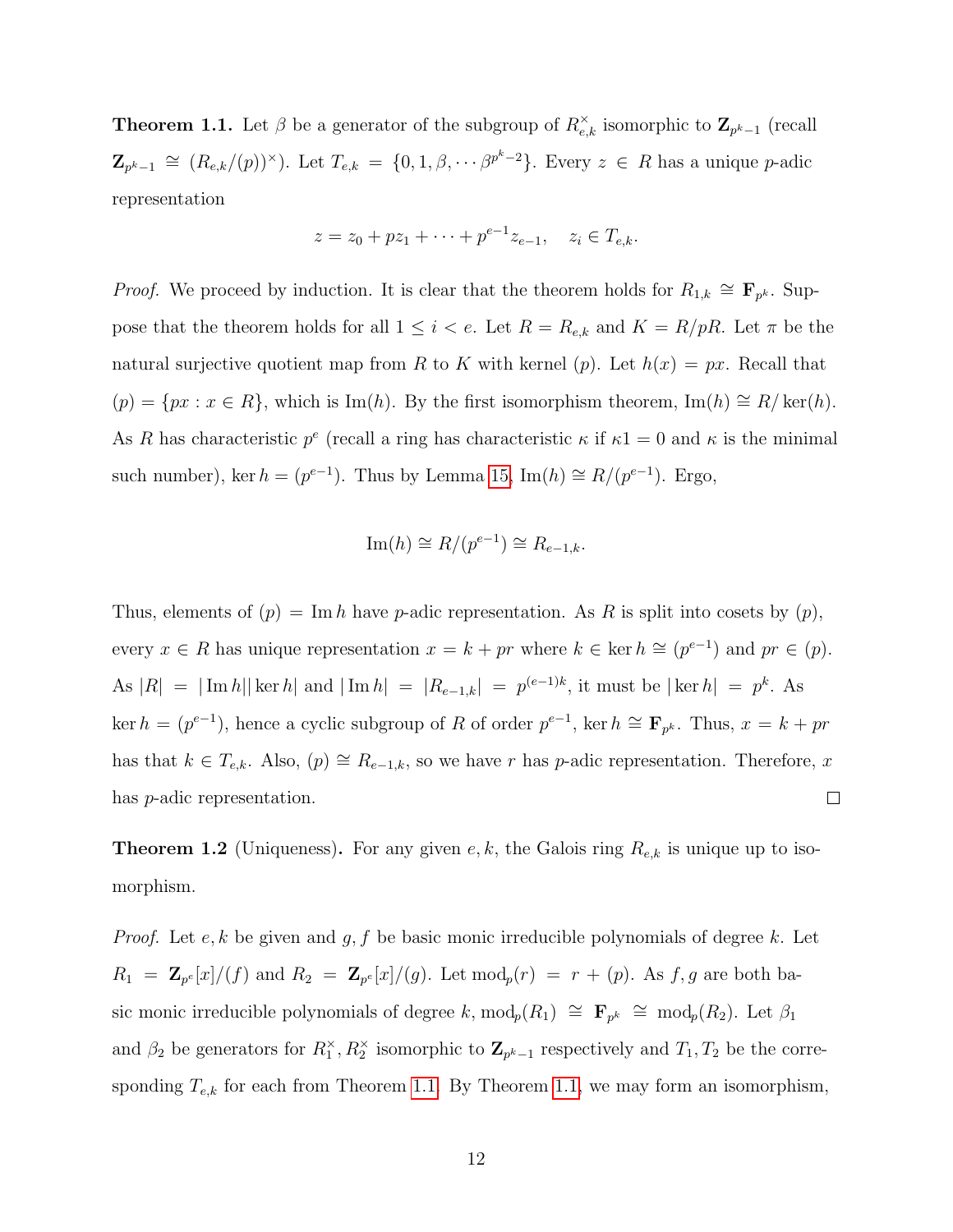$\phi$ , between  $R_1$  and  $R_2$  by sending  $\beta_1$  to  $\beta_2$  and extending by p-adic expansion. That is,

$$
\phi(z_0 + pz_1 + \ldots + p^{e-1}z_{e-1}) = z'_0 + pz'_1 + \ldots + p^{e-1}z'_{e-1} \text{ where } z_i \in T_1 \text{ and } z'_i \in T_2.
$$

For an alternative proof of the uniqueness of Galois rings (see [\[17,](#page-57-6) Theorem 20]).

**Definition 16.** We will use  $[p^i]$  to mean  $(p^i) \setminus (p^{i+1})$ .

Any  $r \in [p^i]$  has p-adic representation,  $r = p^i z_i + p^{i+1} z_{i+1} + \cdots + p^{e-1} z_{e-1}$  where  $z_i \in T_{e,k} \setminus \{0\}$  and  $z_j \in T_{e,k}$  for  $j > i$ . Note that  $\bigcup_{i=0}^{e} [p^i] = R$  and that  $[p^i] \cap [p^j] = \emptyset$  when  $i \neq j$ .

<span id="page-19-0"></span>**Lemma 17.** Any  $s \in [p^i]$  has the form  $s = p^i u$  where u is the uniquely determined unit of the form  $u_1 + pu_2 + \cdots + p^{e-i-1}u_{e-i-1}$  where  $u_i \in T_{e,k}$ .

*Proof.* Let  $s \in [p^i]$ . That means that  $s \in (p^i)$  and  $s \notin (p^{i+1})$ . As  $s \in (p^i)$ ,  $s = p^i u$  for some  $u \in R$ . Suppose that u is not a unit, then  $(u) \neq R$  and so  $(u) \subsetneq R$ . As R is a local ring,  $(u) \in (p)$  and hence  $u = pr$  for some  $r \in R$ . This means that  $s = p^i pr = p^{i+1}r$ , and so  $s \in (p^{i+1})$ . This is a contradiction. Thus, u is a unit.  $\Box$ 

**Lemma 18.** Any ideal of  $R_{e,k}$  has the form  $(p^i)$  for  $0 \le i \le e$ .

*Proof.* Let I be an ideal of  $R_{e,k}$ . As  $R_{e,k} = \bigcup_{i=0}^{e} [p^i]$ , and I is non-empty, all  $a \in I$  are in some  $[p^i]$ . Let  $b \in I$  be such that  $b \in [p^j]$  and j is minimal. By Lemma [17,](#page-19-0)  $b = p^j u$ for some unit u. Thus,  $(b) = (p^{j})$ . As j is minimal and all other elements of I have form  $a = p^i u$  for  $i \geq j$ , we have  $I = (p^j)$ .  $\Box$ 

1.2.3 Characters of Galois Rings and Their Properties. The proofs of the main theorems rely heavily on characters, which are maps from a ring to the complex numbers. Thus, here we give some background theorems and lemmas on characters over Galois Rings. When the context is clear, we will write R for  $R_{e,k}$ . We will use  $\overline{0}$  to denote the element with all zero entries in the module  $R^d$ .

**Example 19.** We will examine  $R_{2,2} = \mathbb{Z}_4[x]/(x^2 + x + 1)$  with  $p = 2$ . We will use notation from Theorem [1.1.](#page-17-1) For finding  $T_{2,2}$ , we must first find  $\beta$ . Since  $\beta$  must be isomorphic to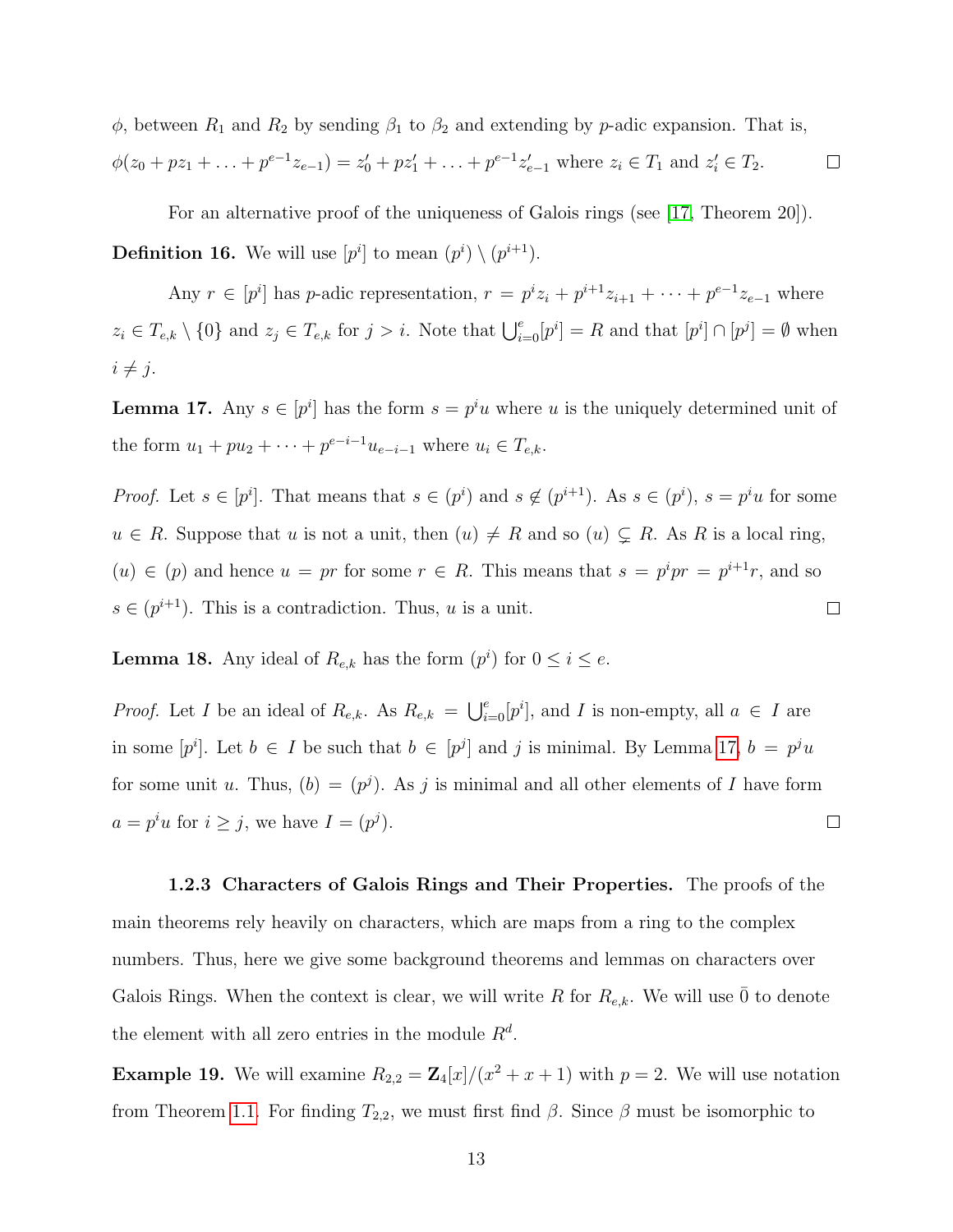$\mathbb{Z}_{p^2-1}$ , we will take  $\beta = x$  and show  $\text{ord}(x) = 3$ . As  $x^2 = 3x + 3$  and  $x(3x+3) = 3x^2 + 3x = 3$  $3(3x + 3) + 3x = x + 3x + 1 = 1$ , we have  $\text{ord}(x) = 3$ . So,  $T_{2,2} = \{0, 1, x, 3x + 3\}$ . We will use this choice of p,  $\beta$ , and  $T_{2,2}$  for our examples with  $R_{2,2}$ .

<span id="page-20-0"></span>**Definition 20** (Trace map). Let  $\text{Tr}_{e,k}: R_{e,k} \to \mathbf{Z}_{p^e}$  be the trace map with

$$
\text{Tr}_{e,k}(z) = z + \tau(z) + \tau^2(z) + \dots + \tau^{k-1}(z)
$$

(here  $\tau^n = \tau \circ \tau^{n-1}$ ) where z has p-adic expansion  $z_0 + z_1 p + \cdots + z_{e-1} p^{e-1}$  and

$$
\tau(z) = z_0^p + pz_1^p + \dots + p^{e-1} z_{e-1}^p.
$$

**Lemma 21.** For  $n \in \mathbb{N}$ ,  $\tau^n(z) = z_0^{p^n} + pz_1^{p^n} + \cdots + p^{e-1} z_{e-1}^{p^n}$  where  $z = z_0 + pz_1 + \cdots + p^{e-1} z_{e-1}$ by p-adic expansion.

*Proof.* We proceed by induction. By definition, this is true for  $\tau^1(z)$ . Suppose that for all  $i < n$ , the theorem holds. Then

$$
\tau^{n-1}(z_0 + pz_1 + \dots + p^{e-1}z_{e-1}) = z_0^{p^{n-1}} + pz_1^{p^{n-1}} + \dots + p^{e-1}z_{e-1}^{p^{n-1}}.
$$

Thus,

$$
\tau(\tau^{n-1}(z)) = \tau^n(z)
$$
  
=  $(z_0^{p^{n-1}})^p + p(z_1^{p^{n-1}})^p + \dots + p^{e-1}(z_{e-1}^{p^{n-1}})^p$   
=  $z_0^{p^n} + pz_1^{p^n} + \dots + p^{e-1}z_{e-1}^{p^n}.$ 

 $\Box$ 

**Example 22.** We compute the trace of  $2x + 3 \in R_{2,2}$ . First we see that the *p*-adic expan-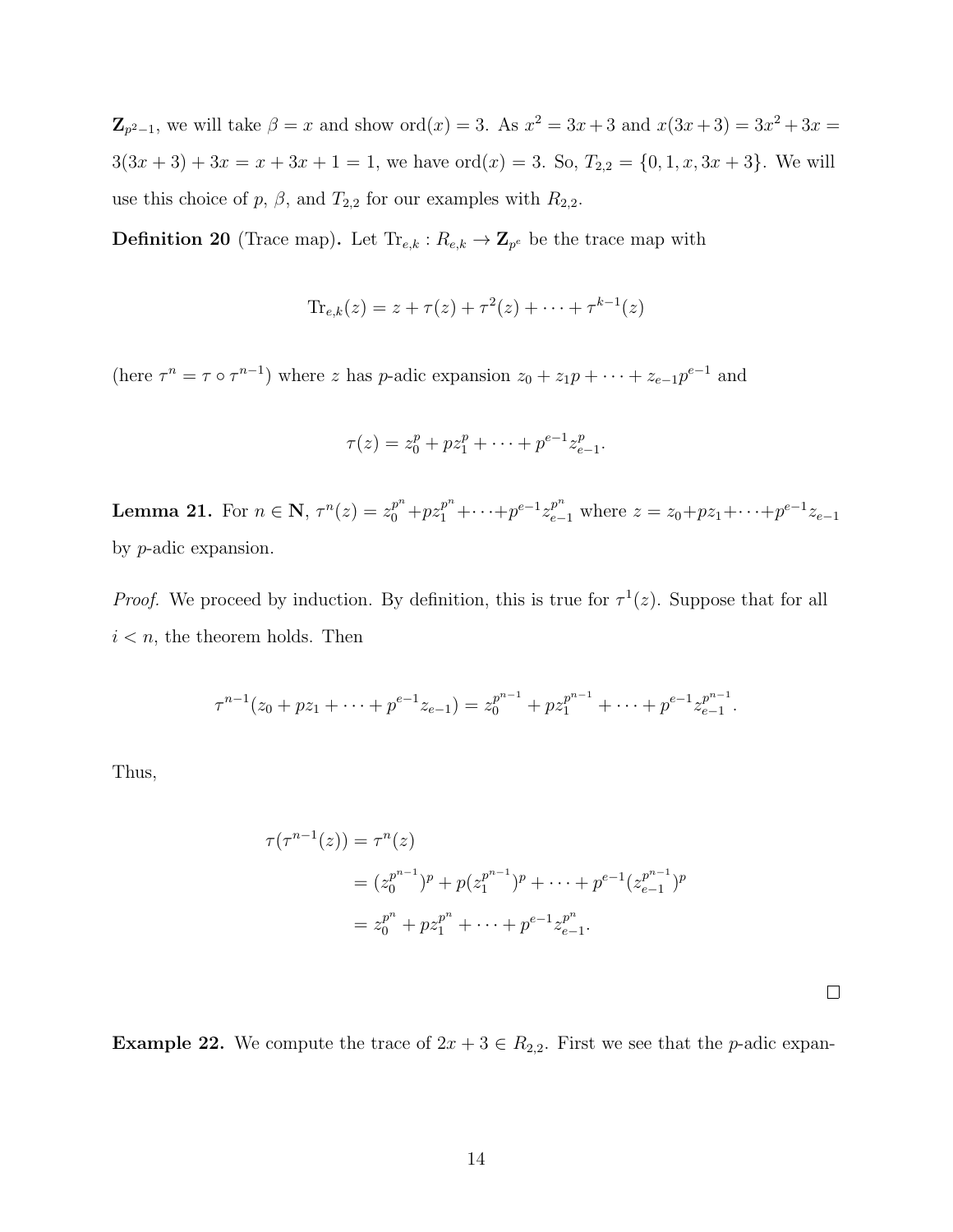sion of  $2x + 3$  is  $1 + 2(3x + 3)$ , so we have

$$
Tr_{2,2}(1 + 2(3x + 3)) = (1 + 2(3x + 3)) + \tau(1 + 2(3x + 3))
$$
  
= (1 + 2(3x + 3)) + (1<sup>2</sup> + 2(3x + 3)<sup>2</sup>)  
= 1 + 1 + 2(3x + 3) + 2x  
= 2(1 + 3 + 3x + x)  
= 0.

<span id="page-21-0"></span>**Definition 23** ( $\chi_{e,k}$ ). The canonical additive character  $\chi_{e,k} : R_{e,k} \to \mathbb{C}^{\times}$  is defined as

$$
\chi_{e,k}(z) = e^{2\pi i \operatorname{Tr}_{e,k}(z)/p^e}
$$

**Example 24.** We compute  $\chi_{2,2}(3x+2)$ . By definition,

$$
\chi_{2,2}(3x+2) = e^{2\pi i \operatorname{Tr}_{2,2}(3x+2)/2^2}
$$

where

$$
Tr_{2,2}(3x + 2) = Tr_{2,2}(x + 2(3x + 3))
$$
  
=  $x + 2(3x + 3) + (x^2 + 2(3x + 3)^2)$   
=  $x + 2(3x + 3) + (3x + 3) + 2x$   
=  $x + 2x + 2 + 3x + 3 + 2x$   
= 1.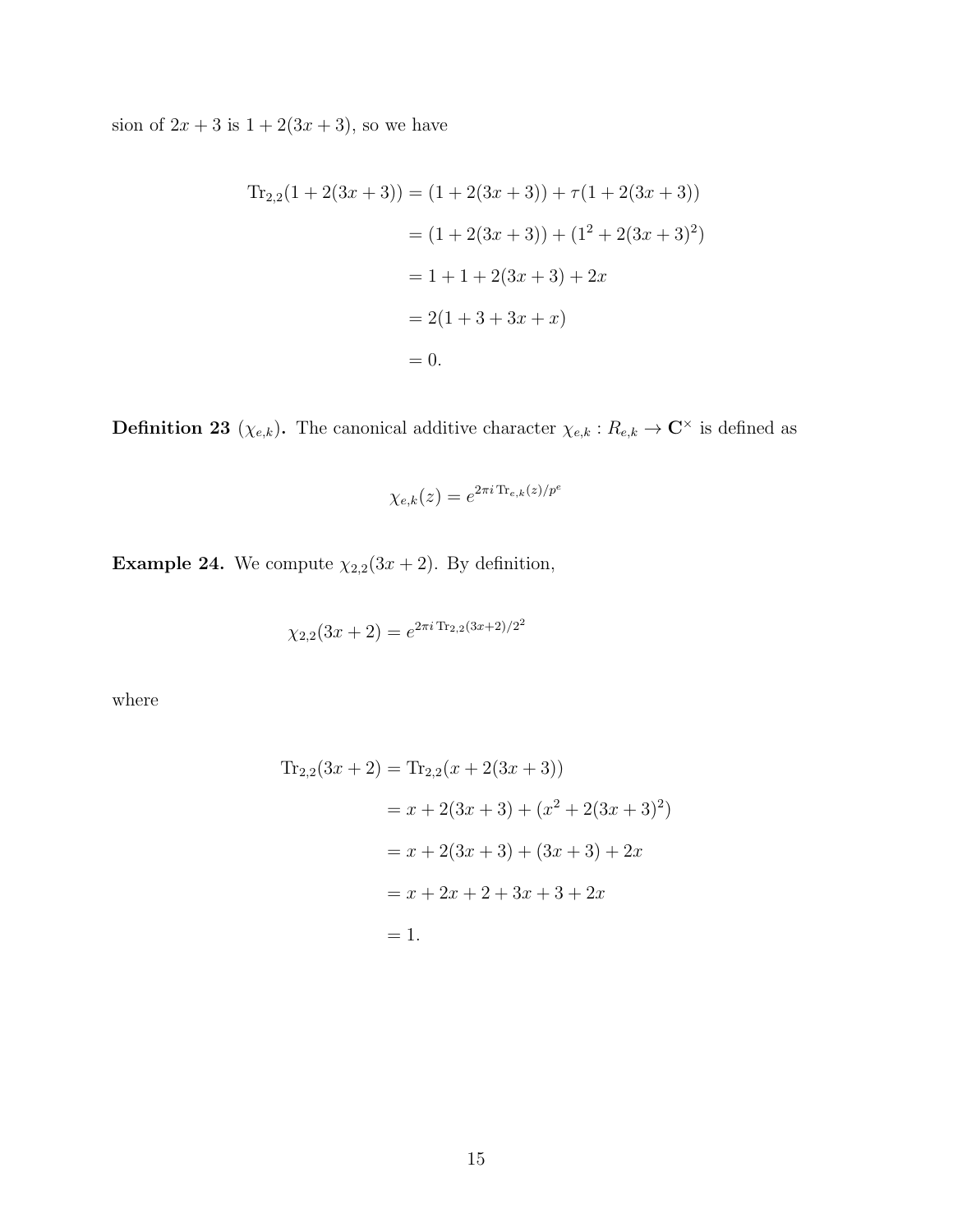So,

$$
\chi_{2,2}(3x+2) = e^{2\pi i(1)/4}
$$

$$
= e^{\pi i/2}
$$

$$
= 0 + i.
$$

<span id="page-22-0"></span>**Lemma 25.** The canonical additive character  $\chi$  is non-trivial.

*Proof.* From [\[19,](#page-57-7) §2.2] we see that  $Tr_{1,k} \circ \mu = \rho \circ Tr_{e,k}$ , where  $\mu, \rho$  are from Definition [2.](#page-13-0) Note  $\text{Tr}_{1,k}$  is also the usual trace from  $\mathbf{F}_{p^k}$  to  $\mathbf{F}_p$ . Notice that from Definition [20](#page-20-0) that  $\text{Tr}_{1,k}(z_0) = z_0 + z_0^p + \cdots + z_0^{(k-1)p}$  $0^{(k-1)p}$ . That is Tr<sub>1,k</sub> has degree  $p^{k-1}$  when viewed as a polynomial over  $R_{1,k}$ . We know that  $|R_{1,k}| = p^k$ . Thus, there must exist  $a \in R_{1,k}$  such that  $\text{Tr}_{1,k}(a) \neq 0$ . So in particular,  $\text{Tr}_{1,k}(\mu(\iota(a))) \neq 0$  where  $\iota : R_{1,k} \to R_{e,k}$  is the standard inclusion map so that  $\mu \circ \iota = id$ . Thus,  $\rho(\text{Tr}_{e,k}(\iota(a))) \neq 0$ . As  $\rho(0) = 0$ ,  $\text{Tr}_{e,k}(\iota(a)) \neq 0$ . Hence  $2\pi i \text{Tr}_{e,k}(\iota(a))/p^e \neq 0$  and hence  $\chi_{e,k}(\iota(a)) \neq 1$ . Ergo,  $\chi_{e,k}$  is non-trivial.  $\Box$ 

**Definition 26.** Let  $\rho_i$  :  $R_{e,k} \to R_{e-i,k}$  by  $\rho_i(b_0 + pb_1 + \cdots p^{e-1}b_{e-1}) = b_0 + pb_1 + \cdots$  $p^{e-i-1}b_{e-i-1}$  where  $b_0 + pb_1 + \cdots + p^{e-1}b_{e-1}$  is the *p*-adic expansion of the argument (Definition [1.1\)](#page-17-1).

**Lemma 27.** If  $0 \le i \le e$ , then  $\rho_i$  is a homomorphism.

*Proof.* Notice that  $\rho_i(1) = 1$ , and that for any  $a, b \in R_{e,k}$ ,

$$
a + b = (a_0 + b_0) + p(a_1 + b_1) + \ldots + p^{e-1}(a_{e-1} + b_{e-1})
$$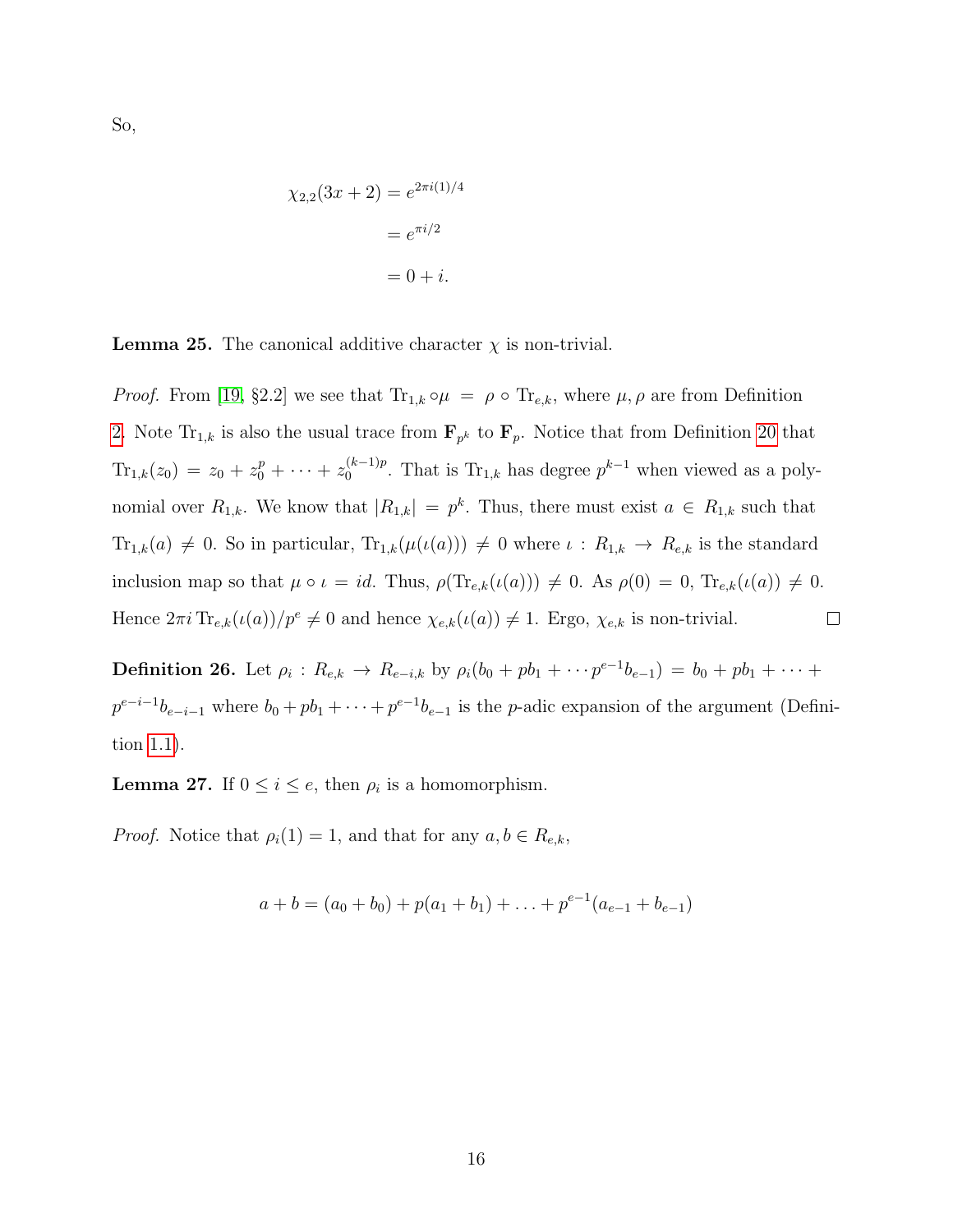by the distributive property and  $p$ -adic expansion, so

$$
\rho_i(a+b) = (a_0 + b_0) + p(a_1 + b_1) + \dots + p^{e-i-1}(a_{e-i-1} + b_{e-i-1})
$$
  
=  $(a_0 + pa_1 + \dots + p^{e-i-1}a_{e-i-1}) + (b_0 + pb_1 + \dots + p^{e-i}b_{e-i-1})$   
=  $\rho_i(a) + \rho_i(b)$ .

Also,  $ab = \sum_{i=0}^{e} \sum_{j=0}^{i} p^{i} a_{j} b_{i-j}$ . So

$$
\rho_i(ab) = \sum_{i=0}^{e-i-1} \sum_{j=0}^i p^i a_j b_{i-j}
$$

$$
= \sum_{i=0}^{e-i-1} p^i a_i \sum_{j=0}^{e-i} p^j b_j
$$

$$
= \rho_i(a)\rho_i(b).
$$

Hence,  $\rho_i$  is a homomorphism.

Also,  $\rho_i$  is equivalent to the natural projection to the quotient ring  $R_{e,k}/(p^{e-i}) \cong R_{e-i,k}$ . **Example 28.** For  $R_{2,2}$ , we see  $\rho_1$  has codomain  $R_{1,2} \cong \mathbb{Z}_{2^1}[x]/(x^2 + x + 1)$ . **Example 29.** We compute  $\rho_1(x+2)$ :

$$
\rho_1(x+2) = \rho_1(x+2(1))
$$
  
= x

<span id="page-23-0"></span>**Lemma 30.** For every  $a \in R_{e,k}$ , we have  $\chi_{e,k}(p^i a) = \chi_{e-i,k}(\rho_i(a))$ , where  $\chi_{e,k}$  is the canonical additive character for  $R_{e,k}$ .

 $\Box$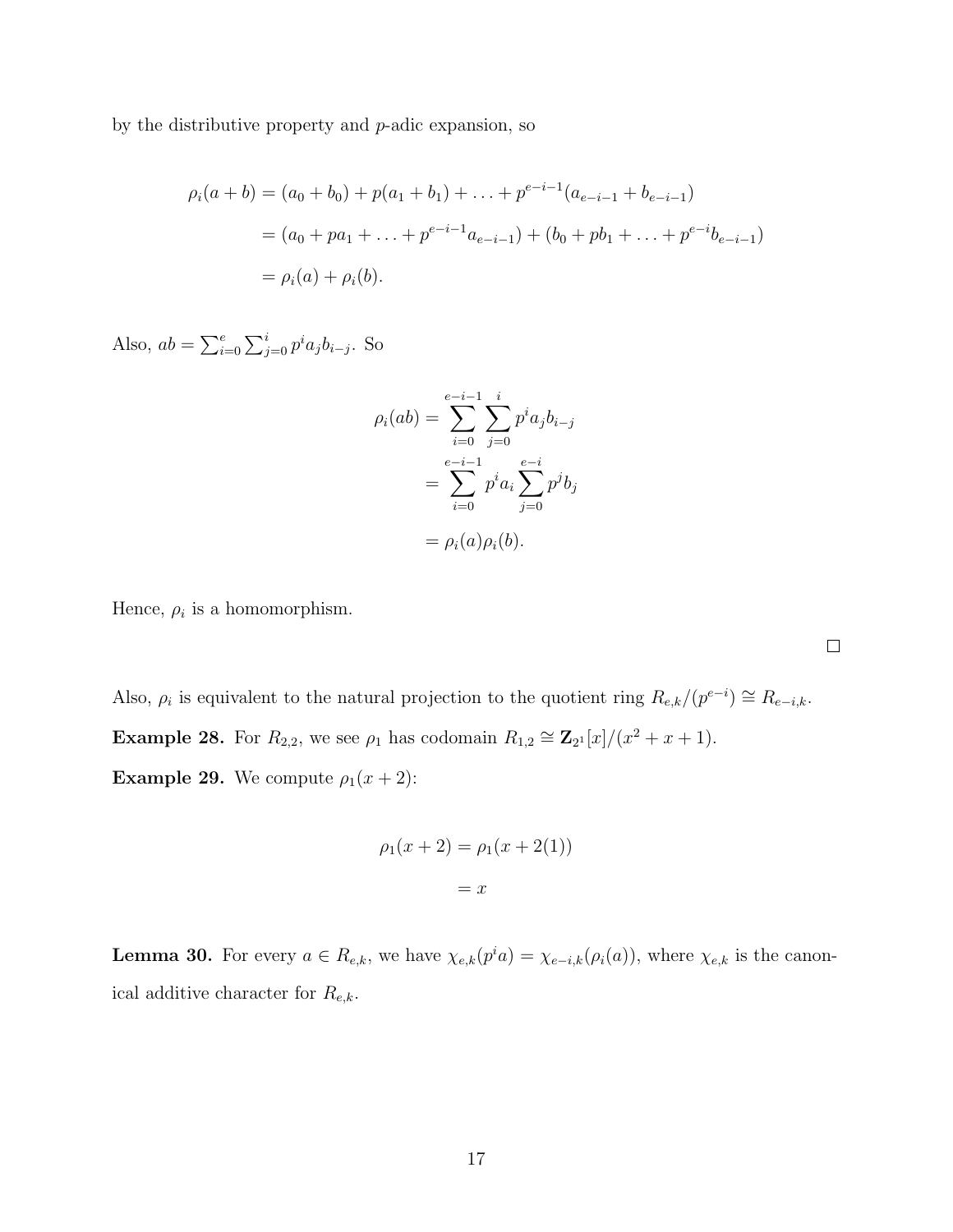*Proof.* If  $a \in R_{e,k}$ , then  $p^i a$  has p-adic expansion  $p^i a_0 + \cdots + p^{e-1+i} a_{e-1}$  with  $a_i \in T_{e,k}$ . Note

$$
\chi_{e,k}(p^ia) = \exp(2\pi i \operatorname{Tr}_{e,k,1}(p^ia)/p^e)
$$

which by definition of Trace (Definition [20\)](#page-20-0) gives

$$
\chi_{e,k}(p^ia) = \exp(2\pi i [p^ia + (p^ia_0^p + \dots + p^{e-1+i}a_{e-1}^p) + \dots + (p^ia_0^{p^k} + \dots + p^{e-1+i}a_{e-1}^{p^k})]/p^e).
$$

As  $R_{e,k}$  has characteristic  $p^e$ , the  $a_{e-i}$  through  $a_{e-1}$  terms become zero. Hence,

$$
\chi_{e,k}(p^i a) = \exp(2\pi i [p^i a + (p^i a_0^p + \dots + p^{e-1} a_{e-1-i}^p) + \dots + (p^i a_0^{p^k} + \dots + p^{e-1} a_{e-1-i}^{p^k})]/p^e)
$$
  
= 
$$
\exp(2\pi i [a + (a_0^p + \dots + p^{e-1-i} a_{e-1-i}^p) + \dots + (a_0^{p^k} + \dots + p^{e-1-i} a_{e-1-i}^{p^k})]/p^{e-i})
$$
  
= 
$$
\chi_{e-i,k}(\rho_i(a)).
$$

This gives the following corollary.

<span id="page-24-0"></span>**Corollary 31.** If  $a \in R_{e,k}$  is given, then

$$
\sum_{z \in p^i R_{e,k}} \chi_{e,k}(az) = \sum_{w \in R_{e-i,k}} \chi_{e-i,k}(\rho_i(a)w).
$$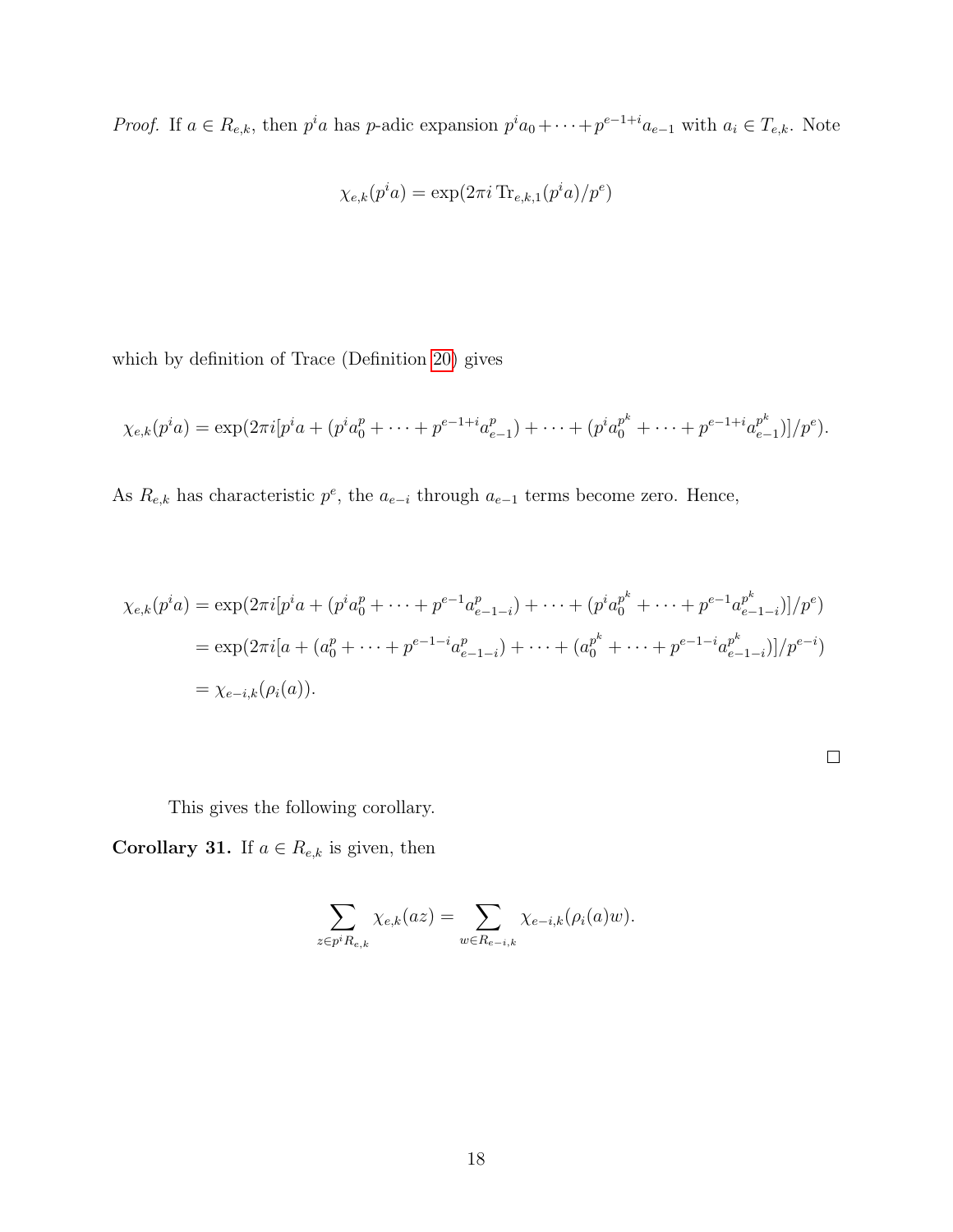*Proof.* We use the  $p$ -adic expansion of  $z$  to obtain

$$
\sum_{z \in p^i R_{e,k}} \chi_{e,k}(az) = \sum_{z \in p^i R_{e,k}} \chi_{e,k}(a(p^i z_i + p^{i+1} z_{i+1} + \dots + p^{e-1} z_{e-1}))
$$
\n
$$
= \sum_{z \in p^i R_{e,k}} \chi_{e,k}(p^i a(z_i + p^1 z_{i+1} + \dots + p^{e-i-1} z_{e-1}))
$$
\n
$$
= \sum_{w \in R_{e-i,k}} \chi_{e,k}(p^i a(w_0 + p^1 w_1 + \dots + p^{e-i-1} w_{e-i-1}))
$$

where  $\iota$  is the inclusion map  $\iota : R_{e-i,k} \to R_{e,k}$ . By Lemma [30,](#page-23-0) this is

$$
\sum_{z \in p^i R_{e,k}} \chi_{e,k}(az) = \sum_{w \in R_{e-i,k}} \chi_{e-i,k}(\rho_i(au(w)))
$$

$$
= \sum_{w \in R_{e-i,k}} \chi_{e-i,k}(\rho_i(a)w)).
$$

concluding the proof.

<span id="page-25-0"></span>**Lemma 32** (Orthogonality). Let  $e, k$  be given. For any  $a \in R$ ,

$$
\sum_{z \in R} \chi(az) = \begin{cases} |R|, & a = 0\\ 0, & a \neq 0 \end{cases}
$$

*Proof.* When  $a = 0$ , then  $\chi(az) = \chi(0z) = 1$ . So

$$
\sum_{z \in R} \chi(az) = \sum_{z \in R} 1 = |R|.
$$

 $\Box$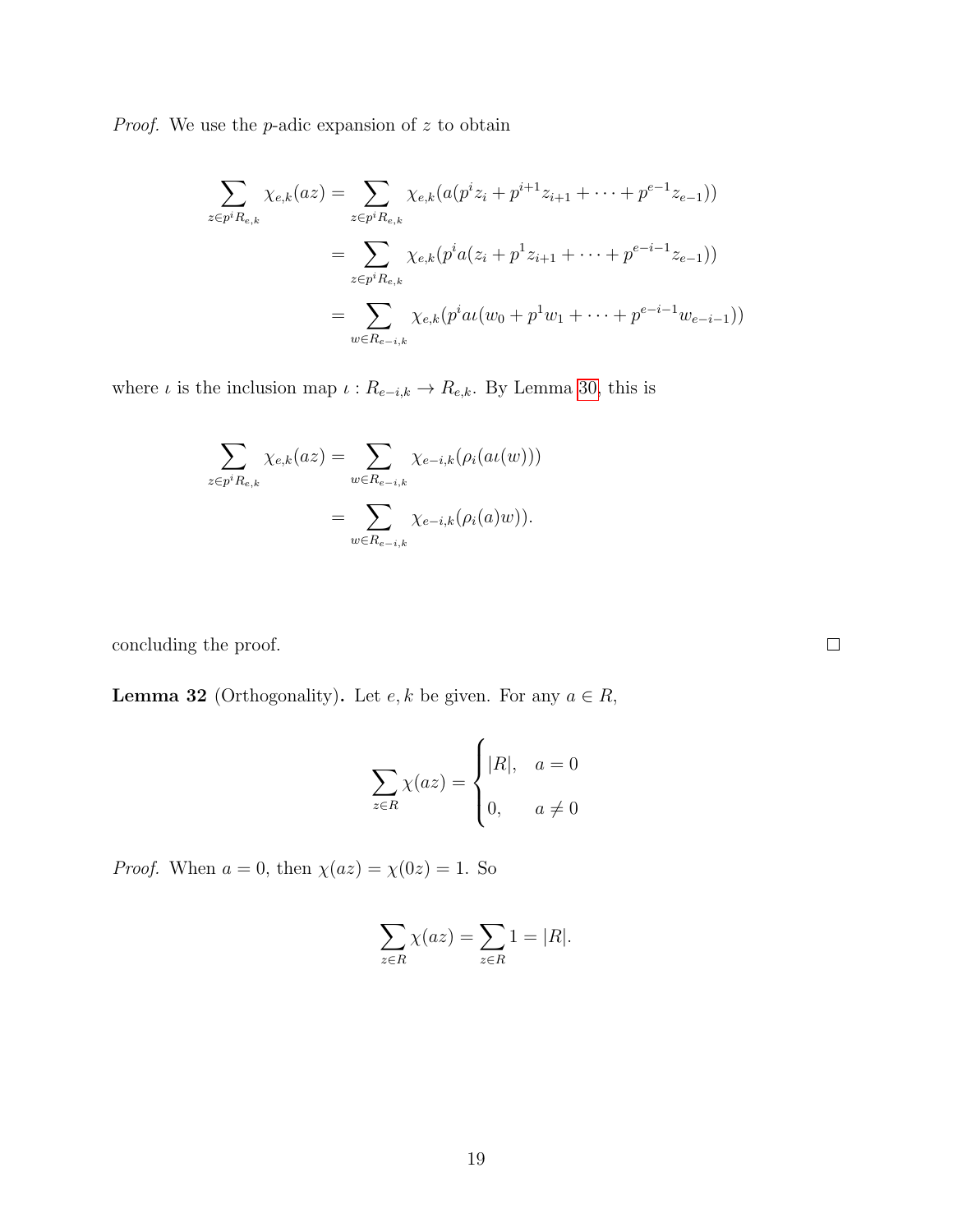When  $a \neq 0$ , then  $a = p^i u$  for some  $i < e$  and unit u (Lemma [17\)](#page-19-0). Then we have

$$
\sum_{z \in R} \chi(az) = \sum_{z \in R} \chi(p^i u)
$$

$$
= \sum_{z \in R} \chi_{e-i,k}(\rho_i(uz)).
$$

As  $\rho_i$  is a homomorphism, we may break R into cosets of ker( $\rho_i$ ). Let S be a set of representatives of  $R/\text{ker}(\rho_i)$ . This gives,

$$
\sum_{z \in R} \chi(az) = \sum_{x \in \ker(\rho_i)} \sum_{y \in S} \chi_{e-i,k}(\rho_i(u(x+y)))
$$

As  $R/\ker(\rho_i) \cong R/(p^{e-i}) \cong R_{e-i,k}$  by Lemma [15,](#page-17-0)

$$
\sum_{z \in R} \chi(az) = |\ker(\rho_i)| \sum_{y \in R_{e-i,k}} \chi_{e-i,k}(\rho_i(uy)).
$$

As u is a unit,  $y \mapsto uy$  is an automorphism. So, summing uy is the same as summing over y. Hence,

$$
|\ker(\rho_i)| \sum_{y \in R_{e-i,k}} \chi_{e-i,k}(\rho_i(uy)) = p^{ik} \sum_{y \in R_{e-i,k}} \chi_{e-i,k}(\rho_i(y)).
$$

Since  $y \in R_{e-i,k}$  and  $\rho_i$  removes the upper  $p^{e-i}$  through  $p^{e-1}$  terms,  $\rho_i(y) = y$ . Hence,

$$
|\ker(\rho_i)| \sum_{y \in R_{e-i,k}} \chi_{e-i,k}(\rho_i(uy)) = p^{ik} \sum_{y \in R_{e-i,k}} \chi_{e-i,k}(y).
$$

Since  $\chi_{e-i,k}$  is a non-trivial character (Lemma [25\)](#page-22-0), there exists  $b \in R_{e-i,k}$  such that  $\chi_{e-i,k}(b) \neq$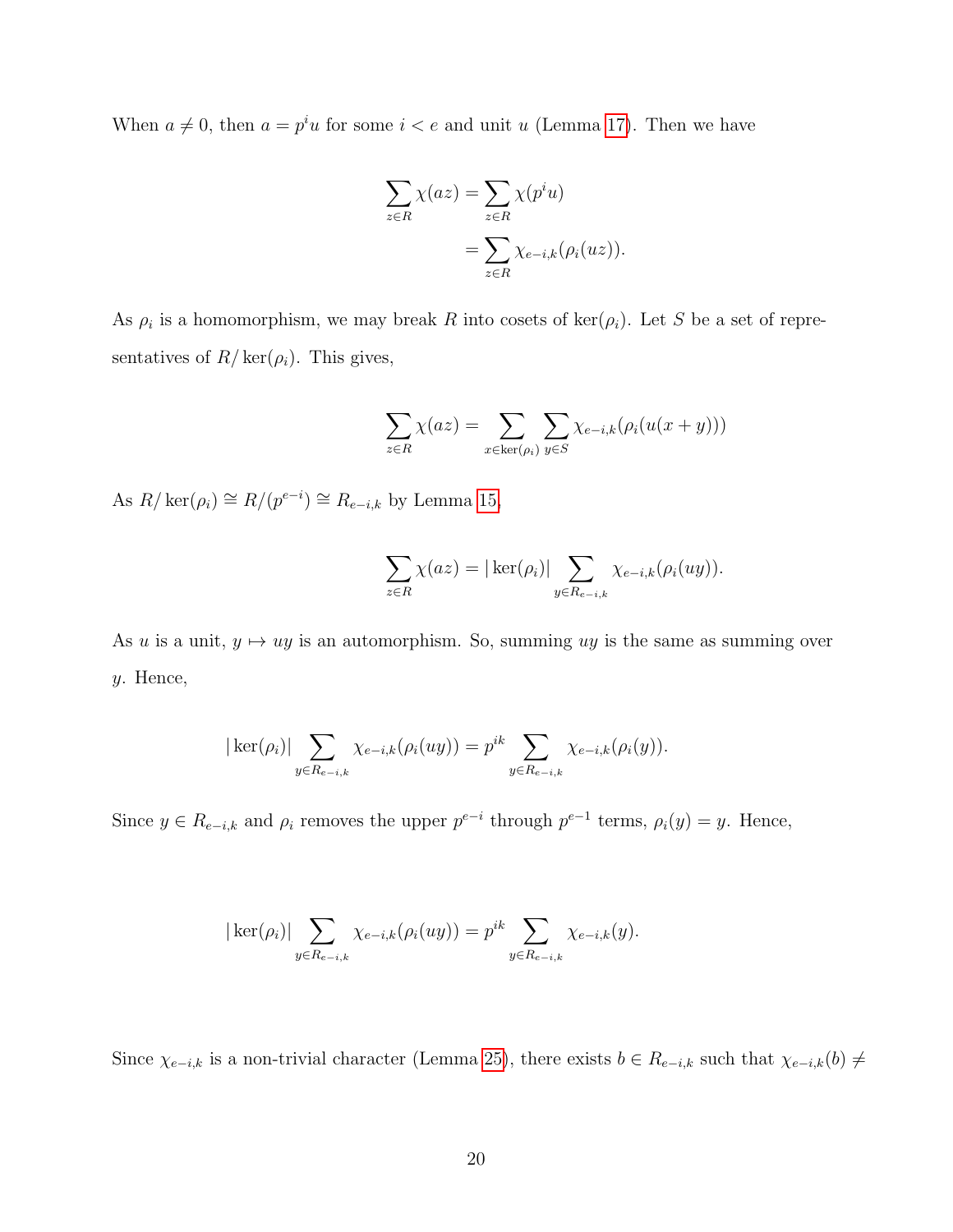1. Thus,

$$
\chi_{e-i,k}(b) \sum_{y \in R_{e-i,k}} \chi_{e-i,k}(y) = \sum_{y \in R_{e-i,k}} \chi_{e-i,k}(b+y)
$$

Which as addition forms a group, summing over  $y - b$  is the same as summing over y as we are summing over all of  $R_{e-i,k}$ . Thus,

$$
\chi_{e-i,k}(b) \sum_{y \in R_{e-i,k}} \chi_{e-i,k}(y) = \sum_{y-b \in R_{e-i,k}} \chi_{e-i,k}(y)
$$

As  $R_{e-i,k}$  is a group under addition, this is

$$
\chi_{e-i,k}(b) \sum_{y \in R_{e-i,k}} \chi_{e-i,k}(y) = \sum_{y \in R_{e-i,k}} \chi_{e-i,k}(y).
$$

Thus,  $\chi_{e-i,k}(b) \sum_{y \in R_{e-i,k}} \chi_{e-i,k}(y) = \sum_{y \in R_{e-i,k}} \chi_{e-i,k}(y)$ . Since  $\chi_{e-i,k}(b) \neq 1$ , it must be that  $\sum_{y \in R_{e-i,k}} \chi_{e-i,k}(y) = 0$ . Therefore,  $\sum_{z \in R} \chi(az) = 0$ .

 $\Box$ 

<span id="page-27-0"></span>**Lemma 33.** If  $0 < n < e$  is a given natural number, then

$$
\sum_{z\in R^\times}\chi(p^nz)\leq 0
$$

when  $n < e$ .

Proof. Note that

$$
\sum_{z \in R^{\times}} \chi(p^n z) = \sum_{z \in R} \chi(p^n z) - \sum_{z \in (p)} \chi(p^n z)
$$

$$
= I + II.
$$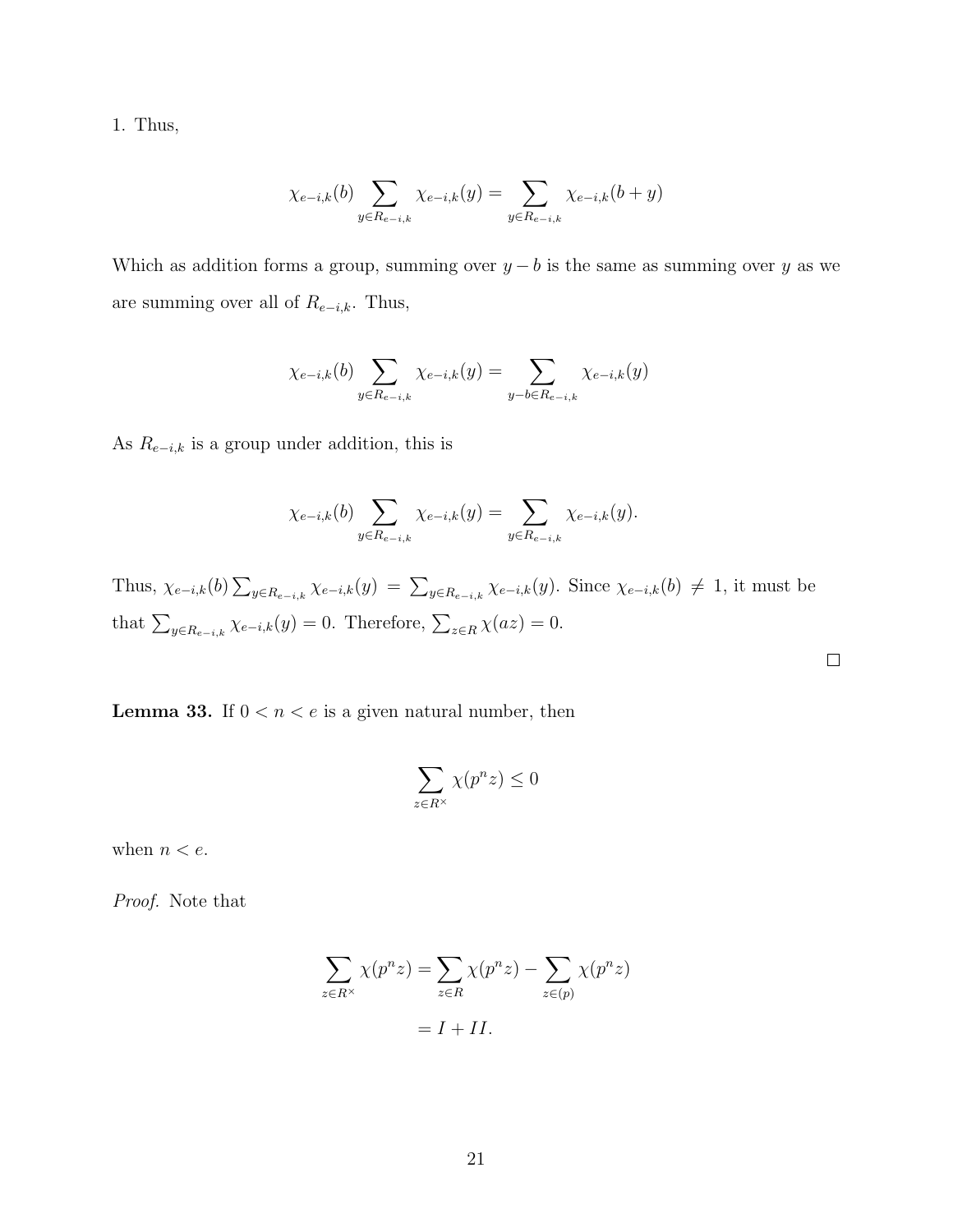By orthogonality (Lemma [32\)](#page-25-0),  $I = 0$ . So  $\sum_{z \in R^{\times}} \chi(p^n z) = -\sum_{z \in (p)} \chi(p^n z)$ . Thus, when  $n+1 = e, \sum_{z \in R^{\times}} \chi(p^n z) = -|(p)| = -|p R_{e,k}|.$  In the case that  $n+1 \neq e$ , by applying Corollary [31,](#page-24-0)

$$
-\sum_{z \in R^{\times}} \chi(p^{n} z) = \sum_{p z \in pR_{e,k}} \chi(p^{n+1} z)
$$
  
= 
$$
\sum_{w \in R_{e-1,k}} \chi_{e-1,k}(p^{n} w).
$$

By orthogonality in z, this is 0 (as  $n \neq e-1$ ). Thus,  $\sum_{z \in R^{\times}} \chi(p^n z) \leq 0$  when  $n < e$ . Further,

$$
\sum_{z \in R^{\times}} \chi(p^n z) = \begin{cases} -|p R_{e,k}|, & n+1 = e \\ 0, & n+1 < e \end{cases}
$$

For more properties of character sums, see [\[25\]](#page-58-5).

We now state the Cauchy-Schwarz inequality.

<span id="page-28-0"></span>**Lemma 34** (Cauchy-Schwarz). If  $\{a_k\}$  and  $\{b_k\}$  are sequences of complex numbers, then

$$
\left|\sum_{k=1}^n a_k \bar{b}_k\right|^2 \le \left(\sum_{k=1}^n a_k \bar{a}_k\right) \left(\sum_{k=1}^n b_k \bar{b}_k\right)
$$

where  $\bar{z}$  represents the conjugate of complex number z.

 $\Box$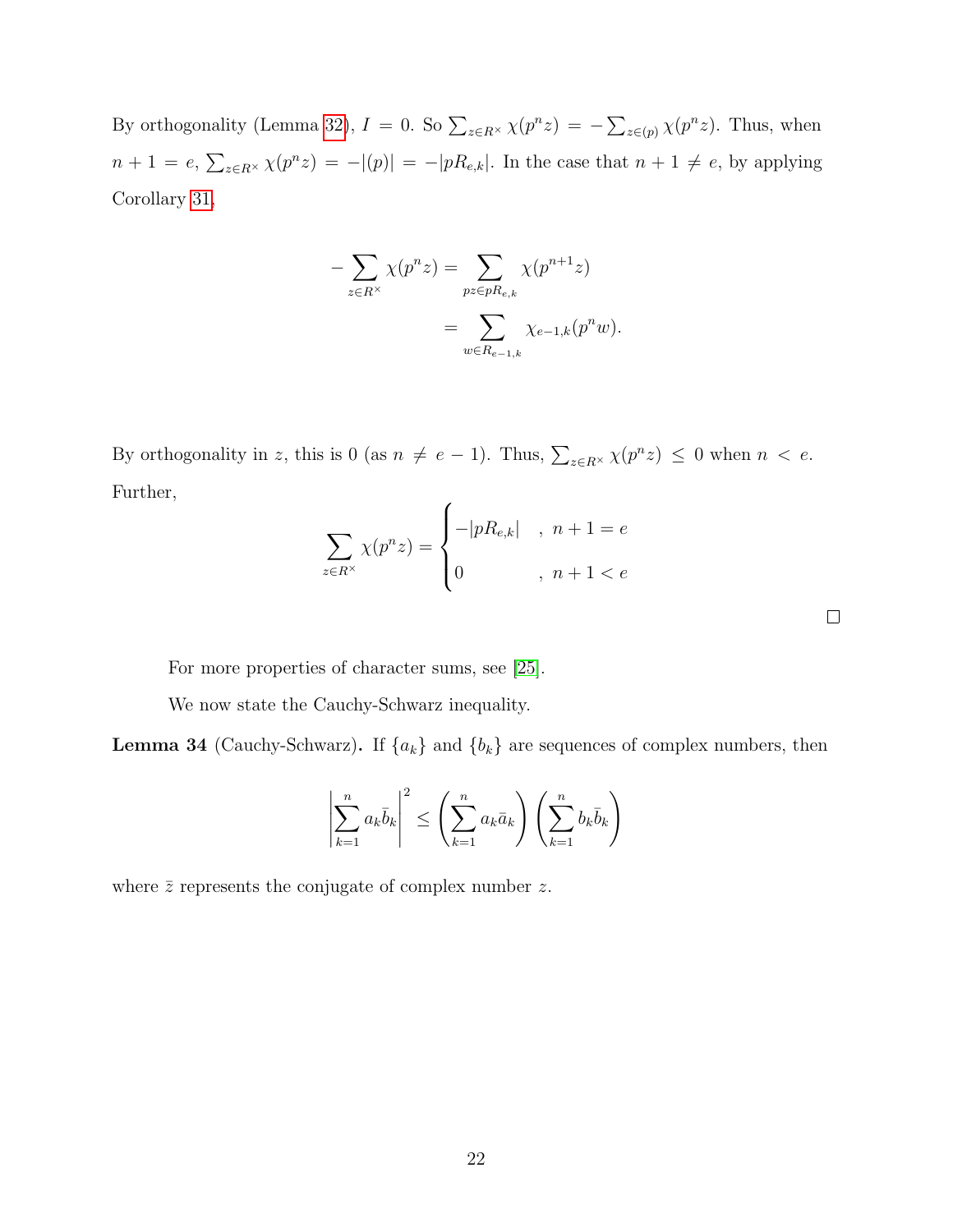#### 2 SINGLE DOT PRODUCTS

<span id="page-29-0"></span>We will follow the proof by Covert, Iosevich, and Pakianathan [\[5,](#page-56-3) Theorem 1.3.2]. There they study the Erdős distance problem over the integers modulo an odd prime to a power. They study the finite cyclic rings  $\mathbf{Z}_{p^l}$  as such results give insights for questions about the rationals and the integers. Their dot product result is as follows:

**Theorem 2.1.** Let  $E \subset (\mathbf{Z}_{p^l})^d$ . If  $|E| > lp^{l(\frac{(2l-1)d}{2l} + \frac{1}{2l})}$ , then  $\Pi(E) \supset \mathbf{Z}_{p^l}^{\times}$  $_{p^{l}}^{\times}$  where  $\Pi(E) =$  $\{x \cdot y : x, y \in E\}.$ 

Their general method of proof is to estimate a counting function  $\nu(t)$  (which counts the number of pairs of points with dot products t). They first transform  $\nu(t)$  into a character sum, then use the *p*-adic expansion of elements of  $\mathbf{Z}_{p^l}$ , then they apply Cauchy-Schwarz, and then they extend their main sum to over all of  $\mathbf{Z}_{p^l}$ , then they simplify the sum using orthogonality of characters and properties of  $\mathbf{Z}_{p^l}$ . They get that  $\nu(t) = |E|^2/p^l + R(t)$ , where  $|R(t)| < l |E| p^{l(\frac{d-1}{2}(2-l/l))}$  whenever  $|E| > l p^{ld-d/2+1/2}$ . We now formally define  $\nu(t)$ for the Galois ring setting.

**Definition 35.** Let  $e, k$  be given natural numbers greater than 0. Let  $E \subset R_{e,k}^d$ . We define  $\nu(t) = |\{(x, y) \in E \times E : x \cdot y = t\}|.$ 

The following is the key estimate for our main result.

<span id="page-29-1"></span>**Lemma 36.** Let  $p, e, k, d$  be given natural numbers with p prime,  $e \ge 5$ ,  $d \ge 2$ , and  $k \ge 1$ . Then

$$
\nu(t) \le 2|E|/p^{ek}
$$

for any  $t \in R_{e,k}$  whenever  $|E| \ge \sqrt{6 + 3e} p^{dek - dk/2 + ek/2 + k/2}$ .

<span id="page-29-2"></span>Lemma [36](#page-29-1) is an application of the more technical result whose proof we delay until later.

**Theorem 2.2.** Let  $e, k$  be given natural numbers greater than 0. Let  $E \subset R_{e,k}^d$ . Let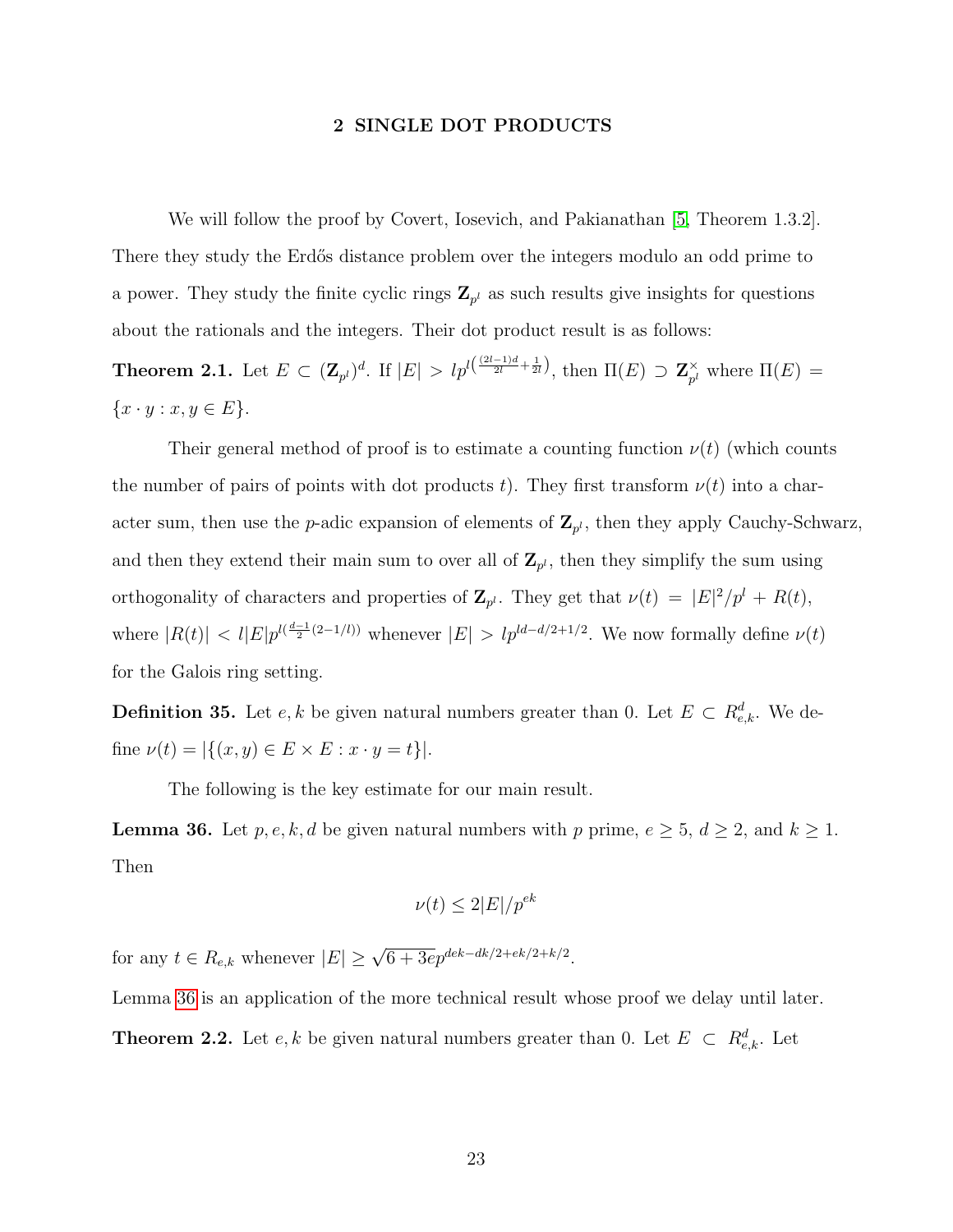$\nu(t) = |\{(x, y) \in E \times E : x \cdot y = t\}|$ . For any  $t \in R$ ,

$$
\nu(t) < |E|^2 / p^{ek} + D(t).
$$

Further, the discrepancy  $D(t)$ , has  $D(t) < |E|^2/p^{ek}$  whenever

$$
|E| \ge p^{ek} \sum_{i=0}^{e-1} \sqrt{p^{dek+dk-ik} (2p^{-ik-k} + 1 + p^{-ek})}
$$

We now prove Lemma [36.](#page-29-1)

Proof. Label

$$
F = p^{ek} \sum_{i=0}^{e-1} \sqrt{p^{dek+dk-ik} (2p^{-ik-k} + 1 + p^{-ek})}.
$$

By Theorem [2.2,](#page-29-2) we know that

$$
|E| \geq F.
$$

Examining  $F$ , we see

$$
F = p^{ek} \sum_{i=0}^{e-1} \sqrt{p^{dek+dk-ik} (2p^{-ik-k} + 1 + p^{-ek})}
$$

$$
= p^{ek+dek/2} \sum_{i=0}^{e-1} \sqrt{p^{dik-ik} (2p^{-ik-k} + 1 + p^{-ek})}
$$

So,

$$
\frac{F}{p^{ek}p^{dek/2}} \le \sum_{i=0}^{e-1} p^{dik/2 - ik/2} \sqrt{2p^{-ik-k} + 1 + p^{-ek}}.
$$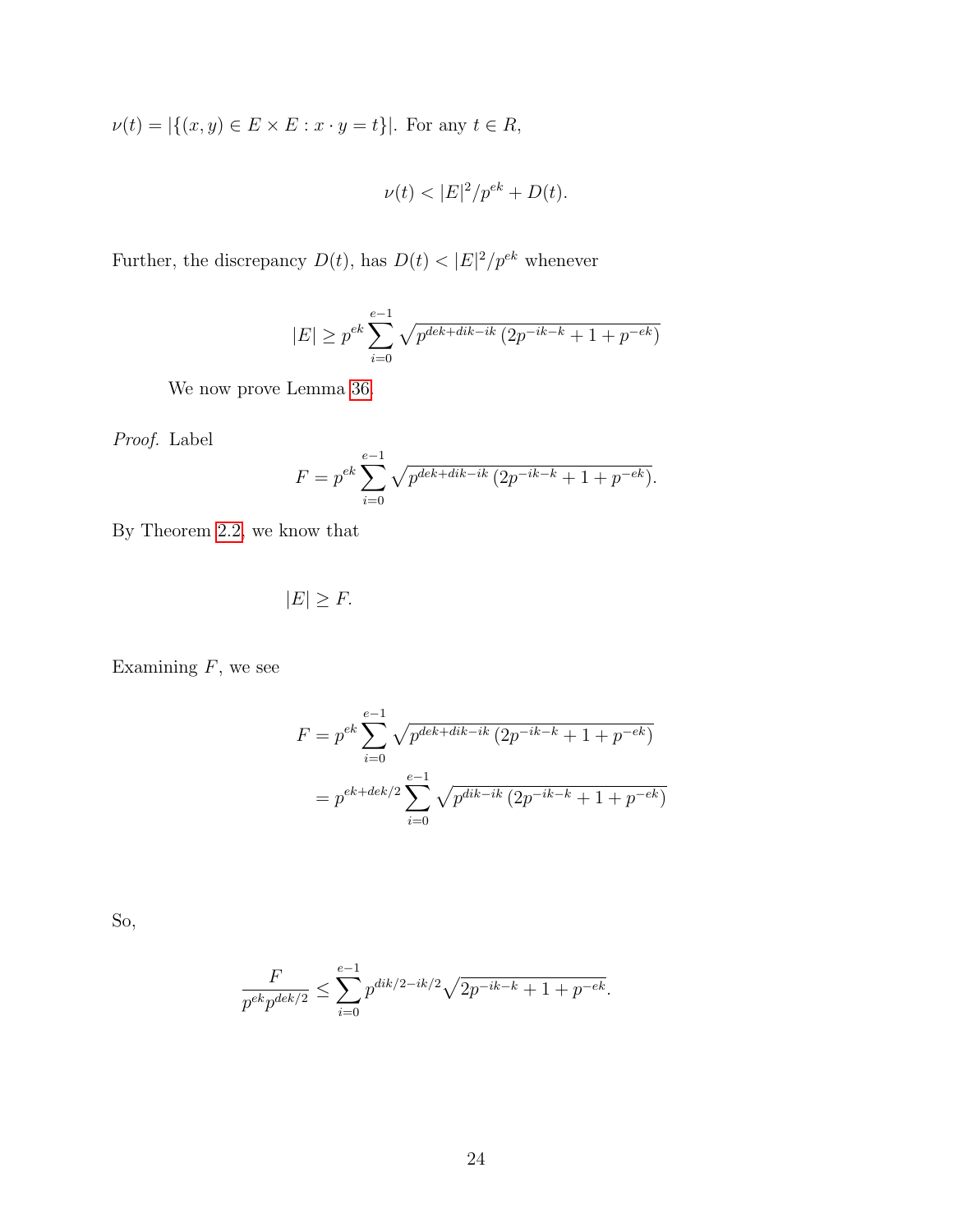For getting a cleaner bound for Theorem [2.2,](#page-29-2) we now apply Cauchy–Schwarz, which loosens our bound to

$$
\frac{F}{p^{ek}p^{dek/2}} \le \sqrt{\sum_{i=0}^{e-1} (p^{dik/2 - ik/2})^2 \sum_{i=0}^{e-1} \sqrt{2p^{-ik-k} + 1 + p^{-ek}^2}}
$$
  

$$
\le \sqrt{\sum_{i=0}^{e-1} p^{dik-ik} \sum_{i=0}^{e-1} 2p^{-ik-k} + 1 + p^{-ek}}.
$$

This is a sum of geometric series or constants. Thus,

$$
\frac{F}{p^{ek}p^{dek/2}} = \sqrt{\frac{1 - p^{dek-ek}}{1 - p^{dk-k}} \left( 2p^{-k} \frac{1 - p^{-ek}}{1 - p^{-k}} + e + ep^{-ek} \right)}.
$$

The above quantity in parenthesis is maximized when e grows large,  $k = 1$  and  $p = 2$ , giving  $\frac{1-p^{-ek}}{1-p^{-k}} \leq 2$ . This quantity is smaller for all other choices of e, k, and p. Ergo,

$$
\frac{F}{p^{ek}p^{dek/2}} \le \sqrt{\frac{1 - p^{dek - ek}}{1 - p^{dk - k}} (2p^{-k} + e + ep^{-ek})}
$$
  
 
$$
\le \sqrt{\left(\frac{1}{1 - p^{dk - k}} - \frac{p^{dek - ek}}{1 - p^{dk - k}}\right) (2p^{-k} + e + ep^{-ek}).}
$$

Let  $C = 1/(1 - p^{dk-k})$ . We may bound  $-\frac{p^{dek - ek}}{1 - n^{dk-1}}$  $\frac{p^{dek-ek}}{1-p^{dk-k}}$  by  $2p^{dek-ek-dk+k}$  as  $\frac{-1}{1-B}$  ≤  $\frac{2}{B}$  $\frac{2}{B}$  for any  $B \geq 2$ . This gives,

$$
\frac{F}{p^{ek}p^{dek/2}} \le \sqrt{(C + 2p^{dek - ek - dk + k}) (2p^{-k} + e + ep^{-ek})}.
$$

Since  $e \geq 5$ ,  $k \geq 1$ , and  $p \geq 2$ , we have  $2p^{-k} + e + ep^{-ek} \leq 2 + e$ . So,

$$
\frac{F}{p^{ek}p^{dek/2}} \le \sqrt{(C+2p^{dek-ek-dk+k}) (2+e)}.
$$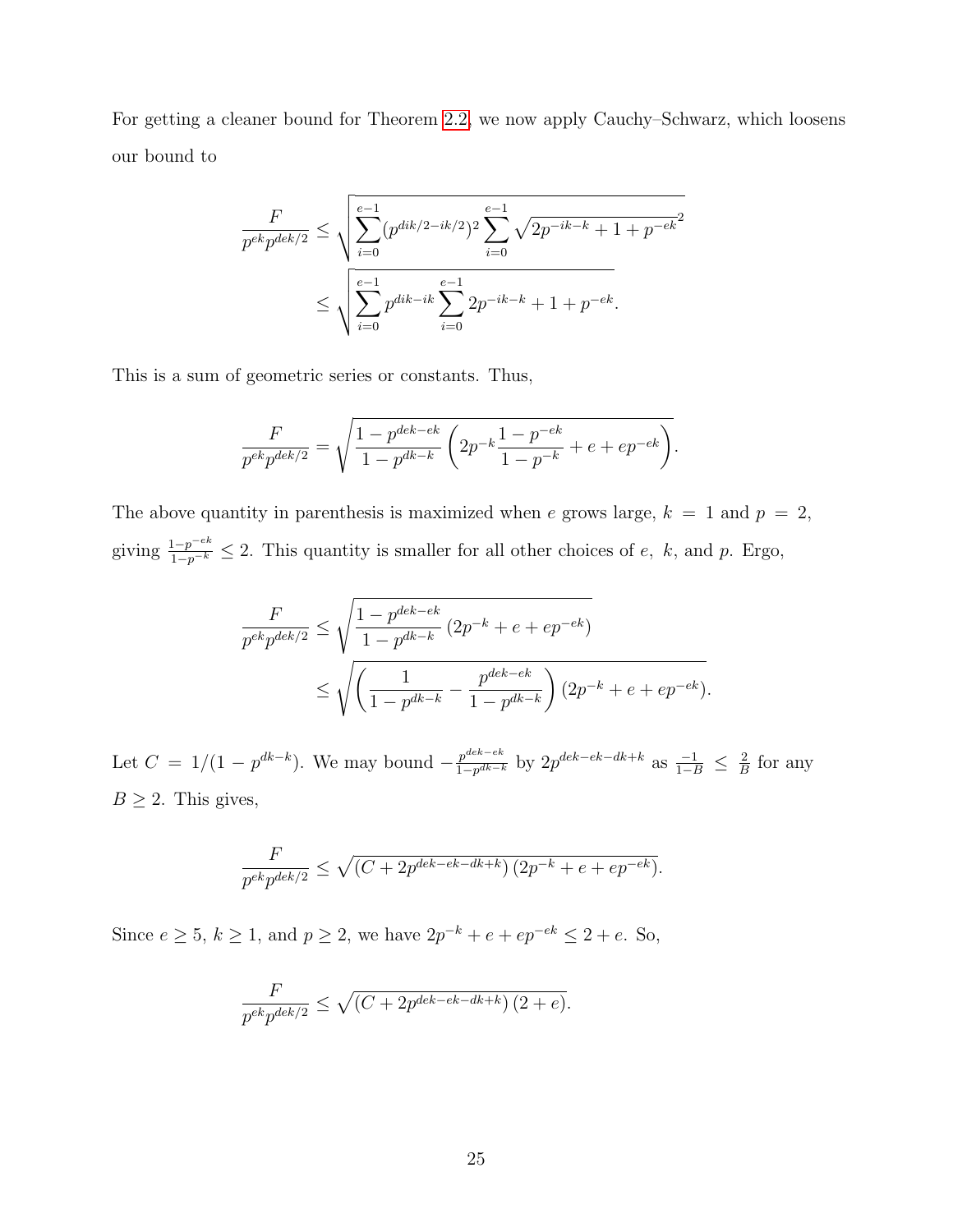As  $C = 1/(1-p^{dk-k})$ ,  $p^{dk-k} \geq 2$ ,  $|C| \leq 1$ , and  $C + 2p^{dek-ek-dk+k} \leq (|C|+2)p^{dek-ek-dk+k}$  we have,

$$
\frac{F}{p^{ek}p^{dek/2}} \le \sqrt{(1+2)p^{dek-ek-dk+k} (2+e)}
$$
  

$$
\le \sqrt{3(2+e)p^{dek-dk-ek-dk+k}}
$$
  

$$
\le \sqrt{6+3e}p^{dek/2-dk/2-ek/2+k/2}
$$

Thus  $F \leq$ √  $6 + 3e^{q}e^{4k - dk/2 + ek/2 + k/2}$  and so  $\nu(t) \leq 2|E|/p^{ek}$  whenever

$$
|E| > \sqrt{6 + 3e} p^{dek - dk/2 + ek/2 + k/2}.
$$

 $\Box$ 

We now go on to show when Lemma [36](#page-29-1) is nontrivial. As  $|E| \leq |R^d| = p^{dek}$ , this result is non-trivial when

$$
p^{dek} \ge \sqrt{6 + 3e} p^{dek - dk/2 + ek/2 + k/2},
$$

which simplifies to

$$
p^{dk/2} \ge \sqrt{6 + 3e} p^{ek/2 + k/2}
$$
  

$$
p^{dk} \ge (6 + 3e) p^{ek+k}
$$
  

$$
dk \ge ek + k + \log_p(6 + 3e).
$$

So, whenever  $d \geq e + 1 + \frac{\log_p(6+3e)}{h}$  $\frac{6+3e}{k}$ , then we may take a proper subset of  $|R^d|$  for Lemma [36.](#page-29-1)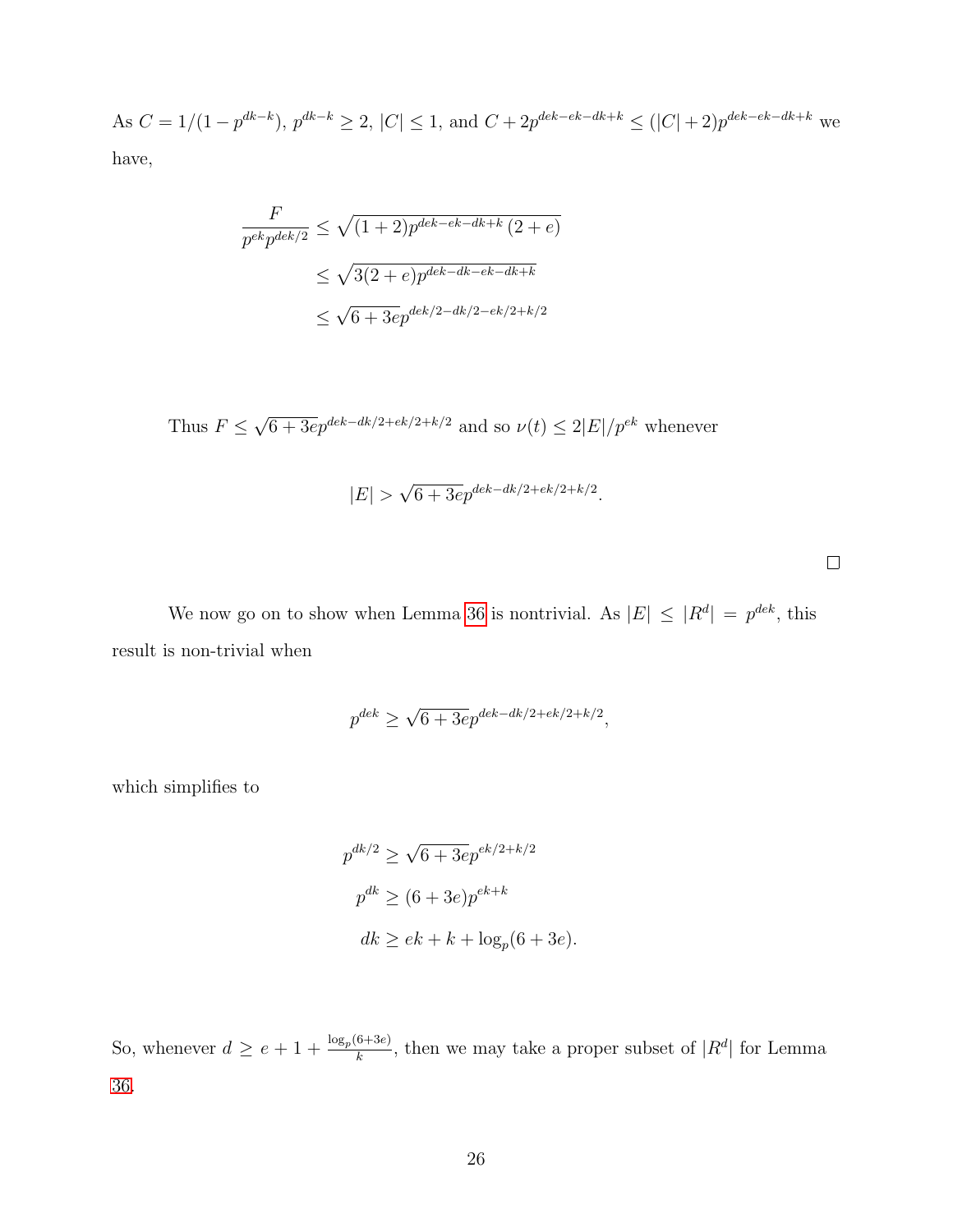We now get to the heart of the thesis; the technical result for the number of pairs in Galois rings with specified dot product. We now prove Theorem [2.2.](#page-29-2)

*Proof.* Recall that by Lemma [32,](#page-25-0)  $\sum_{r \in R} \chi(ra) = 0$  if  $a \neq 0$  and  $p^{ek}$  if  $a = 0$ . Since we are after  $x \cdot y = t$ , we examine  $\sum_{s \in R} \sum_{x, y \in E} \chi(s(x \cdot y - t))$ . This sum gives out a  $p^{ek}$  precisely when  $x \cdot y = t$  and 0 when  $x \cdot y \neq t$ . Thus, by multiplying this sum by  $p^{-ek}$  we get the number of  $x, y \in E$  such that  $x \cdot y = t$ . Thus, we write  $\nu(t)$  as below and split  $\nu(t)$  into the following parts

$$
\nu(t) = p^{-ek} \sum_{s \in R} \sum_{x,y \in E} \chi(s(x \cdot y - t))
$$

$$
= p^{-ek} \sum_{s \in R} \sum_{x,y \in E} \chi(s(x \cdot y)) \chi(-st)
$$

$$
= \nu_0(t) + \dots + \nu_e(t),
$$

where

$$
\nu_i(t) = p^{-ek} \sum_{s \in [p^i]} \sum_{x, y \in E} \chi(s(x \cdot y)) \chi(-st).
$$

For  $\nu_e(t)$ , we have

$$
\nu_e(t) = p^{-ek} \sum_{x,y \in E} \chi(0(x \cdot y)) \chi(-0t) = |E|^2 / p^{ek}.
$$

This is what gives us the  $|E|^2/p^{ek}$  term for  $\nu(t)$ . Thus the discrepancy is

<span id="page-33-0"></span>
$$
D(t) = \sum_{i=0}^{e-1} \nu_i(t) = p^{-ek} \sum_{s \in R \setminus \{0\}} \sum_{x, y \in E} \chi(s(x \cdot y - t)).
$$
 (2.1)

We now examine  $\nu_i(t)$  for some  $i \neq e$ . Recall,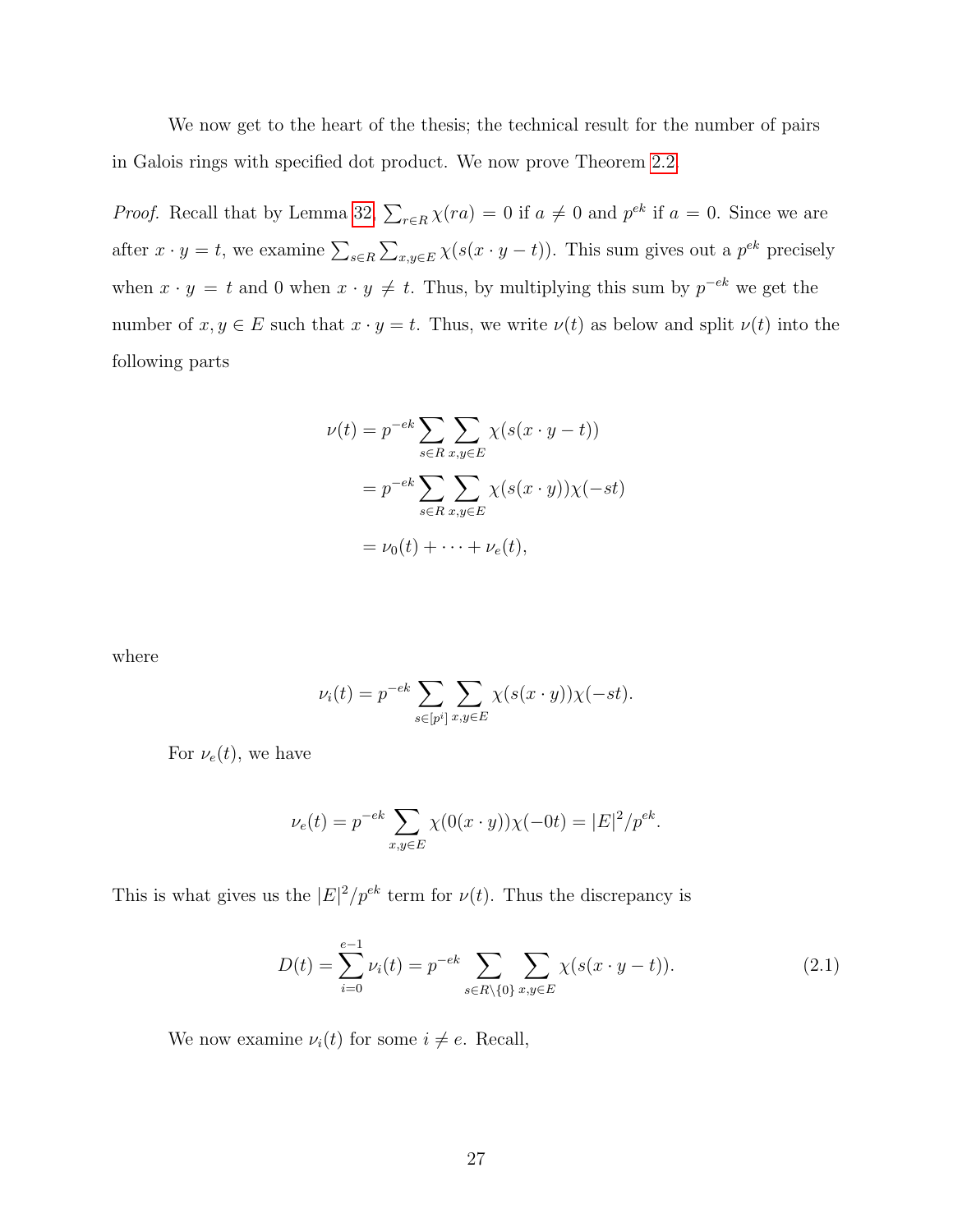$$
\nu_i(t) = p^{-ek} \sum_{s \in [p^i]} \sum_{x, y \in E} \chi(s(x \cdot y)) \chi(-st).
$$

We will prepare to use Cauchy-Schwarz [34](#page-28-0) by recognizing that

$$
\nu_i(t) = p^{-ek} \left( \sum_{x \in E} (1) \sum_{y \in E} \sum_{s \in [p^i]} \chi(s(x \cdot y)) \chi(-st) \right)
$$

$$
= \left( \sum_{x \in E} (1) \sum_{y \in E} p^{-ek} \sum_{s \in [p^i]} \chi(s(x \cdot y)) \chi(-st) \right).
$$

By applying Cauchy-Schwarz with  $a_x = 1$  and  $b_x = \sum_{y \in E} p^{-ek} \sum_{s \in [p^i]} \chi(s(x \cdot y)) \chi(-st)$ ,

$$
|\nu_i(t)|^2 \le p^{-2ek} \left(\sum_{x \in E} 1\bar{1}\right) \left(\sum_{x \in E} \sum_{y \in E} \sum_{s \in [p^i]} \chi(s(x \cdot y))\chi(-st) \overline{\sum_{y' \in E} \sum_{s' \in [p^i]} \chi(s'(x \cdot y'))\chi(-s't)}\right).
$$

Because  $z\overline{z} \geq 0$  for any  $z \in \mathbb{C}$ , we may dominate the second sum of  $x \in E$  by  $x \in R^d$ , obtaining,

$$
|\nu_i(t)|^2 \le p^{-2ek} |E| \sum_{x \in R^d} \sum_{y, y'} \sum_{s, s' \in [p^i]} \chi(s(x \cdot y - t)) \chi(-s'(x \cdot y' - t)).
$$

We make use of Lemma [17,](#page-19-0) which gives that  $s \in [p^i]$  has the form  $s = p^i u$  in which u is a uniquely determined unit of the form  $u_1 + pu_2 + \cdots + p^{e-i-1}u_{e-i-1}$  where  $u_i \in T_{e,k}$ . Thus as  $s, s' \in [p^i]$ , we let  $s = p^i u$  and  $s' = p^i v$ . This gives,

<span id="page-34-0"></span>
$$
|\nu_i(t)|^2 \le p^{-2ek} |E| \sum_{x \in R^d} \sum_{y, y'} \sum_{p^i u, p^i v \in [p^i]} \chi(p^i (uy - vy') \cdot x) \chi(p^i t(u - v)) \tag{2.2}
$$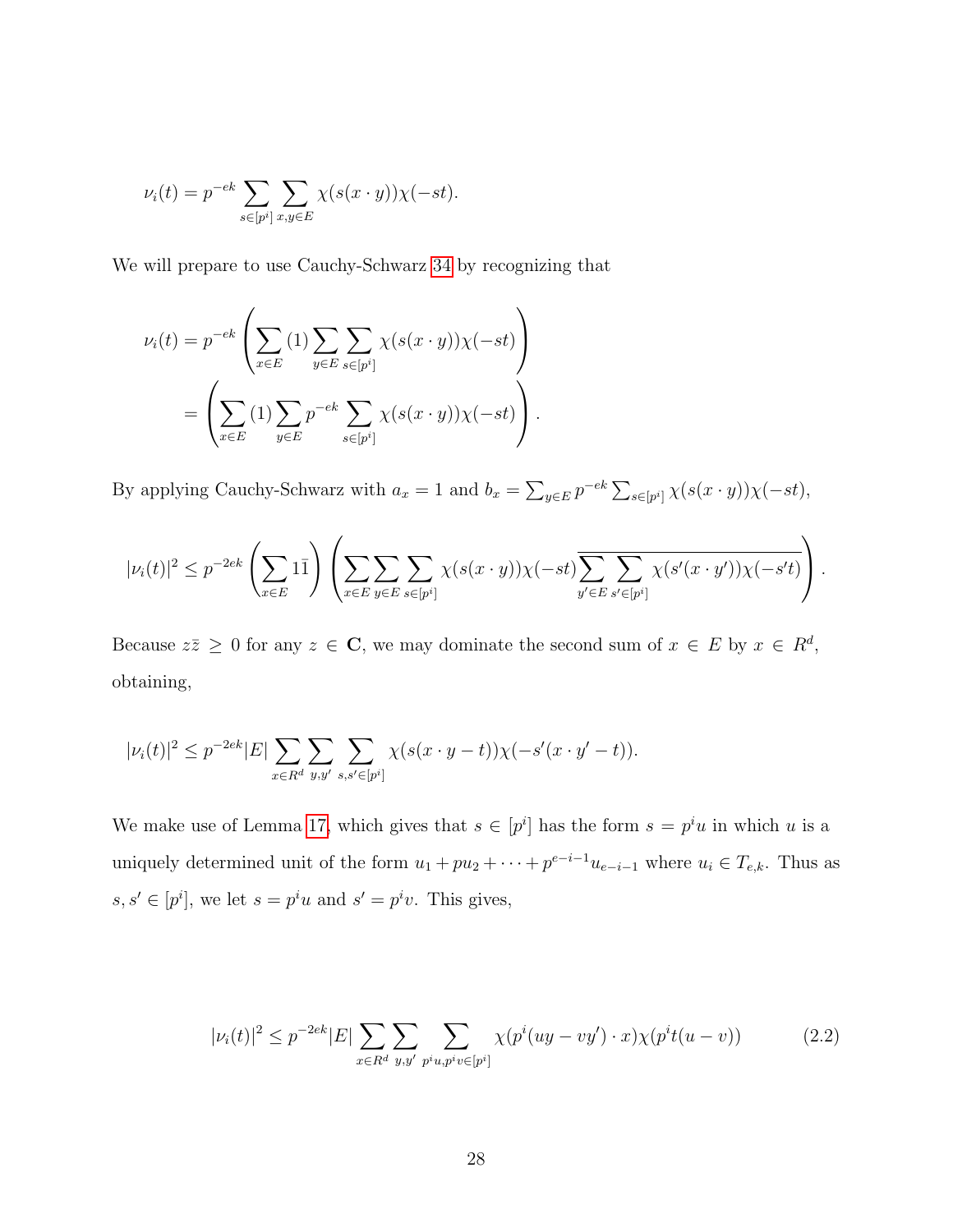$$
=p^{-2ek}|E|\sum_{y,y'}\sum_{p^iu,p^iv\in[p^i]}\sum_{x\in R^d}\chi(p^i(uy-vy')\cdot x)\chi(p^it(u-v))
$$
  

$$
=p^{-2ek}|E|\sum_{y\in E}\left(\sum_{\substack{y'\in E,\ p^iu,p^iv\in[p^i] \\ p^i(uy-vy')=0}}\sum_{x\in R^d}\chi(p^i(uy-vy')\cdot x)\chi(p^it(u-v))\right)
$$
  

$$
+\sum_{\substack{y'\in E,\ p^iu,p^iv\in[p^i] \\ p^i(uy-vy')\neq\overline{0}}}\sum_{x\in R^d}\chi(p^i(uy-vy')\cdot x)\chi(p^it(u-v))\right).
$$

By orthogonality in x, when ever  $p^{i}(uy-vy') = \overline{0}$  we get a factor of  $p^{ek}$  for each component of x, so a factor of  $p^{dek}$ . When  $p^{i}(uy - vy') \neq 0$ , we get a factor of zero. Thus,

$$
|\nu_i(t)|^2 \le |E|p^{dek-2ek} \sum_{\substack{y,y'\in E\\p^i(uy-vy')=\overline{0}\\p^iu, p^iv\in [p^i]}} \chi(p^it(v-u)).
$$

We now split this sum into,

$$
|\nu_i(t)|^2 \le I + II,
$$

<span id="page-35-0"></span>where  $I$  has  $u = v$  and  $II$  has  $u \neq v$ .

**Lemma 37.** For  $I$ , we have

$$
|I| \leq |E|^2 p^{dek + ikd - ek - ik}.
$$

Proof. For I, we have

$$
I = |E|p^{dek-2ek} \sum_{\substack{y,y' \in E \\ p^i(uy-vy') = \overline{0} \\ p^iw = p^iv \in [p^i]}} \chi(p^it(v-u)),
$$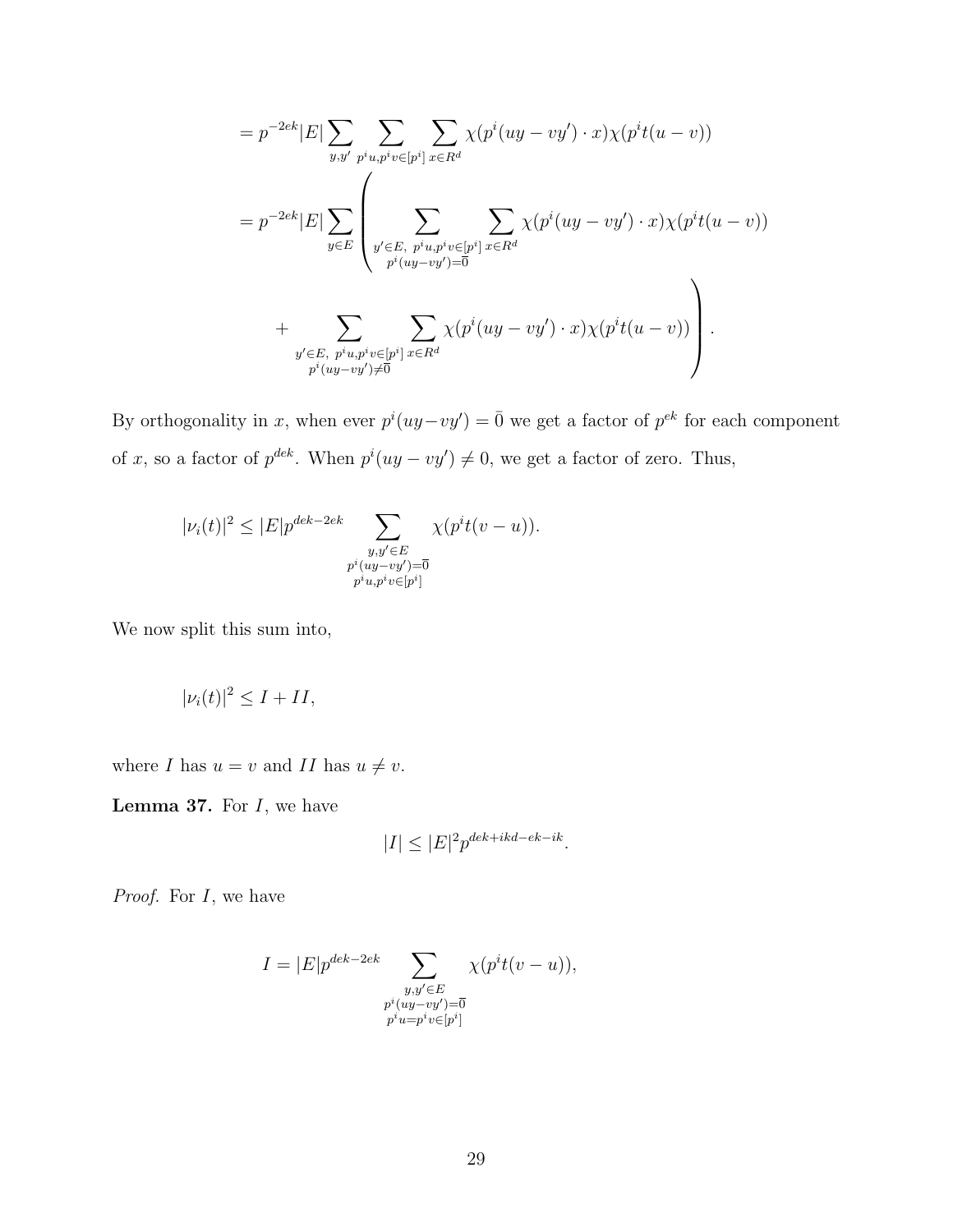which as  $u = v$ ,

$$
I = |E|p^{dek-2ek} \sum_{\substack{y,y' \in E \\ p^i u(y-y') = \overline{0} \\ p^i u \in [p^i]}} \chi(p^i t(0)).
$$

Let  $E(y) = 1$  when  $y \in E$  and  $E(y) = 0$  when  $y \notin E$ . As u is a unit,  $p^i u(y - y') = 0$  is the same as  $p^{i}(y-y') = \overline{0}$ . As  $\chi(p^{i}t) = 1$  does not depend on u, we have

$$
I = |E|p^{dek-2ek}|[p^i]| \sum_{\substack{y,y' \in R^d \\ p^i(y-y') = \overline{0} \\ p^i(y-y') = \overline{0}}} E(y)E(y')
$$
  
= 
$$
|E|p^{dek-2ek}(p^{(e-i)k} - p^{(e-i-1)k}) \sum_{\substack{y,y' \in R^d \\ p^i(y-y') = \overline{0}}} E(y)E(y').
$$

Note

$$
\sum_{\substack{y,y'\in R^d\\p^i(y-y')=\overline{0}}} E(y)E(y')
$$

is count of  $(y, y') \in E^2$  such that  $y - y' \in (p^{e-i})^d$ . This we may bound above by taking an arbitrary  $y \in E$  and seeing that there are, at most,  $|p^{e-i}R| = p^{ik}$  many choices for each component of  $y'$ . This gives

$$
\sum_{\substack{y,y' \in R^d \\ p^i(y-y') = \bar{0}}} E(y)E(y') \le \sum_{y \in E} \sum_{\substack{y' \in R^d \\ p^i(y-y') = \bar{0}}} 1 \le |E|p^{ikd}.
$$

Thus,

$$
|I| \le |E| p^{dek - 2ek} (p^{(e-i)k} - p^{(e-i-1)k}) |E| p^{ikd} \le |E|^2 p^{dek + ikd - ek - ik}.
$$

 $\Box$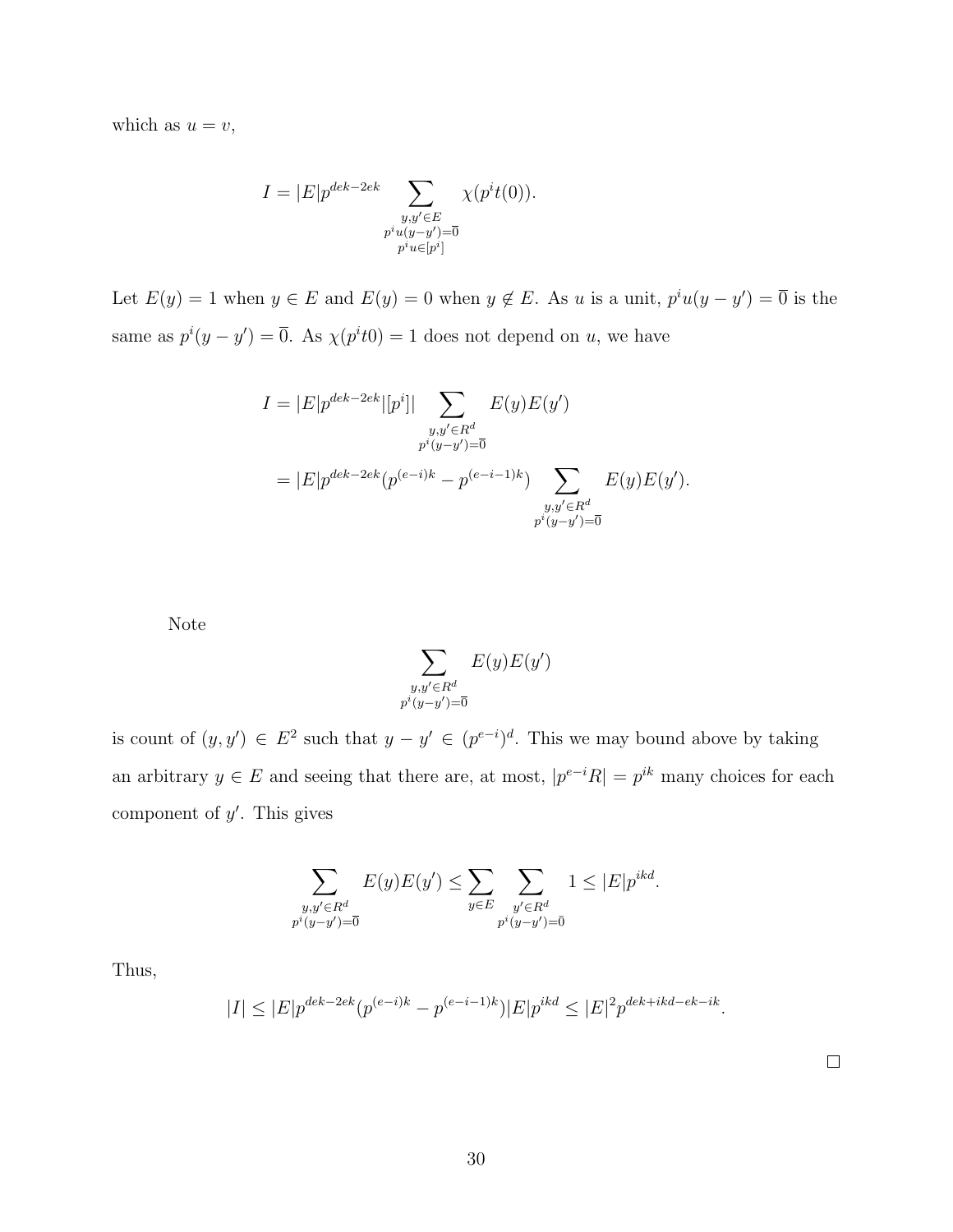For  $II$  we have  $v \neq u.$  So,

$$
II = |E|p^{dek-2ek} \sum_{y \in E} \sum_{\substack{y' \in E, p^i u, p^i v \in [p^i] \\ p^i (u y - v y') = 0}} \chi(p^i t (v - u)).
$$

Let  $v = b$  and  $a = u/v$ . This gives us,

$$
II = |E|p^{dek-2ek} \sum_{y \in E} \sum_{\substack{y' \in E, \ p^i u, p^i v \in [p^i] \\ p^i b(ay-y') = 0}} \chi(p^i t b(1-a))
$$
  
= 
$$
II_u + II_n,
$$

<span id="page-37-0"></span>where  $II_u$  has  $1 - a$  being a unit and  $II_n$  has  $1 - a$  being a non-unit.

**Lemma 38.** For  $II_u$  we have,

$$
|II_u| \leq |E|^2 p^{dek + dik - 2ik - k} | + |E|^2 p^{dek + dik - ik}.
$$

*Proof.* For  $II_u$ , we have that as  $1 - a$  is a unit,

$$
II_u = |E|p^{dek-2ek} \sum_{y \in E} \sum_{\substack{y' \in E, \ p^i u, p^i v \in [p^i] \\ p^i b (ay - y') = 0 \\ u \neq v}} \chi(p^i t b(1 - a)).
$$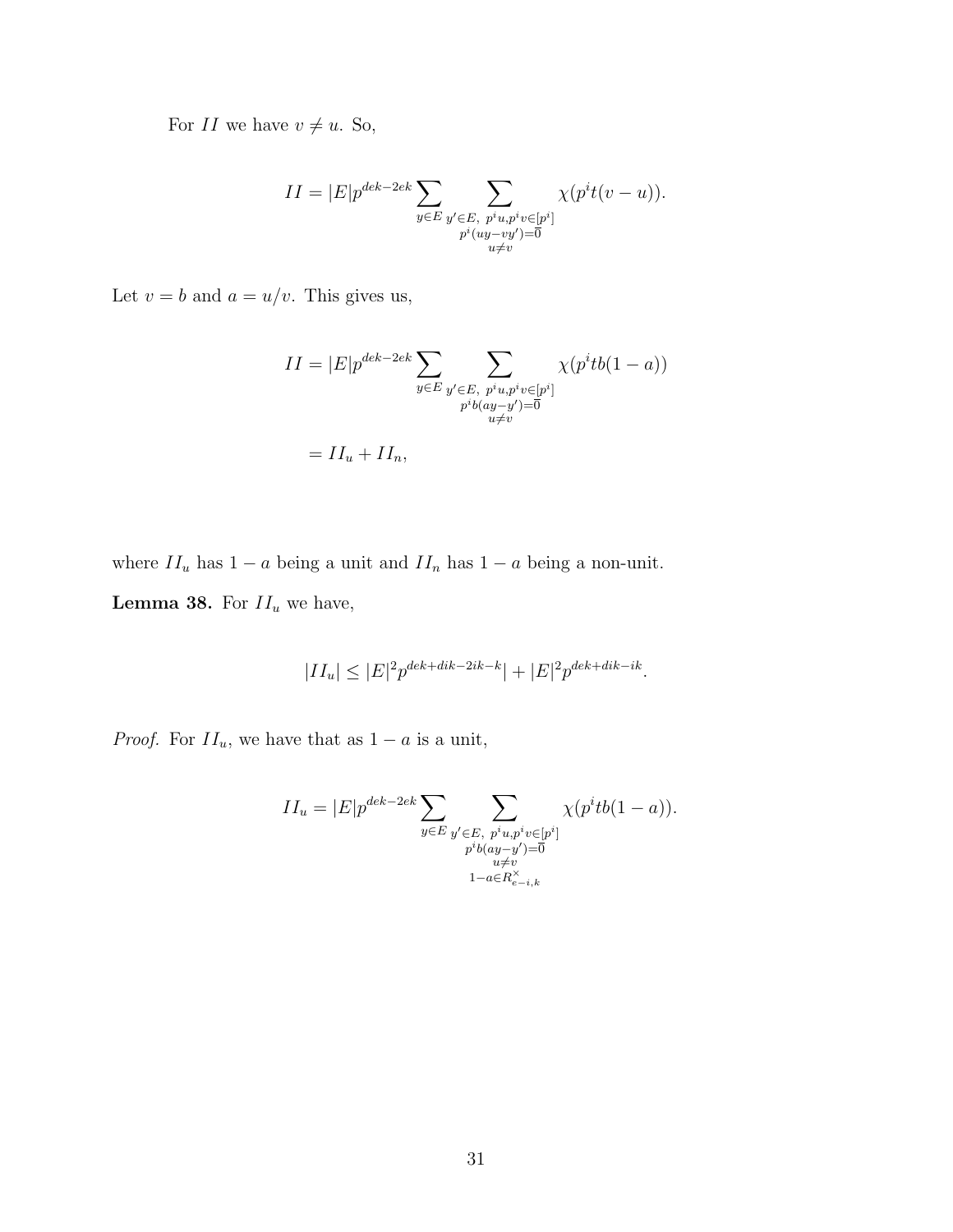As  $b = v$  and  $p^i v \in [p^i]$ , b has the form  $b = u_1 + pu_2 + \ldots + p^{e-i-1}u_{e-i-1}$  where  $u_i \in T_{e,k}$ by Lemma [17.](#page-19-0) So, summing over  $p^i b \in [p^i]$  is the same as summing over  $b \in R_{e-i,k}^{\times}$ . As  $a = u/v$  and  $1 - a \neq 0$ , it must be that  $u \neq v$  (allowing us to drop it from the restriction on the summation). This gives,

$$
|II_u| \le |E| p^{dek-2ek} \sum_{y \in E} \sum_{\substack{y' \in E, \ b \in R_{e-i,k}^{\times} \\ p^ib(ay-y') = 0 \\ 1 - a \in R_{e-i,k}^{\times}}} \chi_{e-i,k}(tb(1-a)).
$$

Since  $p^{i}b(ay - y') = \overline{0}$ , and b is a unit, we must have  $ay - y' \in (p^{e-i})^d$ , so

$$
|II_u| \le |E| p^{dek-2ek} \sum_{y \in E} \sum_{\substack{y' \in E, \ b \in R_{e-i,k}^{\times} \\ ay - y' \in (p^{e-i})^d \\ 1 - a \in R_{e-i,k}^{\times}}} \chi_{e-i,k}(tb(1-a)).
$$

As a is a unit, and  $ay - y' \in (p^{e-i})^d$ , it must be that for each choice of y, that y' is in a coset of  $(p^{e-i})^d$ . Being the case that  $\chi_{e-i,k}(tb(1-a))$  does not depend on y nor y', we can bound  $ay - y' \in (p^{e-i})^d$  by summing  $y \in E$ , and summing  $y' \in -ay + (p^{e-i})^d$ , giving  $|(p^{e-i})^d| = p^{idk}$  many choices for y'. Pulling out this factor of  $p^{idk}$ , we get

$$
|II_u| \leq |E| p^{dek-2ek+idk} \sum_{y \in E} \sum_{1-a \in R_{e-i,k}^\times} \sum_{b \in R_{e-i,k}^\times} \chi_{e-i,k}(tb(1-a)).
$$

As b sums over  $R_{e-i,k}^{\times}$ , by Lemma [33,](#page-27-0) we have that  $II_u = 0$  when  $t \notin (p^{e-i-1})$ .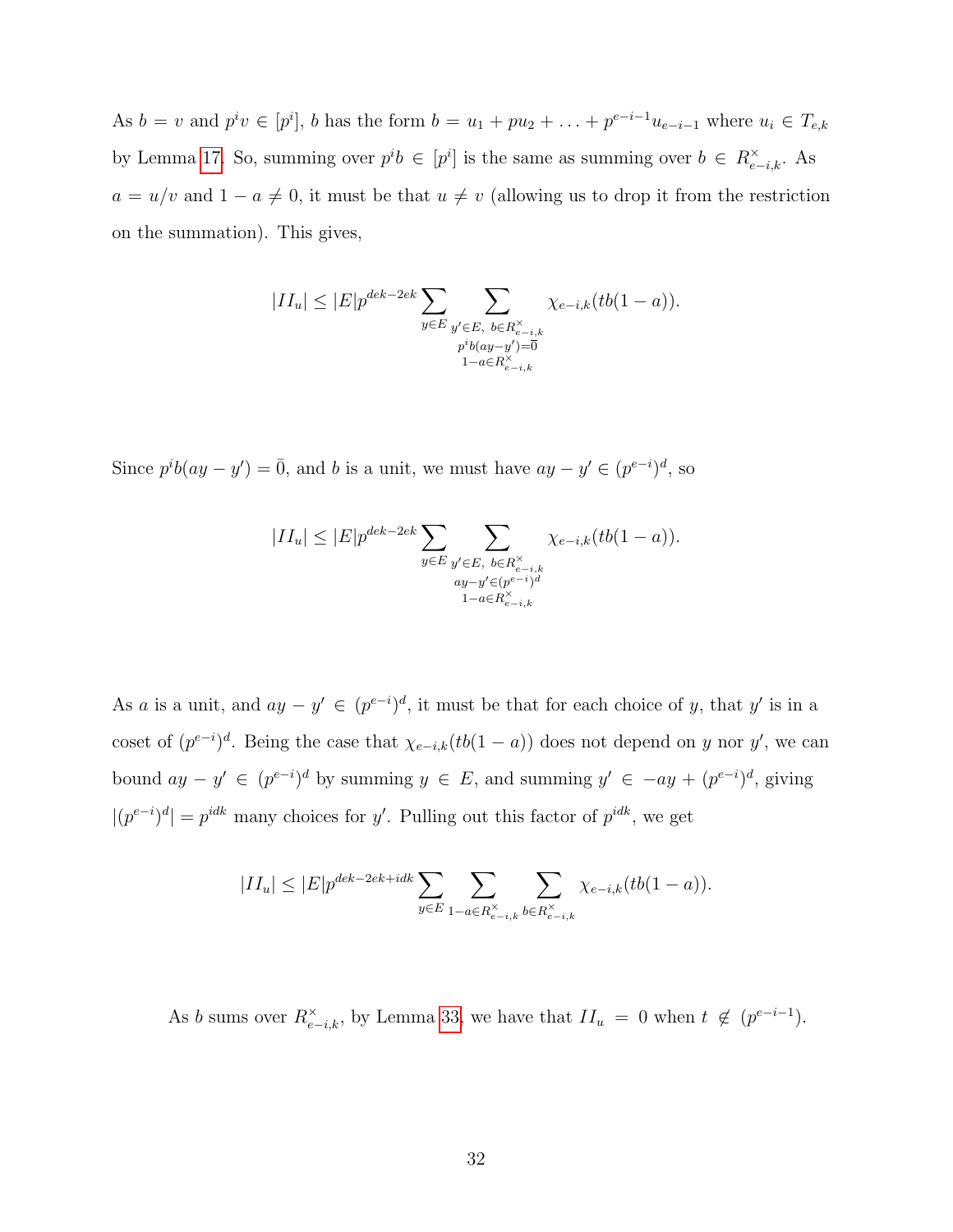When  $t \in [p^{e-i-1}]$ , we have, by Lemma [33,](#page-27-0)

$$
|II_u| \leq \left| |E| p^{dek-2ek+idk} \sum_{y \in E} \sum_{1-a \in R_{e-i,k}^{\times}} -|p R_{e-i,k}| \right|,
$$

which then simplifies as follows:

$$
|II_u| \leq |-|E|p^{dek-2ek+idk}|E||R_{e-i,k}^{\times}||pR_{e-i,k}|
$$
  
\n
$$
\leq |-|E|^2 p^{dek-2ek+idk} p^{(e-i)k} p^{(e-i-1)k}|
$$
  
\n
$$
\leq |-|E|^2 p^{dek+dik-2ik-k}|.
$$

In the final case that  $t \in (p^{e-i})$ , we have  $\chi(tb(1-a)) = 1$ , and so

$$
|II_u|\leq |E|p^{dek-2ek+idk}\sum_{y\in E}\sum_{1-a\in R_{e-i,k}^\times}|R_{e-i,k}^\times|.
$$

Which then simplifies as follows:

$$
|II_u| \le |E|p^{dek-2ek+idk}|E||R_{e-i,k}^{\times}||R_{e-i,k}^{\times}|
$$
  
\n
$$
\le |E|p^{dek-2ek+idk}|E|p^{2(e-i)k}
$$
  
\n
$$
\le |E|^2p^{dek+dk-ik}.
$$

<span id="page-39-0"></span>Thus,

$$
|II_u| \leq |-|E|^2 p^{dek + dik - 2ik - k} + |E|^2 p^{dek + dik - ik}
$$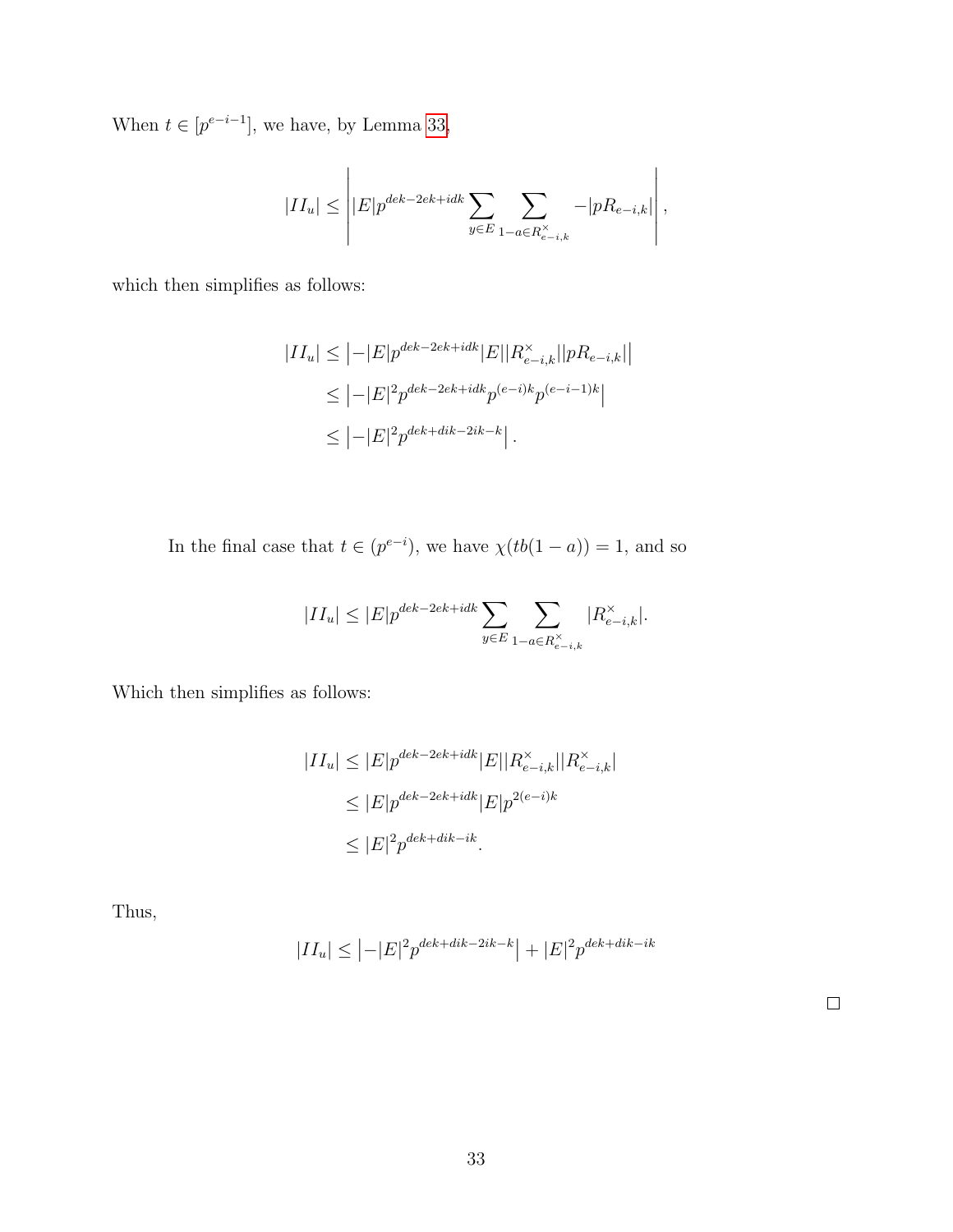**Lemma 39.** For  $II_n$ , we have

$$
|II_n| \le |E|^2 p^{dek + dik - 2ik - k}.
$$

*Proof.* Recall  $v = b$  and  $a = u/v$ . For  $II_n$ , we have  $1-a$  being a non-unit, hence  $p^{i}(1-a) \in$  $(p^{i+1})$ . Also this requirement already makes satified  $u \neq v$ . Thus,

$$
II_n = |E|p^{dek-2ek} \sum_{y \in E} \sum_{\substack{y' \in E, \ p^iv, p^iu \in [p^i] \\ p^ib(ay-y') = \overline{0} \\ p^i(1-a) \in (p^{i+1})}} \chi(p^i t b(1-a)).
$$

As summing over  $p^i u \in [p^i]$  is the same as summing over  $p^i u/v \in [p^i]$ , we have,

$$
II_n = |E|p^{dek-2ek} \sum_{y \in E} \sum_{\substack{y' \in E, \ p^ib, p^ia \in [p^i] \\ p^ib(ay-y') = \overline{0} \\ p^i(1-a) \in (p^{i+1})}} \chi(p^ib(1-a)).
$$

Recall  $p^i a \in [p^i]$  means that  $a = u_0 + pz_1 + \ldots + p^{e-i-1} z_{e-i-1}$  for some unit  $u_0$  and  $z_j \in T_{e,k}$ by Lemma [17.](#page-19-0) As  $1 - a$  is not a unit,  $a = 1 + pr$  for some  $r \in R_{e,k}$ . This means that the restriction  $p^{i}(1-a) \in (p^{i+1})$  restricts  $p^{i}a \in [p^{i}]$  to the subset  $p^{i}a \in p^{i} + (p^{i+1})$ . Thus,

$$
II_n = |E|p^{dek-2ek} \sum_{y \in E} \sum_{\substack{y' \in E, \ p^ib \in [p^i], \ p^ia \in p^i + (p^{i+1}) \\ p^ib(ay - y') = 0}} \chi(p^ib(1-a)).
$$

By letting  $c = p^{i}(1 - a)$ , we have

$$
II_n = |E|p^{dek-2ek} \sum_{y \in E} \sum_{\substack{y' \in E, \ p^i b \in [p^i], \ c \in (p^{i+1}) \\ p^i b(ay-y') = \overline{0}}} \chi(bc).
$$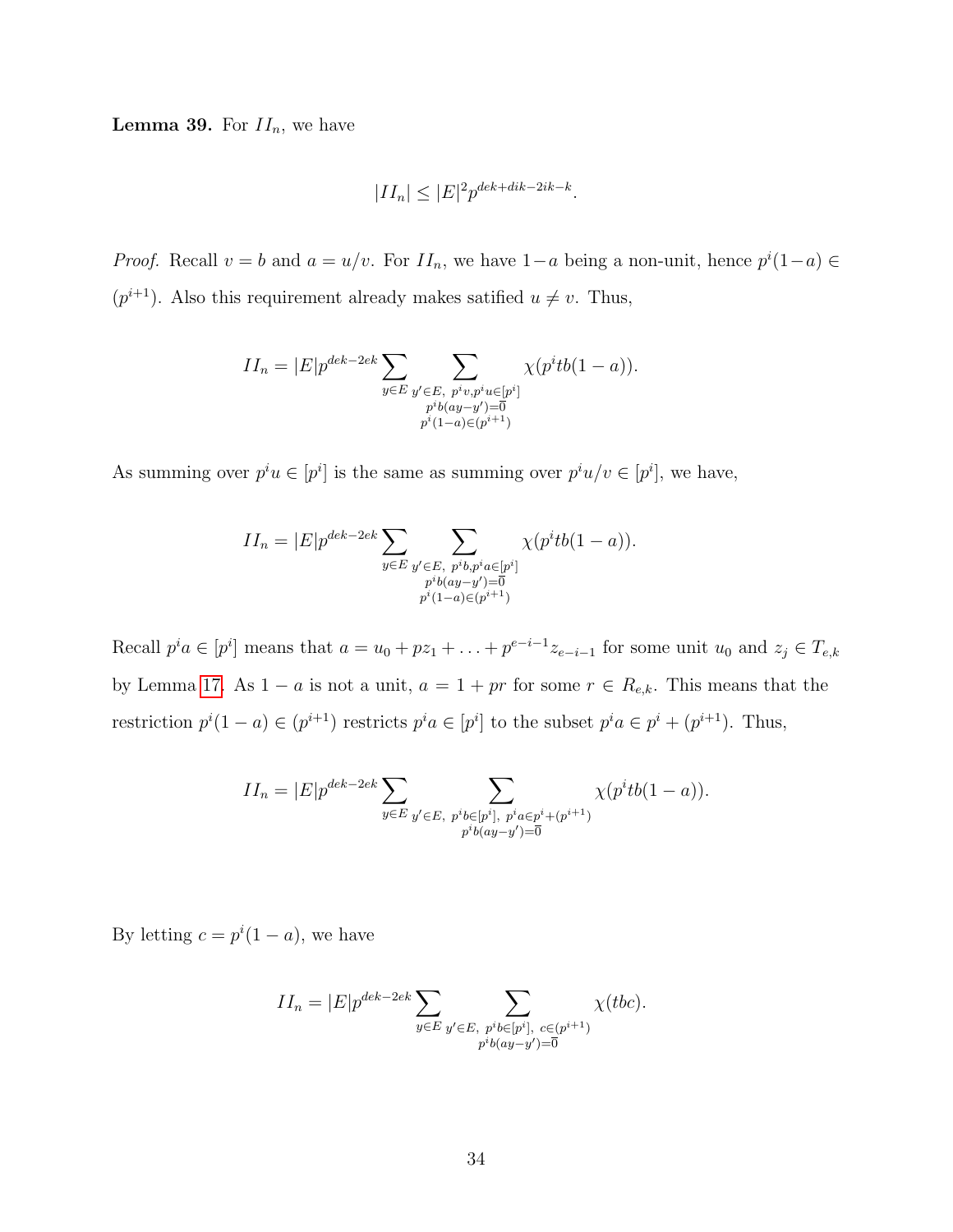As  $p^{i}b(ay - y') = \overline{0}$  means  $y' \in ay + (p^{e-i})^d$  and we no where else depend on y', we may bound this sum by summing  $y' \in (p^{e-i})^d$ . This gives,

$$
|II_n| \le |E| p^{dek-2ek} \sum_{y \in E} \sum_{y' \in (p^{e-i})^d, \ p^i b \in [p^i], \ c \in (p^{i+1})} \chi(tbc).
$$

Which, by Corollary [31](#page-24-0) (supressing  $\rho_i$ ) and pulling out  $y' \in (p^{e-i})^d$  is

$$
|II_n| \le |E| p^{dek - 2ek} |(p^{e-i})^d| \sum_{y \in E} \sum_{p^i b \in [p^i]} \sum_{c \in R_{e-i-1,k}} \chi(tbc).
$$

By Lemma [32,](#page-25-0) orthogonality in c, we have  $II_n = 0$  when  $t \notin (p^{e-i-1})$ . Otherwise,

$$
|II_n| \le |E|p^{dek-2ek} |(p^{e-i})^d| \sum_{y \in E} \sum_{p^i b \in [p^i]} \sum_{c \in R_{e-i-1,k}} 1
$$
  
=  $|E|p^{dek-2ek} |(p^{e-i})^d| \sum_{y \in E} \sum_{p^i b \in [p^i]} |R_{e-i-1,k}|.$ 

We now bound  $II_n$  by the size of each index of summation's domain. Thus,

$$
|II_n| \le |E| p^{dek - 2ek} |(p^{e-i})^d| |E| |[p^i]| |R_{e-i-1,k}|.
$$

As  $|R_{e-i-1,k}| = p^{(e-i-1)k}, |[p^i]| = |(p^i)| - |(p^{i+1})| \le |(p^i)|$ , and  $|(p^i)| = p^{(e-i)k}$ ,

$$
|II_n| \le |E|^2 p^{(e-i)k} p^{dek + dik - 2ek + (e-i-1)k}.
$$

We simplify this to

$$
|II_n| \le |E|^2 p^{dek+dk-2ik-k}.
$$

 $\Box$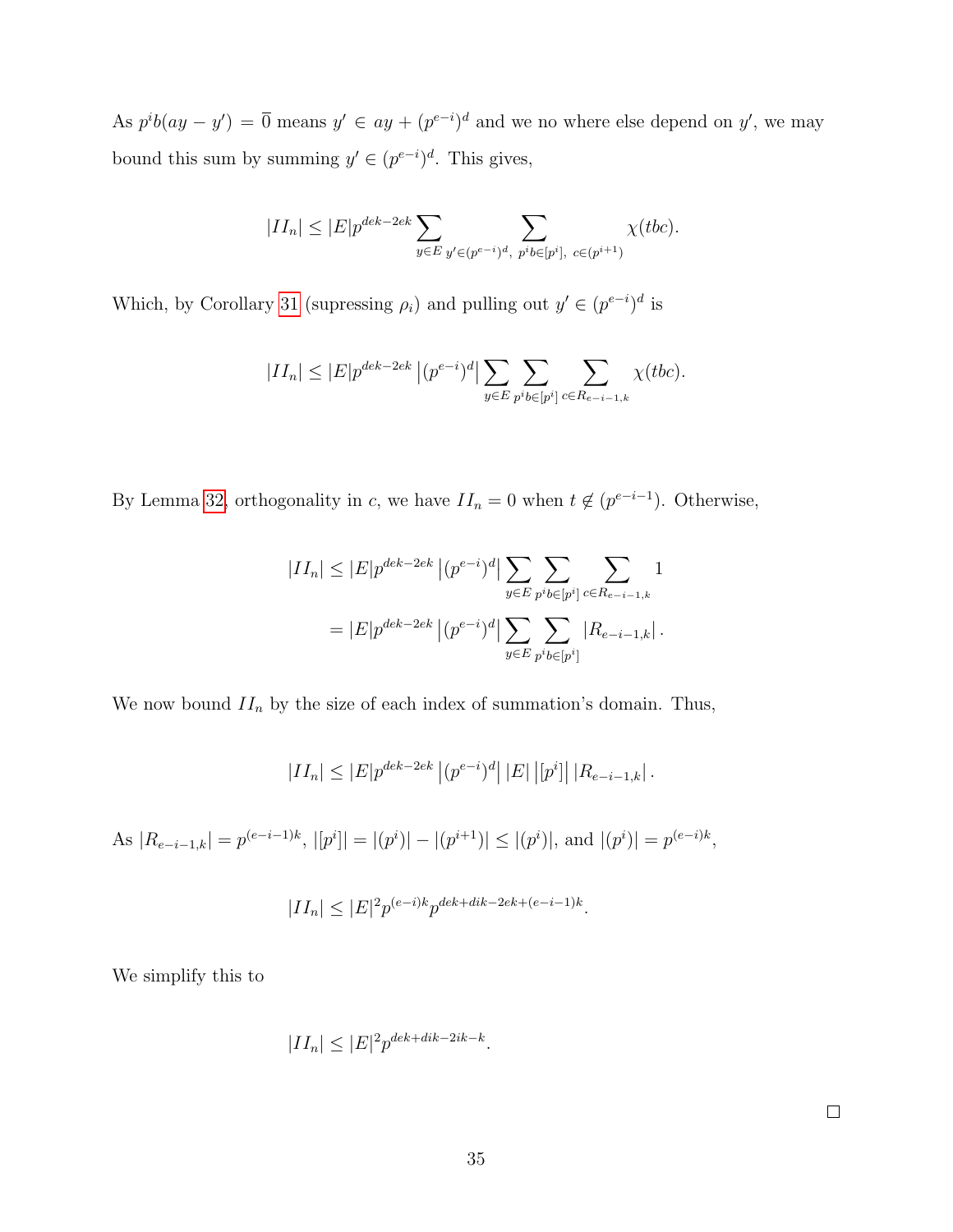Recall,

$$
|II| \leq |II_u| + |II_n|,
$$

which by Lemmas [38](#page-37-0) and [39](#page-39-0) give,

$$
|II| \leq |E|^2 p^{dek + dik - 2ik - k} | + |E|^2 p^{dek + dik - ik} | + |E|^2 p^{dek + dik - 2ik - k}
$$
  

$$
\leq 2|E|^2 p^{dek + dik - 2ik - k} + |E|^2 p^{dek + dik - ik}.
$$

As  $|\nu_i(t)|^2 \leq |I| + |II|$  and by our bounds on II and I (Lemma [37\)](#page-35-0),

<span id="page-42-0"></span>
$$
|\nu_i(t)|^2 \le 2|E|^2 p^{dek + dik - 2ik - k} + |E|^2 p^{dek + dik - ik} + |E|^2 p^{dek + ikd - ek - ik}.
$$
 (2.3)

Thus the discrepancy,  $D(t) = \left| \sum_{i=0}^{e-1} \nu_i(t) \right|$ , has

$$
D(t) \leq \sum_{i=0}^{e-1} \sqrt{2|E|^2 p^{dek+dk-2ik-k} + |E|^2 p^{dek+dk-ik} + |E|^2 p^{dek+ikd-ek-ik}}
$$
  

$$
\leq \sum_{i=0}^{e-1} \sqrt{|E|^2 p^{dek+dk-ik} (2p^{-ik-k} + 1 + p^{-ek})}.
$$

Thus,

<span id="page-42-1"></span>
$$
D(t) \le |E| \sum_{i=0}^{e-1} \sqrt{p^{dek+dk-ik} \left( 2p^{-ik-k} + 1 + p^{-ek} \right)} \tag{2.4}
$$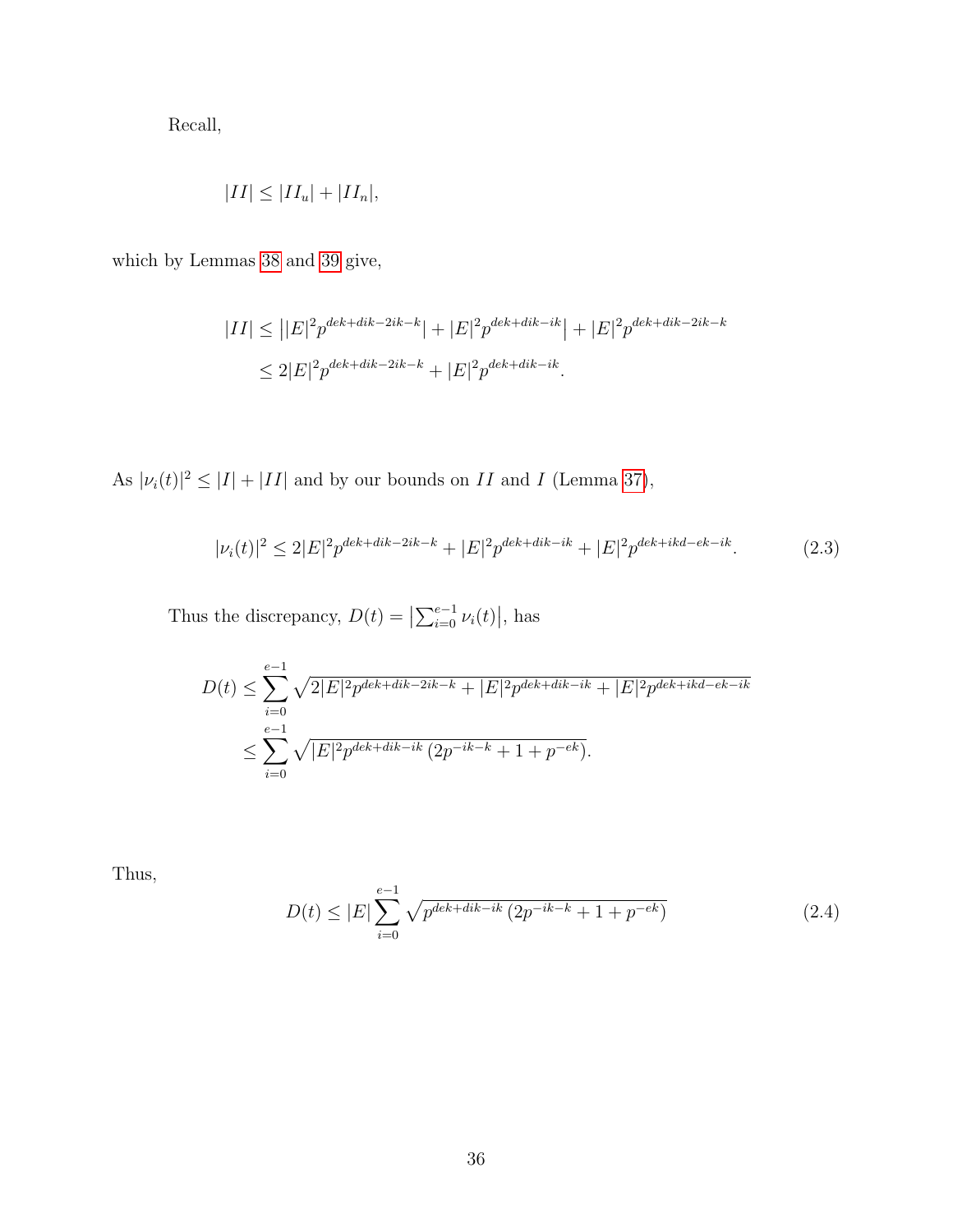So as we want  $\nu_e(t) \ge D(t)$ , we must have

$$
|E|^2/p^{ek} \ge |E| \sum_{i=0}^{e-1} \sqrt{p^{dek+dk-ik} (2p^{-ik-k} + 1 + p^{-ek})}
$$

$$
|E| \ge p^{ek} \sum_{i=0}^{e-1} \sqrt{p^{dek+dk-ik} (2p^{-ik-k} + 1 + p^{-ek})}
$$

This concludes the proof of Theorem [2.2.](#page-29-2)

We also have proved the following two corollaries.

<span id="page-43-0"></span>**Corollary 40.** Let  $e, k$  be given. With  $R = R_{e,k}$ ,

$$
p^{-2ek}|E| \sum_{y,y' \in E} \sum_{p^i u, p^i v \in [p^i]} \sum_{x \in R^d} \chi(p^i (uy - vy') \cdot x) \chi(p^i t(u - v))
$$
  

$$
\leq 2|E|^2 p^{dek + dik - 2ik - k} + |E|^2 p^{dek + dik - ik} + |E|^2 p^{dek + ikd - ek - ik}
$$

whenever

$$
|E| \ge p^{ek} \sum_{i=0}^{e-1} \sqrt{p^{dek+dk-ik} (2p^{-ik-k} + 1 + p^{-ek})}
$$

Proof. By Equation [2.2](#page-34-0) and Equation [2.3](#page-42-0) this is immediate.

**Corollary 41.** Let  $e, k$  be given. With  $R = R_{e,k}$ ,

$$
p^{-ek} \sum_{s \in R \setminus \{0\}} \sum_{x,y \in E} \chi(s(x \cdot y - t))
$$
  
 
$$
\leq |E| \sum_{i=0}^{e-1} \sqrt{p^{dek+dk-ik} (2p^{-ik-k} + 1 + p^{-ek})}
$$

37

 $\Box$ 

 $\Box$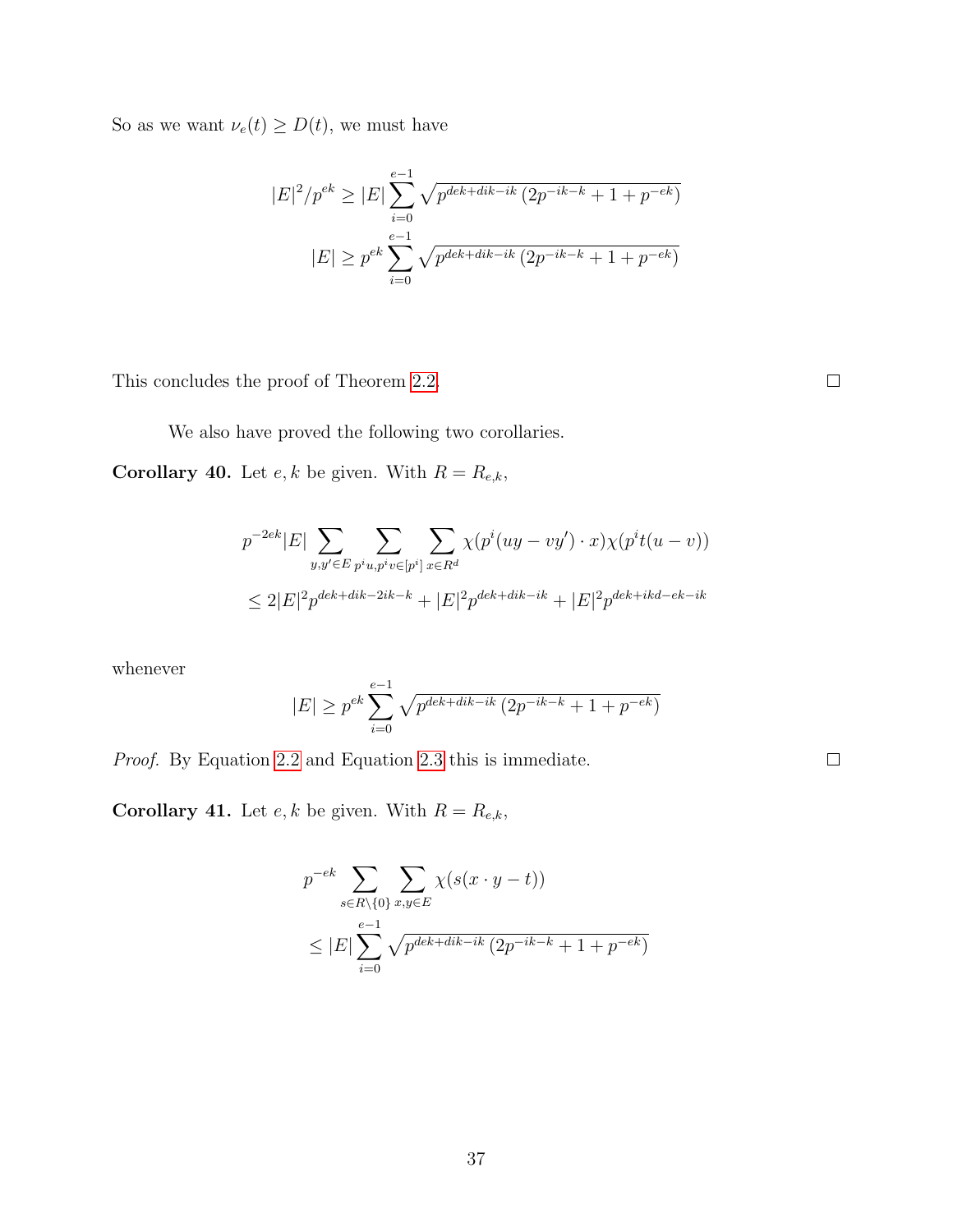whenever

$$
|E| \ge p^{ek} \sum_{i=0}^{e-1} \sqrt{p^{dek+dk-ik} (2p^{-ik-k} + 1 + p^{-ek})}
$$

*Proof.* By the definition of  $D(t)$  (Equation [2.1\)](#page-33-0) and Equation [2.4](#page-42-1) this is immediate.  $\Box$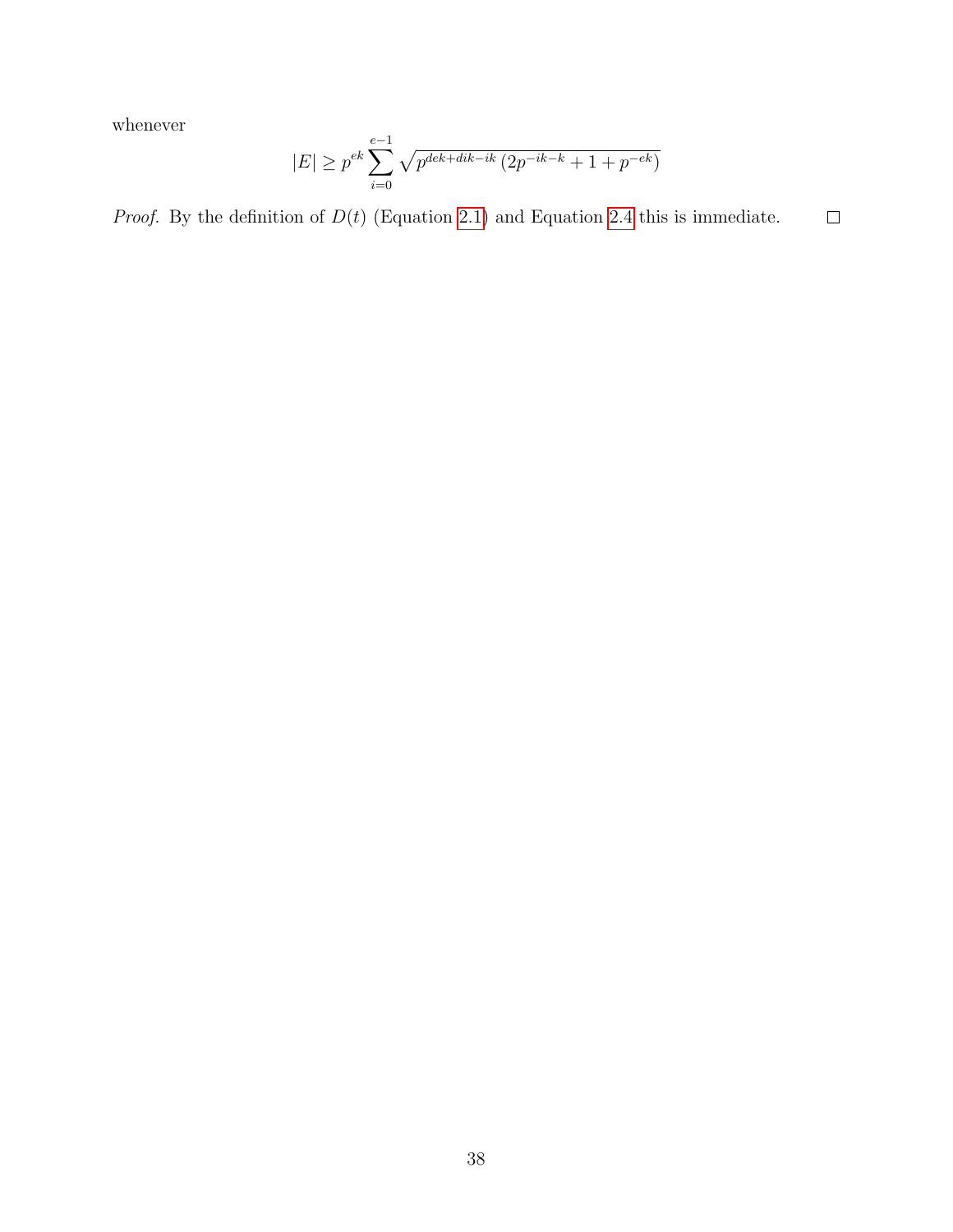#### 3 PAIRS OF DOT PRODUCTS

<span id="page-45-0"></span>Now we extend the single dot product problem to subsets of points that have a specified configuration of dot products. The first such problem we study is for hinges of dot products, which asks for a given set of points and given  $(\alpha, \beta)$ , how many triplets of points  $(a, b, c)$  have  $a \cdot b = \alpha$  and  $b \cdot c = \beta$ ? Figure [3.1](#page-45-1) shows a representation of a hinge.



<span id="page-45-1"></span>Figure 3.1: A hinge.

The argument for this section follows and extends the paper "Pairs of Dot Products in Finite Fields and Rings" by David Covert and Steven Senger [\[6\]](#page-56-5), where they obtain bounds on the number triples of elements from subset of a given ring with specified dot products. The rings they consider are  $\mathbf{F}_{p^l}$  and  $\mathbf{Z}_{p^l}$ , the finite field of order  $p^l$  and the integers modulo  $p<sup>l</sup>$ .

**Definition 42.** Let  $\Pi_{\alpha,\beta}(E) = \{(x,y,z) \in E^3 : x \cdot y = \alpha, x \cdot z = \beta\}$  where  $E \subset R$  for a given ring R.

The bound that Covert and Senger get for  $\Pi_{\alpha,\beta}(E)$  is for  $\alpha,\beta \in R_{e,k}^{\times}$ . They find when  $E \subset (\mathbf{F}_{p^l})^d$  that,

$$
|\Pi_{\alpha,\beta}(E)| = \frac{|E|^3}{p^{2l}}(1+o(1))
$$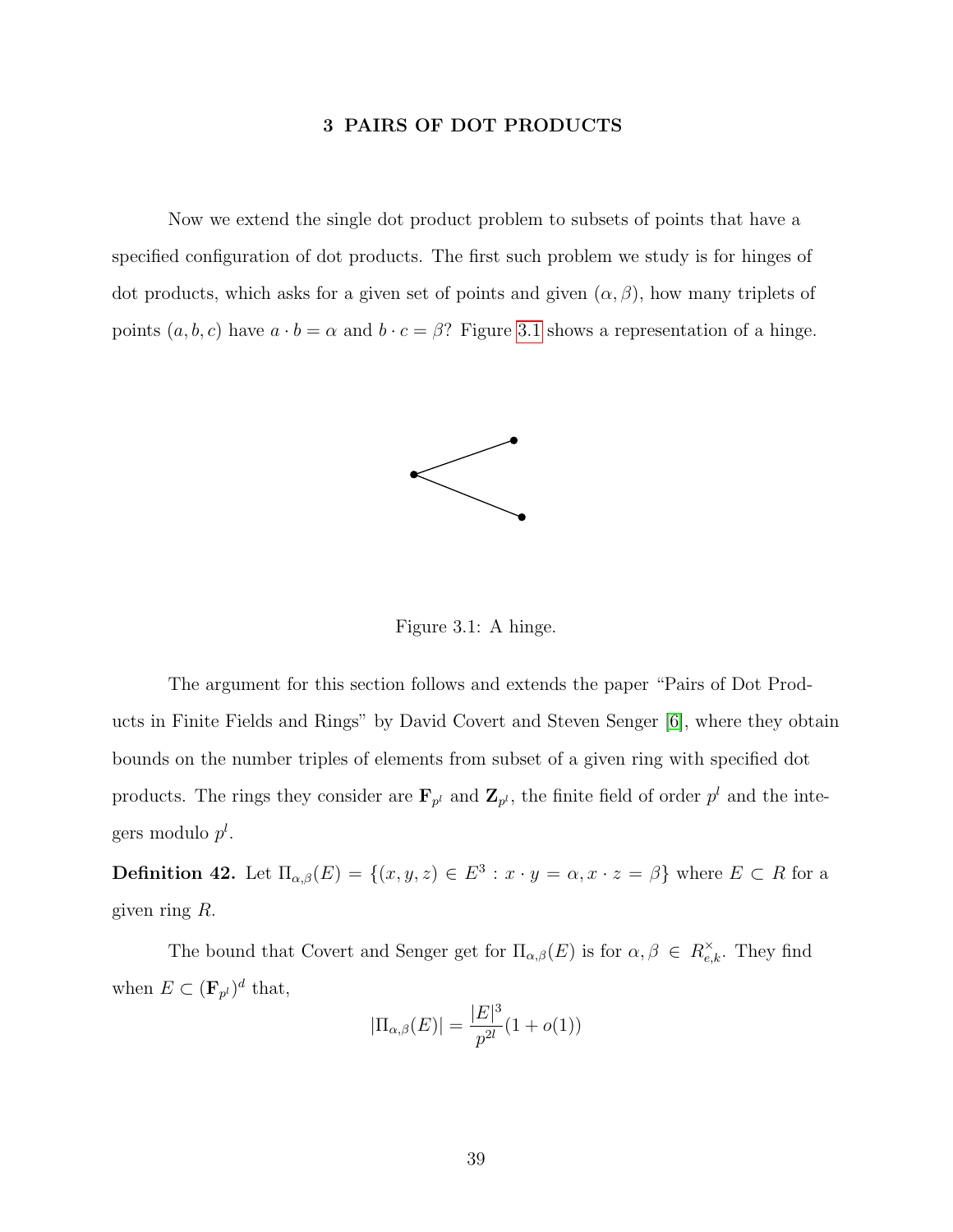whenever  $|E| > c p^{l(\frac{d+1}{2})}$  for some constant c. In the case  $E \subset (\mathbf{Z}_{p^l})^d$ , they find,

$$
|\Pi_{\alpha,\beta}(E)| = \frac{|E|^3}{p^{2l}}(1+o(1))
$$

whenever  $|E| > cp^{dl-d/2+1}$  for some constant c.

Their method of proof is to convert  $|\Pi_{\alpha,\beta}(E)|$  into a character sum. Then they split the sum into three terms,  $I, II$ , and  $III$ , based on if their two indices of summation for orthogonality are zero. When both of these are zero, we get the expected bound of  $|E|^3/p^{2l}$ . For case II where one and only one index is zero, it simplifies to the sum of two single dot product sums, for which bounds are known by [\[15\]](#page-57-4). For *III*, where both are non-zero, it reduces to a product of single dot product sums.

The reason that they studied hinges is that it relates to the sum-product problem. Their result extends the results of Hart et. al. [\[15\]](#page-57-4) from a single dot product to a pair of dot products over  $\mathbf{Z}_{p^e}$  and  $\mathbf{F}_{p^k}$ . Here we will further extend the field by considering  $\mathbf{Z}_{p^k}$ and  $\mathbf{F}_{p^k}$  simultaneously by having our ambient setting be the module  $(R_{e,k})^d$ .

<span id="page-46-1"></span>**Lemma 43.** Let  $d \geq 3, e \geq 5, k \geq 1$ . Let  $E \subset (R_{e,k})^d$  and suppose that  $\alpha, \beta \in R_{e,k}$ . We have the bound

$$
|\Pi_{\alpha,\beta}(E)| \le \frac{2|E^3|}{p^{2ek}}
$$

whenever

$$
|E| \geq \sqrt{35e/8} p^{dek-dk/2 + ek/2 + k/2}.
$$

This lemma relies on the more technical Theorem [3.1](#page-46-0) whose statement is below and whose proof is given later in this chapter.

<span id="page-46-0"></span>**Theorem 3.1.** Let  $d \geq 2$ ,  $E \subset (R_{e,k})^d$  and suppose that  $\alpha, \beta \in R_{e,k}$ . We have the bound

$$
|\Pi_{\alpha,\beta}(E)| = \frac{|E^3|}{p^{2ek}}(1+o(1))
$$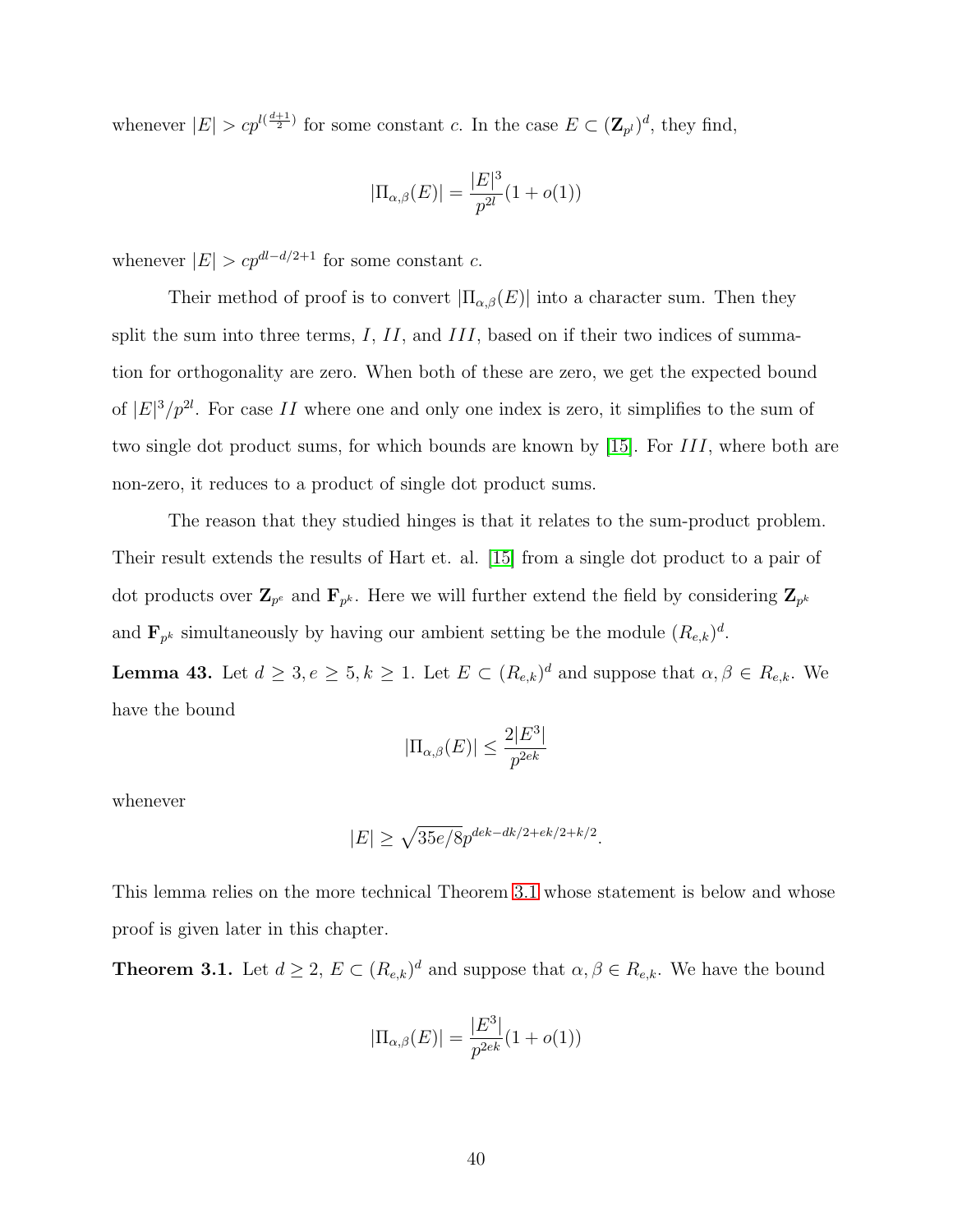whenever

$$
|E| \ge \max\left( p^{ek} \sum_{i=0}^{e-1} \sqrt{p^{dek+dk-ik} (2p^{-ik-k} + 1 + p^{-ek})}, \sqrt{2G} \right)
$$

where

$$
G = p^{dek + 2ek} e \left( 2p^{-k} \frac{p^{dek - 2ek} - 1}{p^{dk - 2k} - 1} + (1 + p^{-ek}) \frac{p^{dek - ek} - 1}{p^{dk - k} - 1} \right)
$$

We now begin the proof of Lemma [43.](#page-46-1)

Proof. By Theorem [3.1](#page-46-0) we know that this is true whenever

$$
|E| \ge \max\left(p^{ek} \sum_{i=0}^{e-1} \sqrt{p^{dek+dk-ik} (2p^{-ik-k} + 1 + p^{-ek})}, \sqrt{2G}\right)
$$

where

$$
G = p^{dek + 2ek} e \left( 2p^{-k} \frac{p^{dek - 2ek} - 1}{p^{dk - 2k} - 1} + (1 + p^{-ek}) \frac{p^{dek - ek} - 1}{p^{dk - k} - 1} \right).
$$

By Lemma [36,](#page-29-1) we know

$$
p^{ek} \sum_{i=0}^{e-1} \sqrt{p^{dek+dk-ik} (2p^{-ik-k} + 1 + p^{-ek})} \le \sqrt{6 + 3e} p^{dek-dk/2 + ek/2 + k/2}
$$

whenever  $e \ge 5$ ,  $d \ge 2$ , and  $k \ge 1$ , which is given. We focus now on getting a nice upper bound on G. Recall

$$
G = p^{dek + 2ek} e \left( 2p^{-k} \frac{p^{dek - 2ek} - 1}{p^{dk - 2k} - 1} + (1 + p^{-ek}) \frac{p^{dek - ek} - 1}{p^{dk - k} - 1} \right).
$$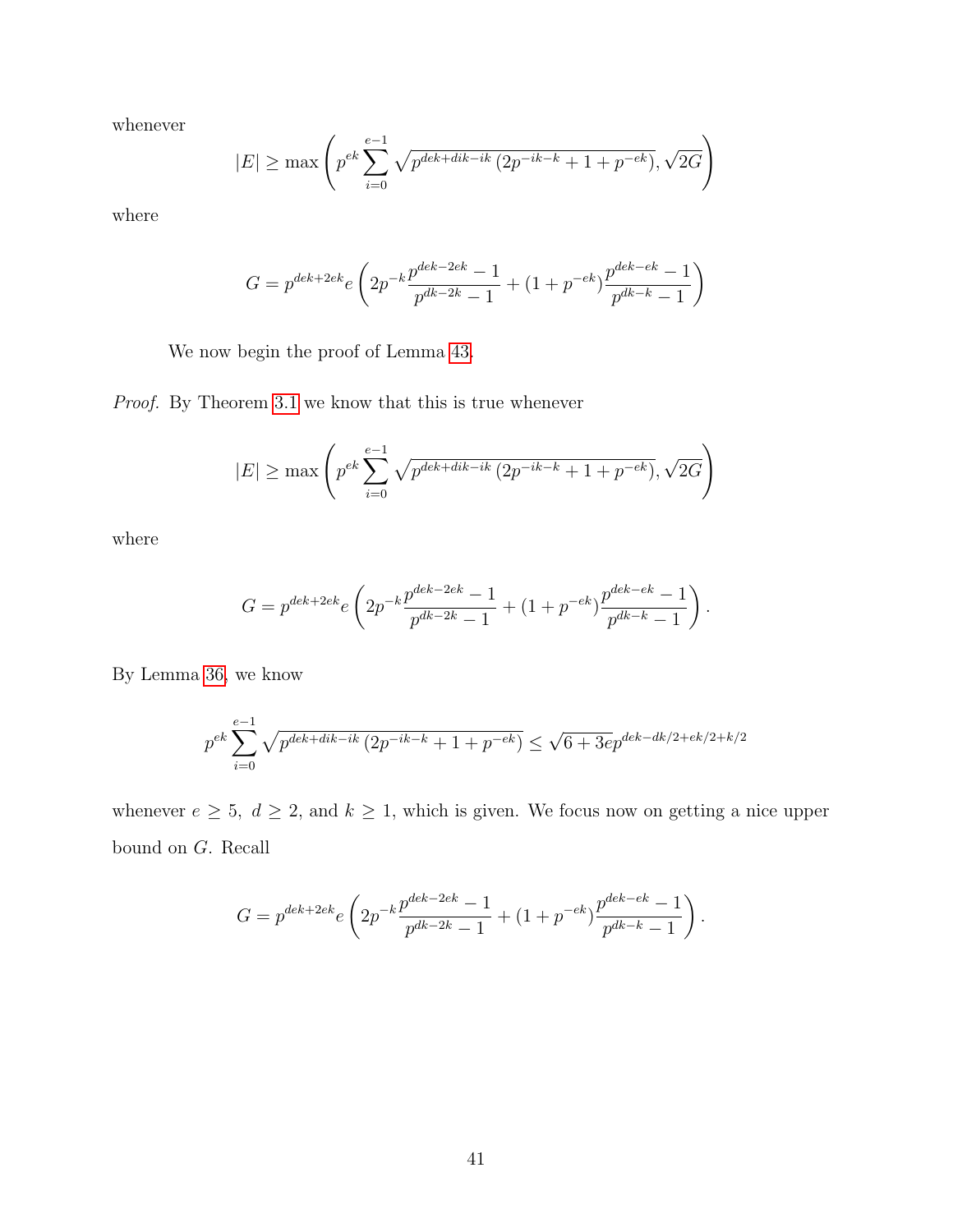As  $1/(B-1)\leq 2/B$  for any  $B\geq 2,$ 

$$
G \le 2p^{dek + 2ek} e \left( 2p^{-k} \frac{p^{dek - 2ek} - 1}{p^{dk - 2k}} + (1 + p^{-ek}) \frac{p^{dek - ek} - 1}{p^{dk - k}} \right)
$$
  
\n
$$
\le 2p^{dek + 2ek} e \left( 2p^{-k} \frac{p^{dek - 2ek}}{p^{dk - 2k}} + (1 + p^{-ek}) \frac{p^{dek - ek}}{p^{dk - k}} \right)
$$
  
\n
$$
\le 2p^{dek + 2ek} e \left( 2p^{-k + dek - 2ek - dek + 2k} + (1 + p^{-ek}) p^{dek - ek - dek + k} \right)
$$
  
\n
$$
\le 2p^{2dek + ek - dk + ke} \left( 2p^{-ek} + (1 + p^{-ek}) \right)
$$
  
\n
$$
\le 2p^{2dek + ek - dk + ke} \left( 3p^{-ek} + 1 \right)
$$

Recall,  $e \ge 5, p \ge 2, k \ge 1$ , so the part in parentheses is maximized when  $e = 5, p = 2$ , and  $k = 1$ . Thus,

$$
G \le 2p^{2dek+ek-dk+k}e(3(2^{-5})+1)
$$
  
\n
$$
\le 2p^{2dek+ek-dk+k}e(35/32)
$$
  
\n
$$
\le p^{2dek+ek-dk+k}e(35/16).
$$

Thus, we have that this lemma is true whenever

$$
|E| \ge \max\left(\sqrt{6 + 3e} p^{dek - dk/2 + ek/2 + k/2}, \sqrt{2(35/16)e} p^{2dek + ek - dk + k}\right).
$$

As  $\sqrt{35e/8}p^{dek-dk/2+ek/2+k/2}$ √  $6 + 3e^{e^{4\epsilon + \epsilon k/2 - d k/2 + k/2}}$  since  $e \ge 5$ , we have that

$$
|E| \ge \sqrt{35e/8} p^{dek-dk/2+ek/2+k/2}.
$$

 $\Box$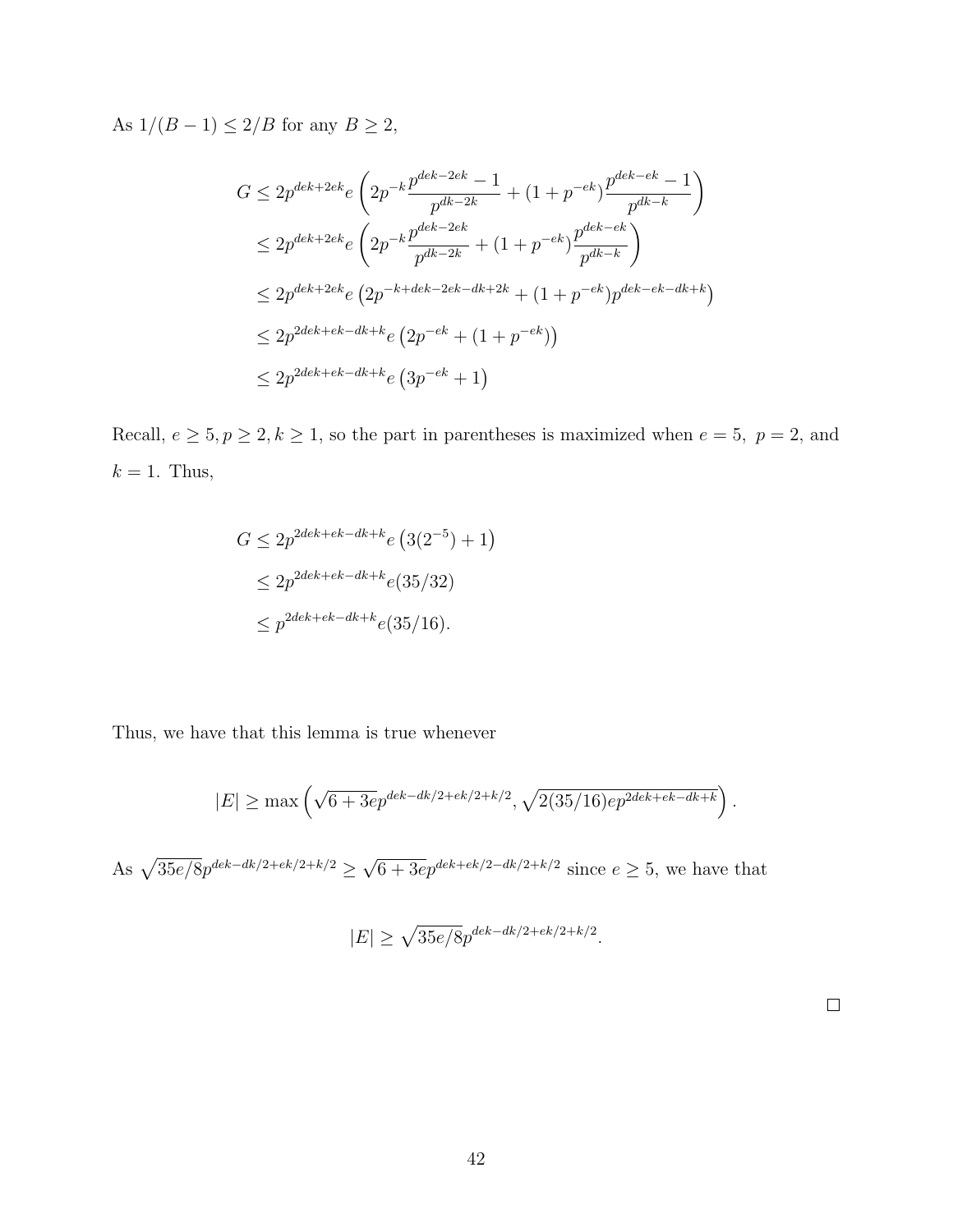This is non-trivial when  $|E| < p^{dek}$ , giving

$$
p^{dek} \ge \sqrt{35e/8} p^{dek-dk/2+ek/2+k/2}
$$
  

$$
p^{dk/2} \ge \sqrt{35e/8} p^{ek/2+k/2}
$$
  

$$
p^{dk} \ge 35e/8p^{ek+k}
$$
  

$$
dk \ge ek + k + \log_p(35e/8)
$$

Thus, this resut is non-trivial when  $d \ge e + 1 + \log_p(35e/8)/k$ .

We now begin the proof of Theorem [3.1.](#page-46-0)

*Proof.* For the sake of brevity, we will use R to stand for  $R_{e,k}$ . Let  $\chi$  denote the canonical additive character of  $R$  (Definition [23\)](#page-21-0). Recall that,

$$
|\Pi_{\alpha,\beta}(E)| = |\{(x,y,z) \in E \times E \times E : x \cdot y = \alpha, x \cdot z = \beta\}|.
$$

As we want  $x \cdot y = \alpha$  and  $x \cdot z = \beta$ , the character sum becomes

$$
|\Pi_{\alpha,\beta}(E)| = p^{-2ek} \sum_{s,t \in R} \sum_{x,y,z \in E} \chi(s(x \cdot y - \alpha)) \chi(t(x \cdot z - \beta))
$$
  
=  $p^{-2ek} \sum_{s,t \in R} \sum_{x,y,z \in E} \chi(-s\alpha) \chi(t\beta) \chi(x \cdot (sy - tz))$   
=  $I + II + III$ ,

where I has  $s = t = 0$ , II has s or t equal to zero but not both, and III has  $s \neq 0$  and  $t \neq 0.$ 

For  $I$ , we see

$$
I = p^{-2ek} \sum_{s=t=0} \sum_{x,y,z \in E} \chi(-0\alpha) \chi(0\beta) \chi(x \cdot (0y - 0z)) = p^{-2ek} |E|^3.
$$
 (3.1)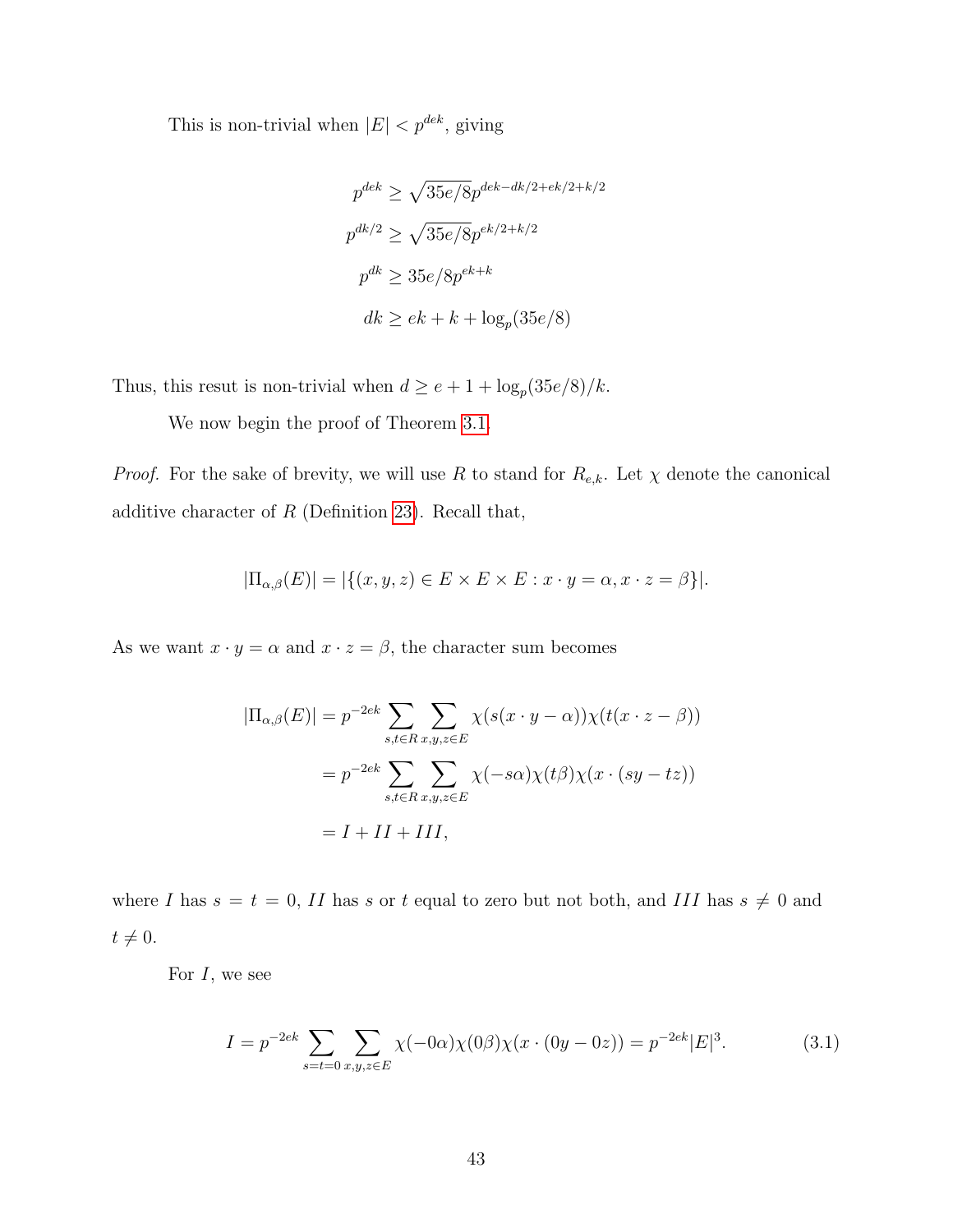For II and III, we will use Theorem [2.2](#page-29-2) from Section [2,](#page-29-0) which requires that

$$
|E| \ge p^{ek} \sum_{i=0}^{e-1} \sqrt{p^{dek+dk-ik} (2p^{-ik-k} + 1 + p^{-ek})}
$$

which is given.

For II, as either  $s = 0$  or  $t = 0$  but not both, we may split the sum as two sums with either  $s = 0$  or  $t = 0$ ,

$$
II = p^{-ek} \left( p^{-ek} \sum_{s \in R, t=0} \sum_{x,y,z \in E} \chi(s(x \cdot y - \alpha)) + p^{-ek} \sum_{t \in R, s=0} \sum_{x,y,z \in E} \chi(t(x \cdot z - \beta)) \right). \tag{3.2}
$$

Notice that this is the sum of two  $\nu(t)$  from Theorem [2.2.](#page-29-2) Thus by Theorem [2.2,](#page-29-2) we have  $II < 4|E|^2/p^{2ek}$ .

For III, we have as  $s, t \neq 0$ ,

$$
|III| \leq \left| p^{-2ek} \sum_{s,t \in R_{e,k} \setminus \{0\}} \sum_{x,y,z \in E} \chi(s(x \cdot y - \alpha)) \chi(t(\beta - x \cdot z)) \right| \tag{3.3}
$$

which we then prepare for Cauchy-Schwarz. So,

$$
|III| \leq \left| p^{-2ek} \sum_{x \in E} \sum_{y \in E} \sum_{s \neq 0} \chi(s(x \cdot y - \alpha)) \sum_{t \neq 0} \sum_{z \in E} \chi(t(\beta - x \cdot z)) \right|
$$
  

$$
\leq p^{-2ek} \sum_{x \in R^d} \left| \sum_{y \in E} \sum_{s \neq 0} \chi(s(x \cdot y - \alpha)) \right| \left| \sum_{t \neq 0} \sum_{z \in E} \chi(t(\beta - x \cdot z)) \right|.
$$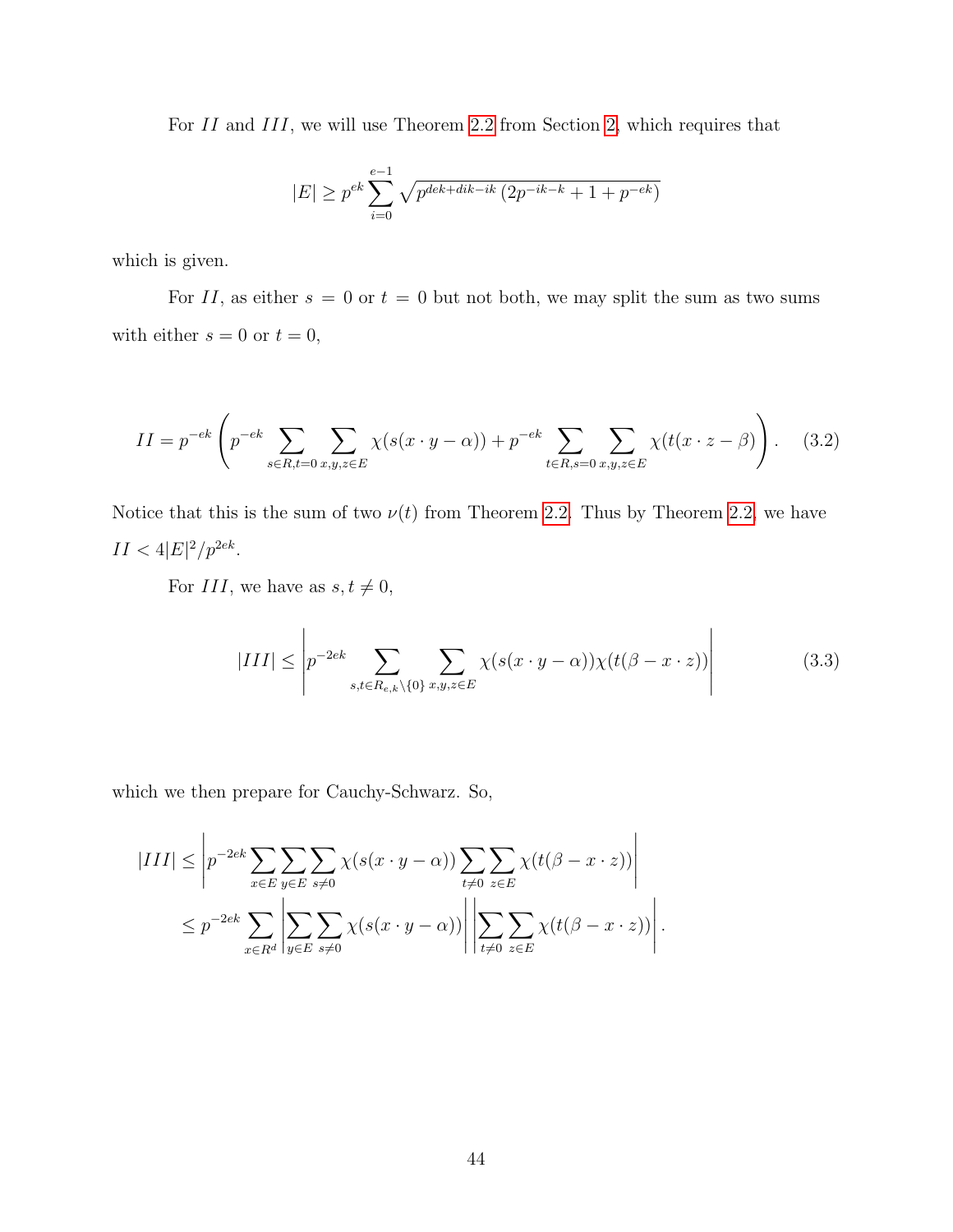By Cauchy-Schwarz,

$$
|III| \le p^{-2ek} \left( \sum_{x \in R^d} \left| \sum_{s \neq 0} \sum_{y \in E} \chi(s(x \cdot y - \alpha)) \right|^2 \right)^{1/2} \left( \sum_{x \in R^d} \left| \sum_{t \neq 0} \sum_{z \in E} \chi(t(x \cdot z - \beta)) \right|^2 \right)^{1/2}
$$
  

$$
\le p^{-2ek} III_{\alpha} \cdot III_{\beta}.
$$

Notice that  $III_{\alpha}$  and  $III_{\beta}$  are similar, so we will examine  $III_{\alpha}$ . With  $III_{\alpha}$  we prepare to apply Cauchy-Schwarz a second time,

$$
III_{\alpha}^{2} = \sum_{x \in R^{d}} \left| \sum_{s \neq 0} \sum_{y \in E} \chi(s(x \cdot y - \alpha)) \right|^{2}.
$$

So,

<span id="page-51-0"></span>
$$
III_{\alpha}^{2} = \sum_{x \in R^{d}} \left| \sum_{i=0}^{e-1} \left[ (1) \left( \sum_{s \in [p^{i}]} \sum_{y \in E} \chi(s(x \cdot y - \alpha)) \right) \right] \right|^{2}.
$$
 (3.4)

Which by Cauchy-Schwarz is

$$
III_{\alpha}^{2} \leq \sum_{x \in R^{d}} \sum_{i=0}^{e-1} (1)^{2} \sum_{i=0}^{e-1} \left| \sum_{s \in [p^{i}]} \sum_{y \in E} \chi(s(x \cdot y - \alpha)) \right|^{2}
$$
  

$$
\leq \sum_{x \in R^{d}} \sum_{i=0}^{e-1} (1)^{2} \sum_{i=0}^{e-1} \left( \sum_{s \in [p^{i}]} \sum_{y \in E} \chi(s(x \cdot y - \alpha)) \right) \overline{\left( \sum_{s \in [p^{i}]} \sum_{y \in E} \chi(s(x \cdot y - \alpha)) \right)}
$$
  

$$
\leq e \sum_{x \in R^{d}} \sum_{i=0}^{e-1} \sum_{s,s' \in [p^{i}]} \sum_{y,y' \in E} \chi(s(x \cdot y - \alpha)) \overline{\chi(s'(x \cdot y' - \alpha))}.
$$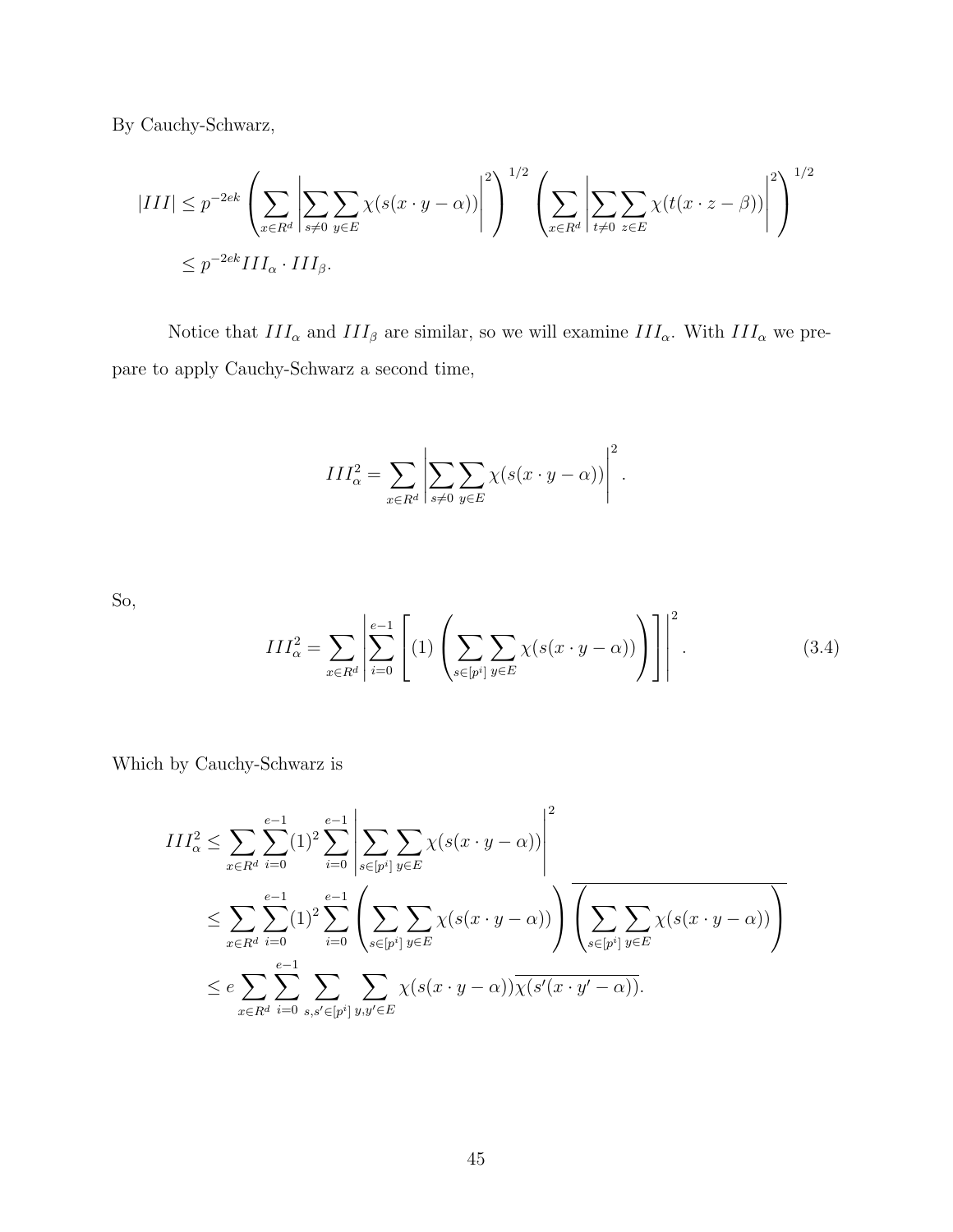Recall that by Lemma [17,](#page-19-0)  $s \in [p^i]$  means  $s = p^i u$  for some unit u. Likewise  $s' = p^i v$ allowing us to relabel  $s, s' \in [p^i]$  as  $p^i u, p^i v \in [p^i]$ . Since  $\chi$  is an additive character, we may rearrange the terms in the innermost sum to the below:

$$
III_{\alpha}^{2} \le e \sum_{x \in R^{d}} \sum_{i=0}^{e-1} \sum_{y,y' \in E} \sum_{p^{i}u, p^{i}v \in [p^{i}]} \chi(p^{i}(uy - vy') \cdot x) \chi(p^{i} \alpha(v - u)).
$$

So,

$$
III_{\alpha}^2 \le e \sum_{x \in R^d} \sum_{i=0}^{e-1} \sum_{y,y' \in E} \sum_{p^i u, p^i v \in [p^i]} \chi(p^i (uy - vy') \cdot x) \chi(p^i \alpha (v - u)).
$$

We introduce a factor of  $|E|p^{-2ek}$  into the outer–most sum to prepare it for Corollary [40](#page-43-0)

$$
III_{\alpha}^{2} \le (|E|p^{-2ek})^{-1} e \sum_{i=0}^{e-1} |E|p^{-2ek} \sum_{x \in R^{d}} \sum_{y, y' \in E} \sum_{p^{i}u, p^{i}v \in [p^{i}]} \chi(p^{i}(uy - vy') \cdot x) \chi(p^{i}\alpha(v - u)),
$$

which by Corollary [40](#page-43-0) is

$$
\leq (|E|p^{-2ek})^{-1} e \sum_{i=0}^{e-1} (2|E|^2 p^{dek+dk-2ik-k} + |E|^2 p^{dek+dk-ik} + |E|^2 p^{dek+dk-ek-ik}).
$$

Which then simplifies as follows

$$
III_{\alpha}^{2} \leq |E|^{-1} p^{2ek} e \sum_{i=0}^{e-1} |E|^{2} p^{dek+dk-ik} \left( 2p^{-ik-k} + 1 + p^{-ek} \right).
$$
  
= 
$$
|E| p^{dek+2ek} e \sum_{i=0}^{e-1} \left( 2p^{-k} p^{dik-2ik} + p^{dik-ik} + p^{-ek} p^{dik-ik} \right).
$$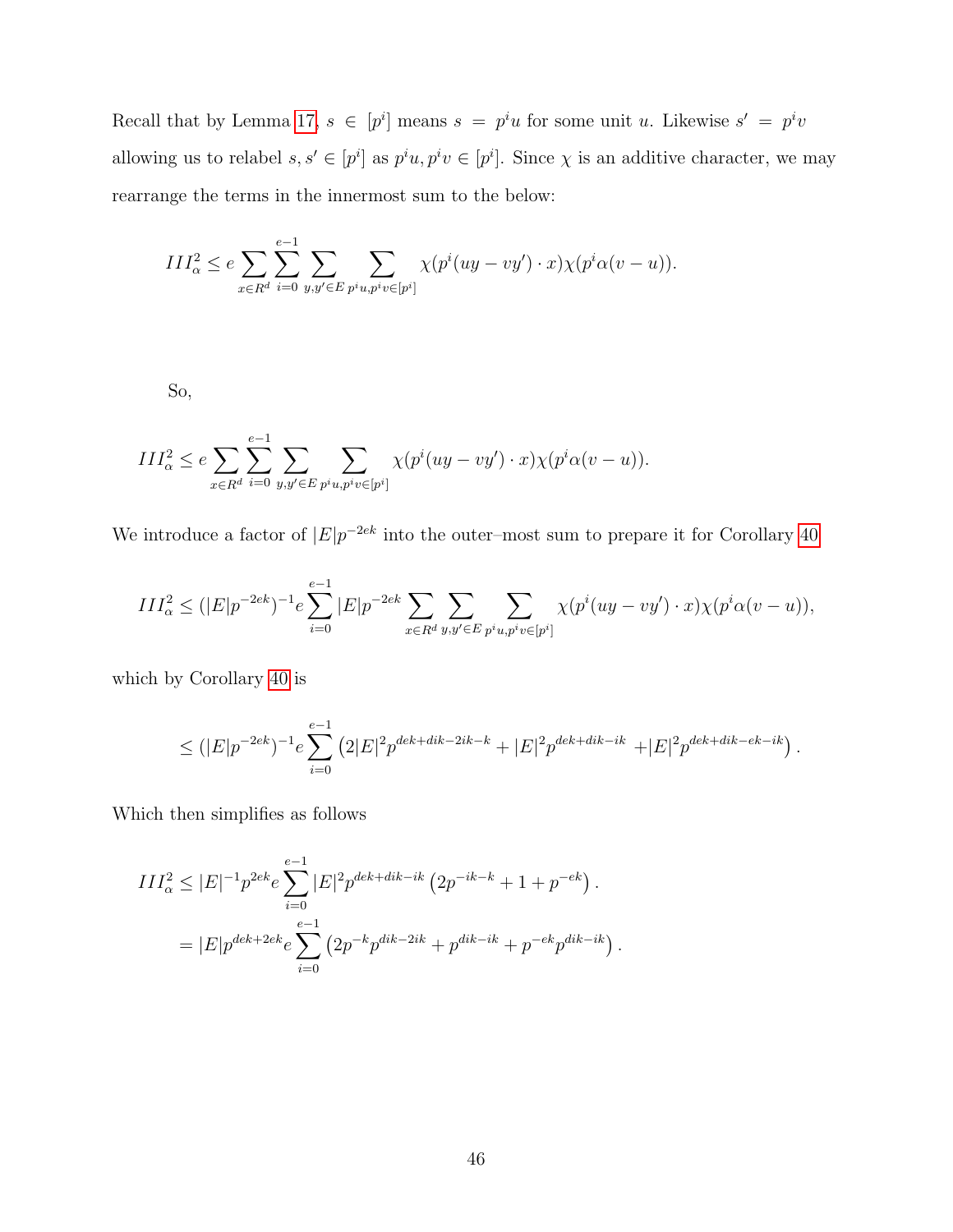This is a sum of geometric series, so summing each term in  $i$  gives,

$$
III_{\alpha}^{2} \leq |E| p^{dek + 2ek} e \left( 2p^{-k} \frac{p^{dek - 2ek} - 1}{p^{dk - 2k} - 1} + (1 + p^{-ek}) \frac{p^{dek - ek} - 1}{p^{dk - k} - 1} \right)
$$

Let

$$
F = |E|p^{dek + 2ek}e\left(2p^{-k}\frac{p^{dek - 2ek} - 1}{p^{dk - 2k} - 1} + (1 + p^{-ek})\frac{p^{dek - ek} - 1}{p^{dk - k} - 1}\right).
$$

By equation [3.4,](#page-51-0) we have  $III_\alpha^2 \leq F$ . Likewise  $III_\beta^2 \leq F$ . Ergo,  $III_\alpha III_\beta \leq F$ .

Thus as  $|III| \leq p^{-2ek} III_{\alpha} III_{\beta}$ ,

$$
|III| \le p^{-2ek}F. \tag{3.5}
$$

.

Putting I, II, III together, we see that

$$
I + II + III \leq |E|^3 / p^{2ek} + 4|E|^2 / p^{2ek} + p^{-2ek}F
$$

As we want  $I + II + III = |E^3|/p^{2ek}(1+o(1))$ , we need show that  $II + III = (|E|^3/p^{2ek})o(1)$ when |E| is of sufficient size. Note that by definition of F, we have  $e|E|p^{dek}/p^{2ek} \leq F/p^{2ek}$ . As  $4|E|^2/p^{2ek} < e|E|p^{dek}/p^{2ek}$  for any size of E (recall  $E \subset R^d$  and  $|R| = p^{ek}$ ), we need only have  $2p^{-2ek} F \leq |E|^3 p^{-2ek}$ .

Let  $G = F/|E|$ . This gives rise to the inequality,

$$
|E|^3 p^{-2ek} \ge 2p^{-2ek}F
$$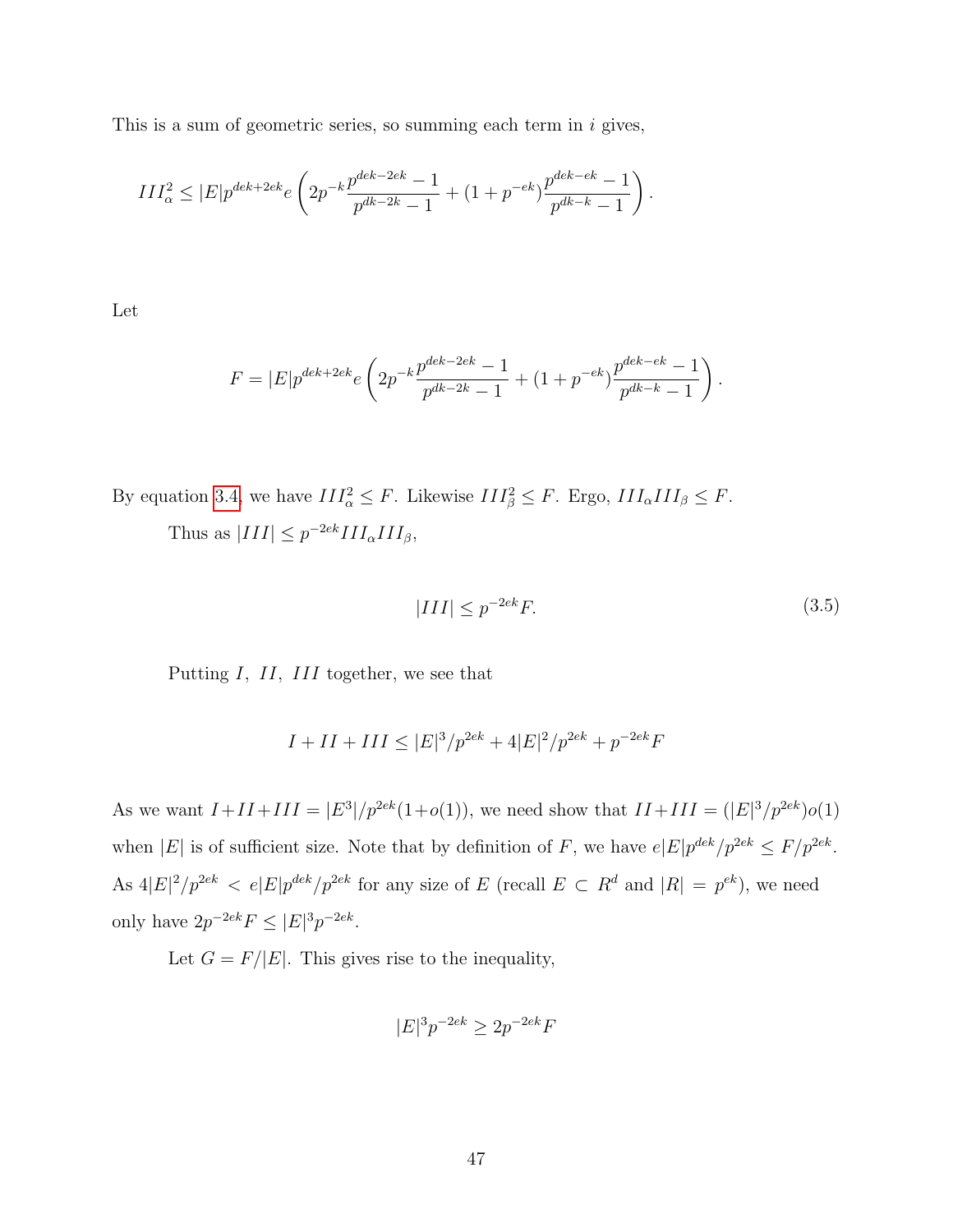which simplifies to

$$
|E|^2 \ge 2G
$$

$$
|E| \ge \sqrt{2G}
$$

Thus, as we used Theorem [2.2](#page-29-2) earlier in the proof and it requires

$$
|E| \ge p^{ek} \sum_{i=0}^{e-1} \sqrt{p^{dek+dk-ik} (2p^{-ik-k} + 1 + p^{-ek})},
$$

we must have

$$
|E| \ge \max\left(p^{ek} \sum_{i=0}^{e-1} \sqrt{p^{dek+dk-ik} (2p^{-ik-k} + 1 + p^{-ek})}, \sqrt{2G}\right).
$$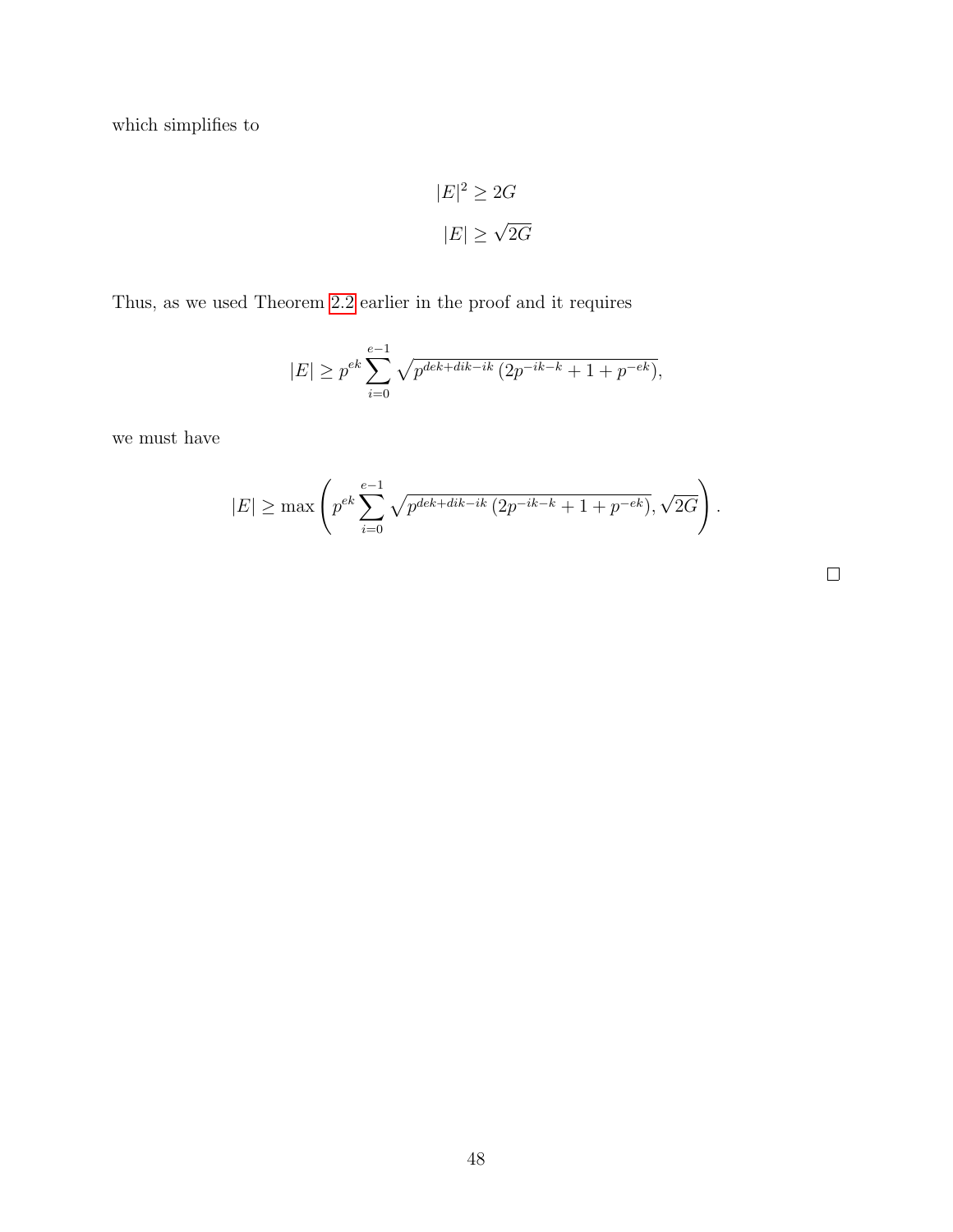#### 4 CONCLUSION

<span id="page-55-0"></span>We studied a variant the Erdős distance problem in the context of Galois rings. As  $\mathbf{F}_{p^l}$  and  $\mathbf{Z}_{p^l}$  are both a kind of Galois ring, we generalize bounds for those much-studied rings. For future works, we would like to extend the known results on Galois rings with dot products to arbitrary local rings, dot product configurations with cycles, improve bounds for small sets, and re-examine the known theory through the lens of spectral graph theory. Throughout this thesis, we only used fairly elementary character sum estimates for Galois rings. We conjecture it will be straightforward to find and use character sum estimates for other types of local rings as well so long as they have a  $p$ -adic representation.

The author is currently working on extending the results to tree configurations. This in turn leads to bounds for an inverse matrix multiplication problem. One of the applications of the trees result is a result for vector matrix multiplication. We expect to be able to use a similar result for matrix-matrix multiplication to give a result for dot product configurations with cycles.

It is possible that further improvements could be made to sharpen these bounds and we did not consider small sets. For studying the Erdős distance problem in finite rings, using character sum estimates and spectral graph theory are the common routes. To the author's knowledge, only character sum estimates have been used in the case of Galois rings and so better results may be obtainable with spectral graph theory.

This work helps tie together much of the current theory of the unit distance problem in the context of dot products over finite rings. This theory also has applications in additive combinatorics in bounding number of solutions to matrix equations. Just as Galois rings are the building blocks of finite local rings, we hope this thesis may be a building block for this area of mathematics.

49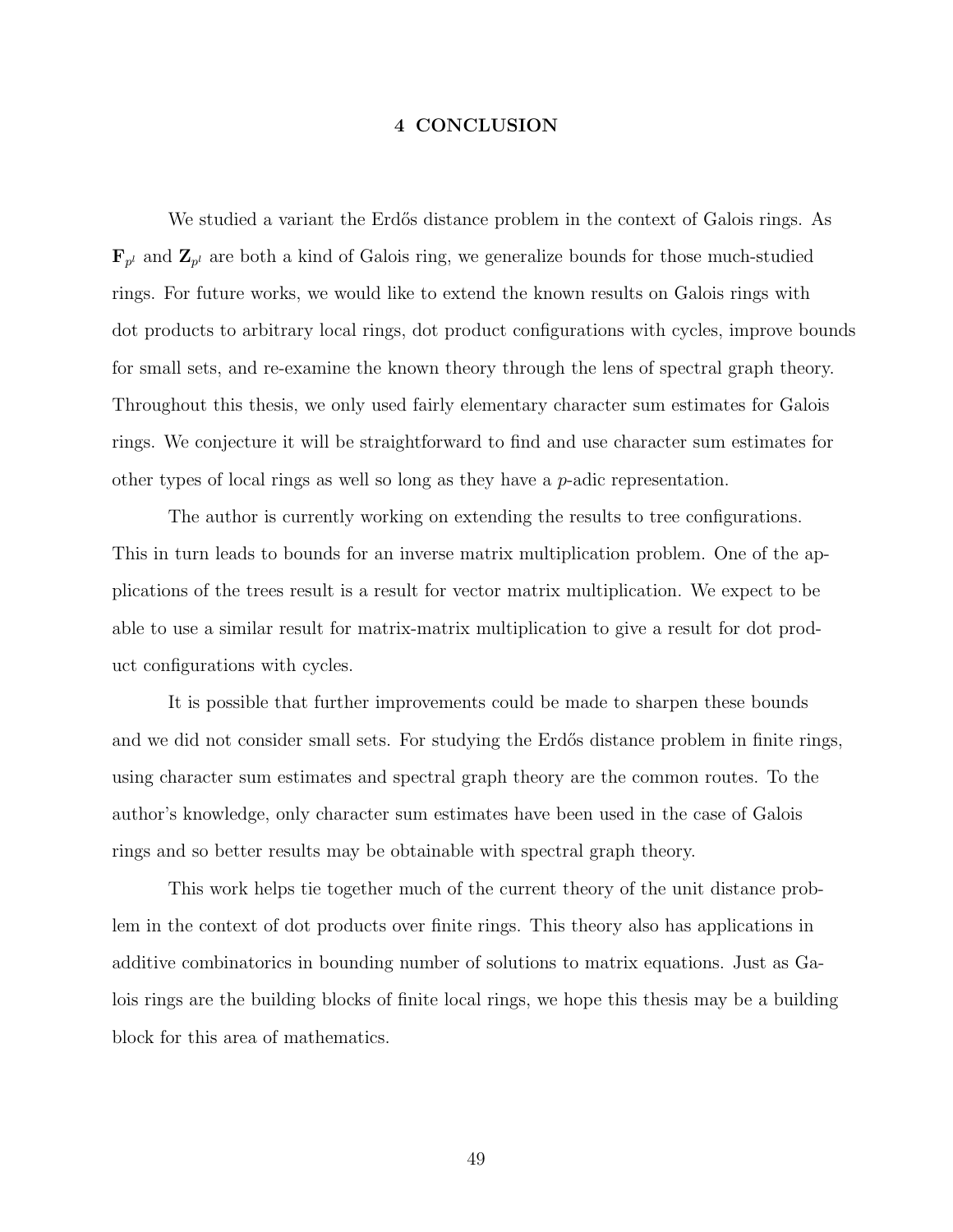#### REFERENCES

- <span id="page-56-4"></span>[1] D. Barker and S. Senger. Upper bounds on pairs of dot products. Journal of Combinatorial Mathematics and Combinatorial Computing 103:211–224, 2017.
- <span id="page-56-6"></span>[2] G. Bini and F. Flamini. Finite commutative rings and their applications. Springer, New York, 2002.
- [3] V. Blevins, D. Crosby, E. Lynch and S. Senger. On the number of dot product chains in finite fields and rings. arXiv:2101.03277.
- <span id="page-56-2"></span>[4] J. Bourgain, N. H. Katz and T. Tao. A sum-product estimate in finite fields, and applications, Geo. Funct. Anal. GAFA, 14:27–57, 2003.
- <span id="page-56-3"></span>[5] D. Covert, A. Iosevich and J. Pakianathan. Geometric configurations in the ring of integers modulo  $p^{\ell}$ . Indiana University Mathematics Journal, 61(5):1949-1969, 2012.
- <span id="page-56-5"></span>[6] D. Covert and S. Senger. Pairs of dot products in finite fields and rings. Combinatorial and Additive Number Theory II, 220:129-138, 2018.
- <span id="page-56-8"></span><span id="page-56-7"></span>[7] D. S. Dummit and R. M. Foote. Abstract algebra, (3rd ed.), Wiley, 2004.
- [8] Z. Dvir. On the size of Kakeya sets in finite fields. Journal of the American Mathematical Society, 22:1093–1097, 2008.
- <span id="page-56-0"></span>[9] P. Erdős. On sets of distances of n points. The American Mathematical Monthly, 53:248–250, 1946.
- <span id="page-56-1"></span>[10] P. Erdős. On the sum and difference of squares of primes. J. Lond. Math. Soc., 2:133-136, 1937.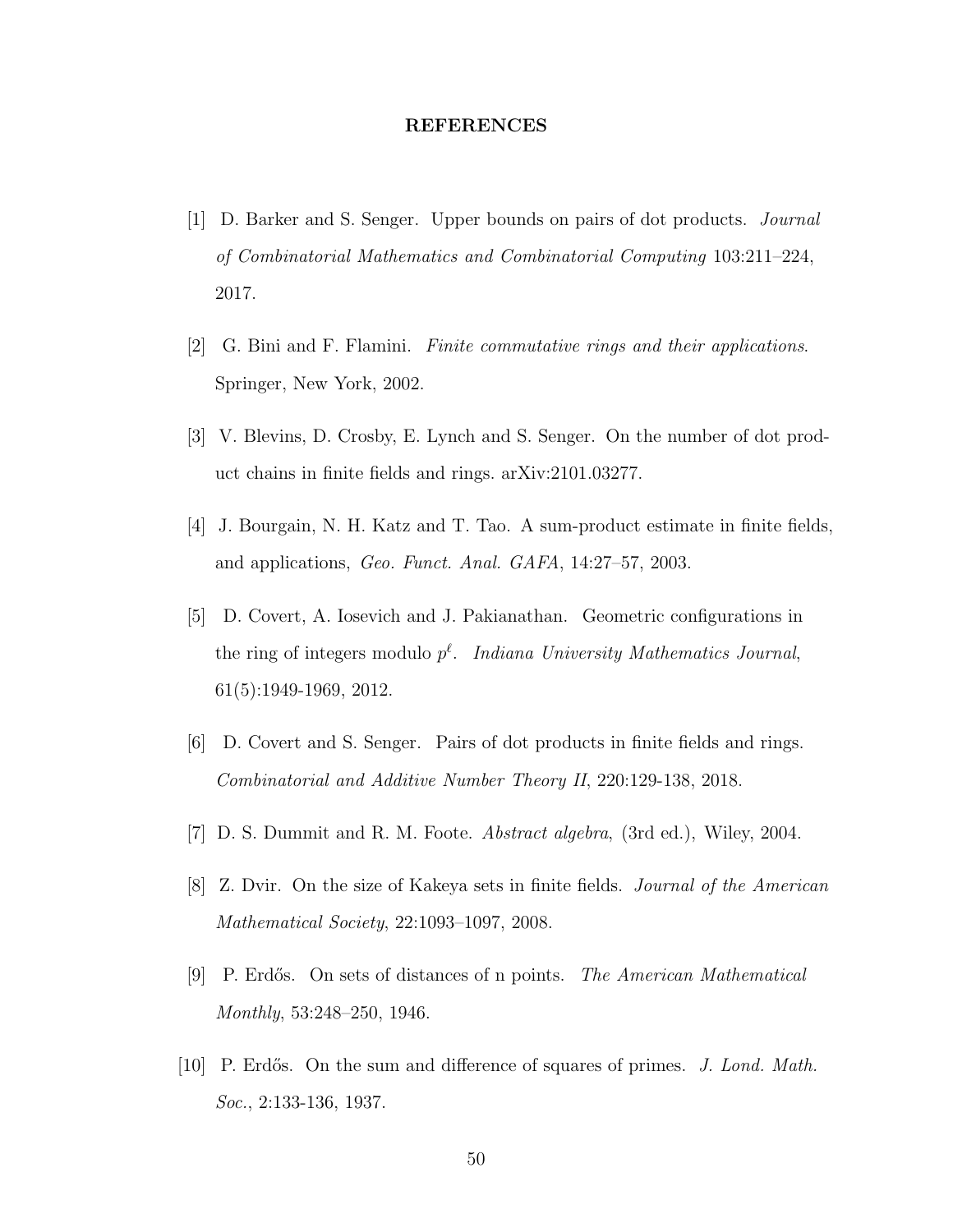- <span id="page-57-5"></span>[11] P. Erdős and E. Szemerédi. On sums and products of integers. In Studies in Pure Mathematics, pages 213-218. Springer, New York, 1983.
- [12] J. Garibaldi, A. Iosevich and S. Senger. *The Erdős distance problem*. Student mathematical library, American Mathematical Society, Providence, R.I, 2011.
- [13] D. J. Garling. The Cauchy-Schwarz master class: An introduction to the art of mathematical inequalities by J. Michael Steele. Am. Math. Mon., 112:575– 579, 2005.
- <span id="page-57-2"></span>[14] L. Guth and N. H. Katz. On the Erdős distinct distances problem in the plane. Ann. of Math., 181:155–190, 2015.
- <span id="page-57-4"></span>[15] D. Hart, A. Iosevich, D. Koh and M. Rudnev. Averages over hyperplanes, sum-product theory in vector spaces over finite fields and the Erdős-Falconer distance conjecture. Transactions of the American Mathematical Society, 363:3255–3275, 2007.
- <span id="page-57-6"></span><span id="page-57-0"></span>[16] P. Hoffman. Paul erdős. *Britannica*, Accessed 2022.
- [17] G. Holdman. Error-correcting codes over Galois rings. Whitman College, 2016.
- <span id="page-57-3"></span>[18] A. Iosevich and M. Rudnev. Erdős distance problem in vector spaces over finite fields. Transactions of the American Mathematical Society, 359:6127– 6142, 2005.
- <span id="page-57-7"></span>[19] Y. Jang and S. P. Jun. The Gauss sums over Galois rings and its absolute values. The Korean Journal of Mathematics, 26:519–535, 2018.
- <span id="page-57-1"></span>[20] N. N. Katz and G. Tardos. A new entropy inequality for the Erdős distance problem. Contemporary Mathematics 342, 2004.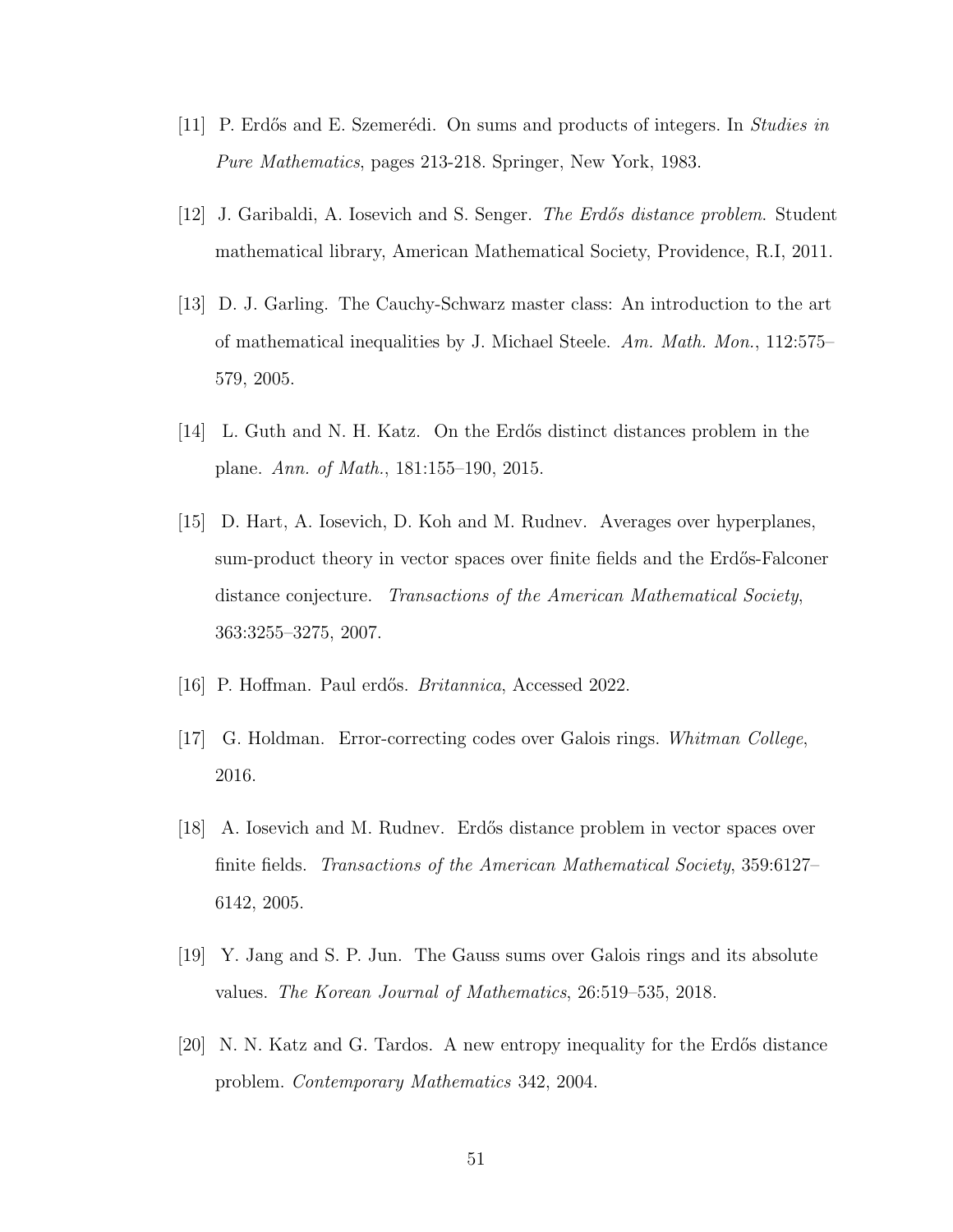- <span id="page-58-2"></span>[21] S. C. Kilmer, C. Z. Marshall and S. Senger. Dot product chains. arXiv:2006.11467.
- [22] P. Kumar, T. Helleseth and A. R. Calderbank. An upper bound for some exponential sums over Galois rings and applications. Proceedings of 1994 IEEE International Symposium on Information Theory, 41(2):456-468, 1995.
- [23] P. Mattila. Geometry of sets and measures in Euclidean spaces: fractals and rectifiability. Cambridge studies in advanced mathematics, Cambridge University Press, Cambridge [England]; New York, 1995.
- <span id="page-58-5"></span><span id="page-58-4"></span>[24] B. R. McDonald. Finite rings with identity. New York : M. Dekker, 1974.
- [25] F. Shuqin and H. Wenbao. Character sums over Galois rings and primitive polynomials over finite fields. Finite Fields and Their Applications, 10:36–52, 2004.
- <span id="page-58-1"></span>[26] J. Solymosi and V. H. Vu. Near optimal bounds for the Erdős distinct distances problem in high dimensions. Combinatorica, 28:113–125, 2008.
- <span id="page-58-0"></span>[27] J. H. Spencer, E. Szemerédi and W. T. Trotter. Unit distances in the euclidean plane. Graph Theory and Combinatorics, 293-300, 1984.
- [28] E. M. Stein and T. S. Murphy. Harmonic analysis: Real-variable methods, orthogonality, and oscillatory integrals. Princeton University Press, 1993.
- [29] E. Szemerédi and W. T. Trotter. Extremal problems in discrete geometry. Combinatorica, 3:381–392, 1983.
- [30] E. Szemerédi and W. T. Trotter. A combinatorial distinction between the Euclidean and projective planes. Eur. J. Comb., 4:385–390, 1983.
- <span id="page-58-3"></span>[31] T. Tao. The sum-product phenomenon in arbitrary rings. Contributions Discret. Math., 4, 2009.